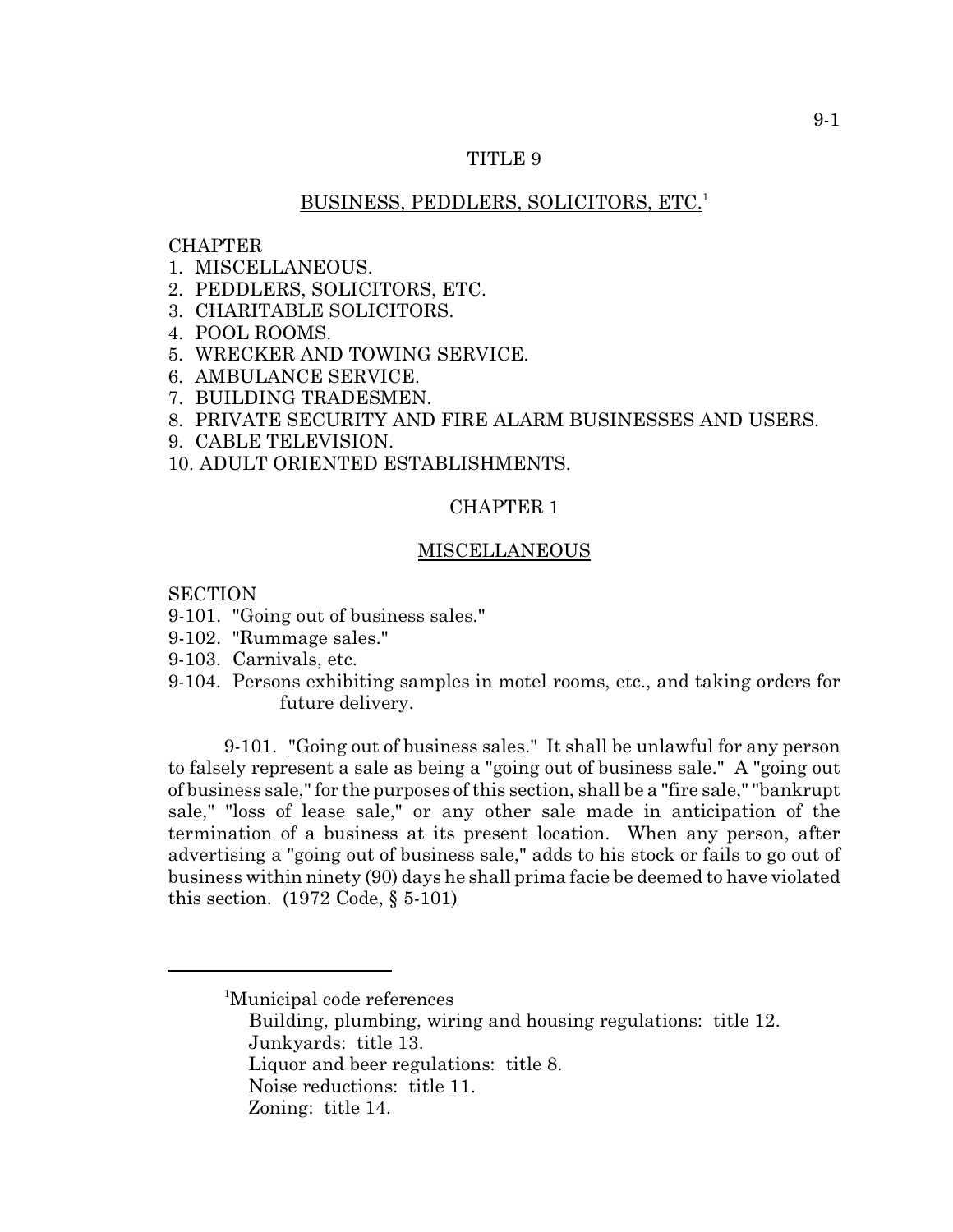Change 9, May 18, 2004 9-2 -- 9-3

9-102. "Rummage sales." Except as herein provided it shall be unlawful for any person to hold or conduct a "rummage sale" or expose for sale used clothing, shoes, other wearing apparel, or merchandise of any kind, unless such person is a regularly licensed retail merchant or peddler. This section shall not apply to bona fide religious, charitable or nonprofit organizations, nor to persons selling their own personal property unless such property was acquired primarily for resale rather than personal use. (1972 Code, § 5-102)

9-103. Carnivals, etc. It shall be unlawful for any person to hold or conduct any carnival, fair, circus, or other similar show or exhibition within the corporate limits except during reasonable hours. Noise shall be restricted as required by the city manager. (1972 Code, § 5-103, modified)

9-104. Persons exhibiting samples in motel rooms, etc., and taking orders for future delivery. (1) Any person who, for himself, or for another person, firm, or corporation, hires, leases, uses, or occupies any building, structure, tent, railroad box car, boat, hotel room, motel room, lodging house, apartment, shop, or any other place within the city for the purpose of exhibiting samples and taking orders for future delivery must meet the requirements as outlined in title 9, chapter 2 of this code. (1972 Code, § 5-105, as amended by Ord. #917, April 2004)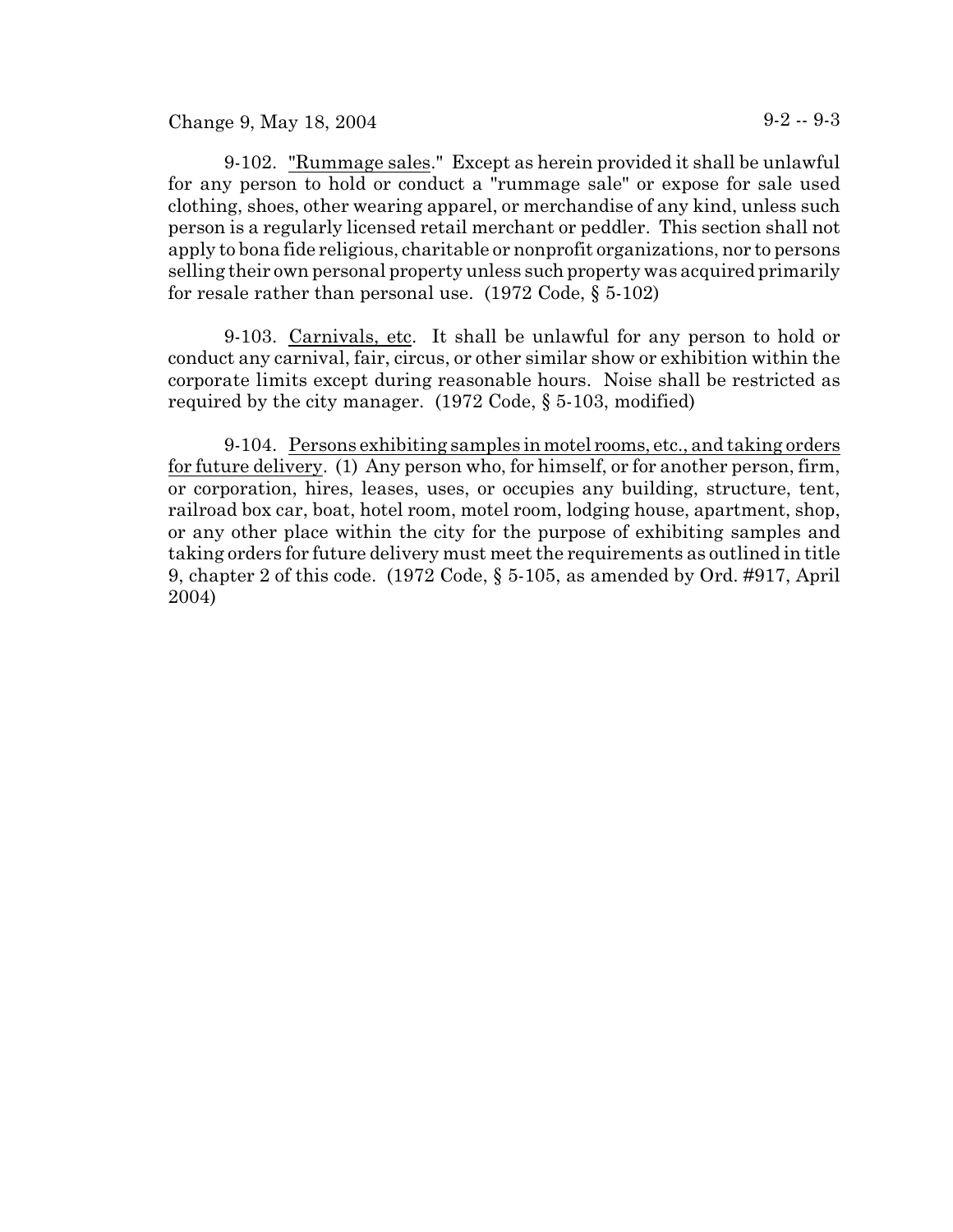## CHAPTER 2

# PEDDLERS, SOLICITORS, ETC.<sup>1</sup>

## **SECTION**

- 9-201. Definitions.
- 9-202. Exemptions.
- 9-203. Permit required.
- 9-204. Permit procedure.
- 9-205. Restrictions on peddlers, street barkers and solicitors.
- 9-206. Restrictions on transient vendors.
- 9-207. Display of permit.
- 9-208. Suspension or revocation of permit.
- 9-209. Expiration and renewal of permit.

9-201. Definitions. Unless otherwise expressly stated, whenever used in this chapter, the following words shall have the meaning given to them in this section:

(1) "Peddler" means any person, firm or corporation, either a resident or a nonresident of the city, who has no permanent regular place of business and who goes from dwelling to dwelling, business to business, place to place, or from street to street, carrying or transporting goods, wares or merchandise and offering or exposing the same for sale.

(2) "Solicitor" means any person, firm or corporation who goes from dwelling to dwelling, business to business, place to place, or from street to street, taking or attempting to take orders for any goods, wares or merchandise, or personal property of any nature whatever for future delivery, except that the term shall not include solicitors for charitable and religious purposes and solicitors for subscriptions as those terms are defined below.

(3) "Solicitor for charitable or religious purposes" means any person, firm, corporation or organization who or which solicits contributions from the public, either on the streets of the city or from door to door, business to business, place to place, or from street to street, for any charitable or religious organization, and who does not sell or offer to sell any single item at a cost to the purchaser in excess of ten dollars (\$10.00). No organization shall qualify as a "charitable" or "religious" organization unless the organization meets one of the following conditions:

<sup>&</sup>lt;sup>1</sup>Municipal code references

Privilege taxes: title 5.

Trespass by peddlers, etc.: § 11-702.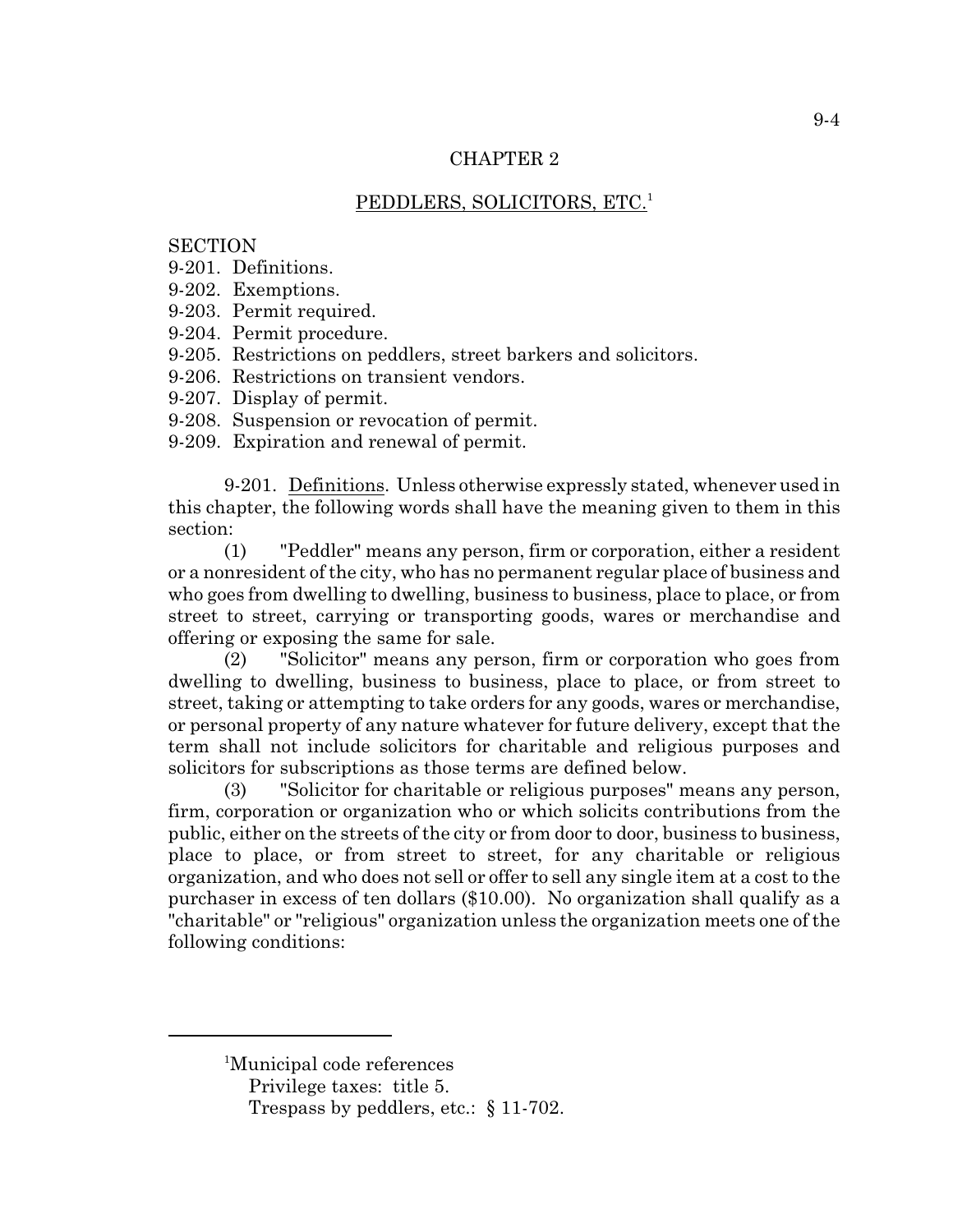(a) Has a current exemption certificate from the Internal Revenue Service issued under Section 501(c)(3) of the Internal Revenue Service Code of 1954, as amended.

(b) Is a member of United Way, Community Chest or similar "umbrella" organizations for charitable or religious organizations.

(c) Has been in continued existence as a charitable or religious organization in McMinn County for a period of two (2) years prior to the date of its application for registration under this chapter.

(4) "Solicitor for subscriptions" means any person who solicits subscriptions from the public, either on the streets of the city, or from door to door, business to business, place to place, or from street to street, and who offers for sale subscriptions to magazines or other materials protected by provisions of the Constitution of the United States.

 $(5)$  "Transient vendor<sup>1</sup>" means any person who brings into temporary premises and exhibits stocks of merchandise to the public for the purpose of selling or offering to sell the merchandise to the public. Transient vendor does not include any person selling goods by sample, brochure, or sales catalog for future delivery; or to sales resulting from the prior invitation to the seller by the owner or occupant of a residence. For purposes of this definition, "merchandise" means any consumer item that is or is represented to be new or not previously owned by a consumer, and "temporary premises" means any public or quasi-public place including a hotel, rooming house, storeroom, building or part of a building, tent, vacant lot, railroad car, or motor vehicle which is temporarily occupied for the purpose of exhibiting stocks of merchandise to the public. Premises are not temporary if the same person has conducted business at those premises for more than six (6) consecutive months or has occupied the premises as his or her permanent residence for more than six (6) consecutive months.

(6) "Street barker" means any peddler who does business during recognized festival or parade days in the city and who limits his business to selling or offering to sell novelty items and similar goods in the area of the festival or parade.

<sup>1</sup>State law reference

Tennessee Code Annotated, § 62-30-101 et seq. contains permit requirements for "transitory vendors."

The definition of "transient vendors" is taken from Tennessee Code Annotated, § 62-30-101(3). Note also that Tennessee Code Annotated, § 67-4-709(a) prescribes that transient vendors shall pay a tax of \$50.00 for each 14 day period in each county and/or municipality in which such vendors sell or offer to sell merchandise for which they are issued a business license, but that they are not liable for the gross receipts portion of the tax provided for in Tennessee Code Annotated,  $§$  67-4-709(b).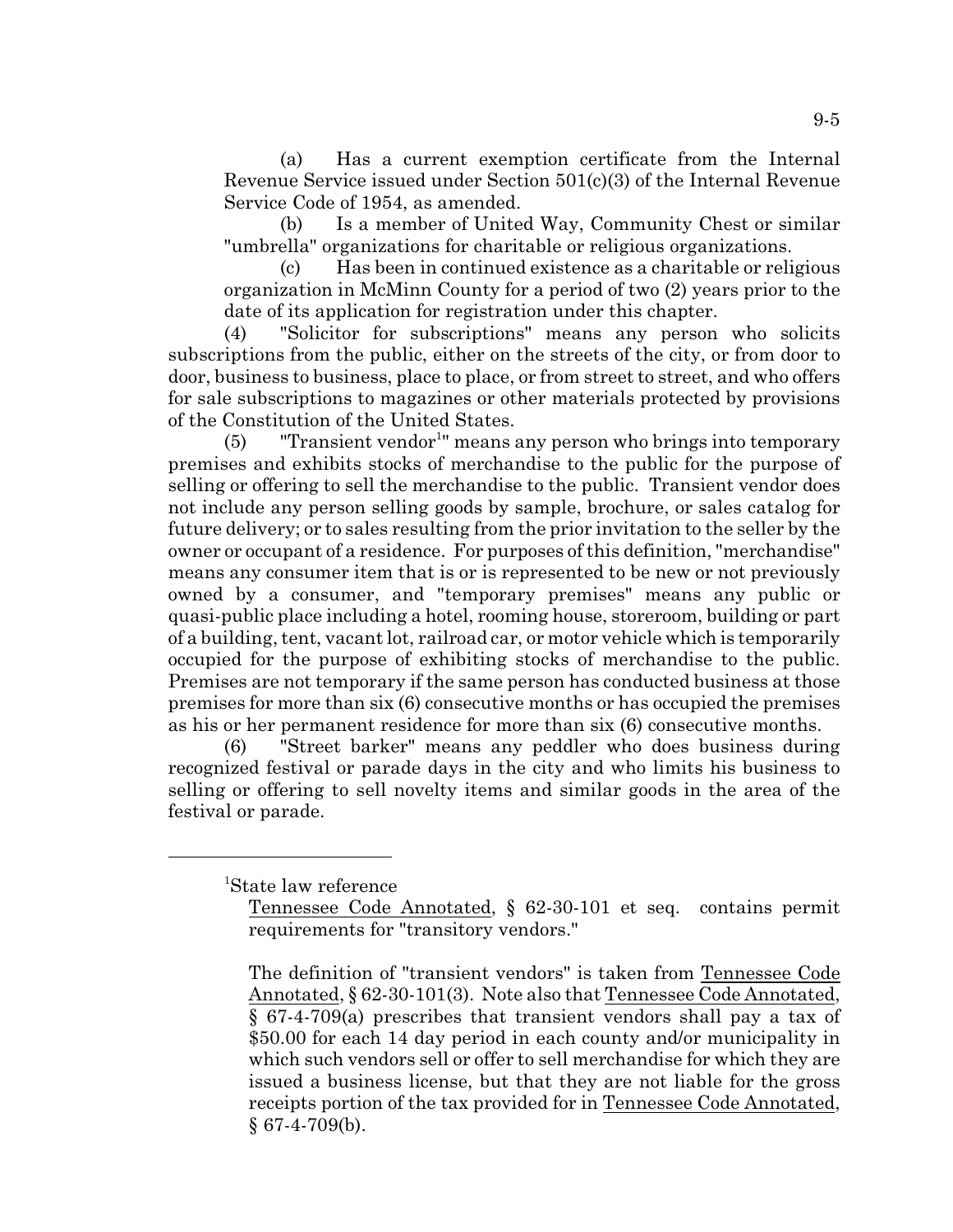9-202. Exemptions. The terms of this chapter shall neither apply to persons selling at wholesale to dealers, nor to newsboys, nor to bona fide merchants who merely deliver goods in the regular course of business, nor to persons selling agricultural products, who, in fact, themselves produced the products being sold.

9-203. Permit required. No person, firm or corporation shall operate a business as a peddler, transient vendor, solicitor or street barker, and no solicitor for charitable or religious purposes or solicitor for subscriptions shall solicit within the city unless the same has obtained a permit from the city in accordance with the provisions of this chapter.

9-204. Permit procedure. (1) Application form. A sworn application containing the following information shall be completed and filed with the Finance Department by each applicant for a permit as a peddler, transient vendor, solicitor, or street barker and by each applicant for a permit as a solicitor for charitable or religious purposes or as a solicitor for subscriptions:

(a) The complete name and permanent address of the business or organization the applicant represents.

(b) A brief description of the type of business and the goods to be sold.

(c) The dates for which the applicant intends to do business or make solicitations.

(d) The names and permanent addresses of each person who will make sales or solicitations within the city.

(e) The make, model, complete description, and license tag number and state of issue, of each vehicle to be used to make sales or solicitations, whether or not such vehicle is owned individually by the person making sales or solicitations, by the business or organization itself, or rented or borrowed from another business or person.

(f) Tennessee State sales tax number, if applicable.

(2) Permit fee. Each applicant for a permit as a peddler, transient vendor, solicitor or street barker shall submit with his application a nonrefundable fee of twenty dollars (\$20.00). There shall be no fee for an application for a permit as a solicitor for charitable purposes or as a solicitor for subscriptions.

(3) Permit issued. Upon the completion of the application form and the payment of the permit fee, where required, the Finance Department shall issue a permit and provide a copy of the same to the applicant.

(4) Submission of application form to chief of police. Immediately after the applicant obtains a permit from the Finance Department, the Finance Department shall submit to the chief of police a copy of the application form and the permit.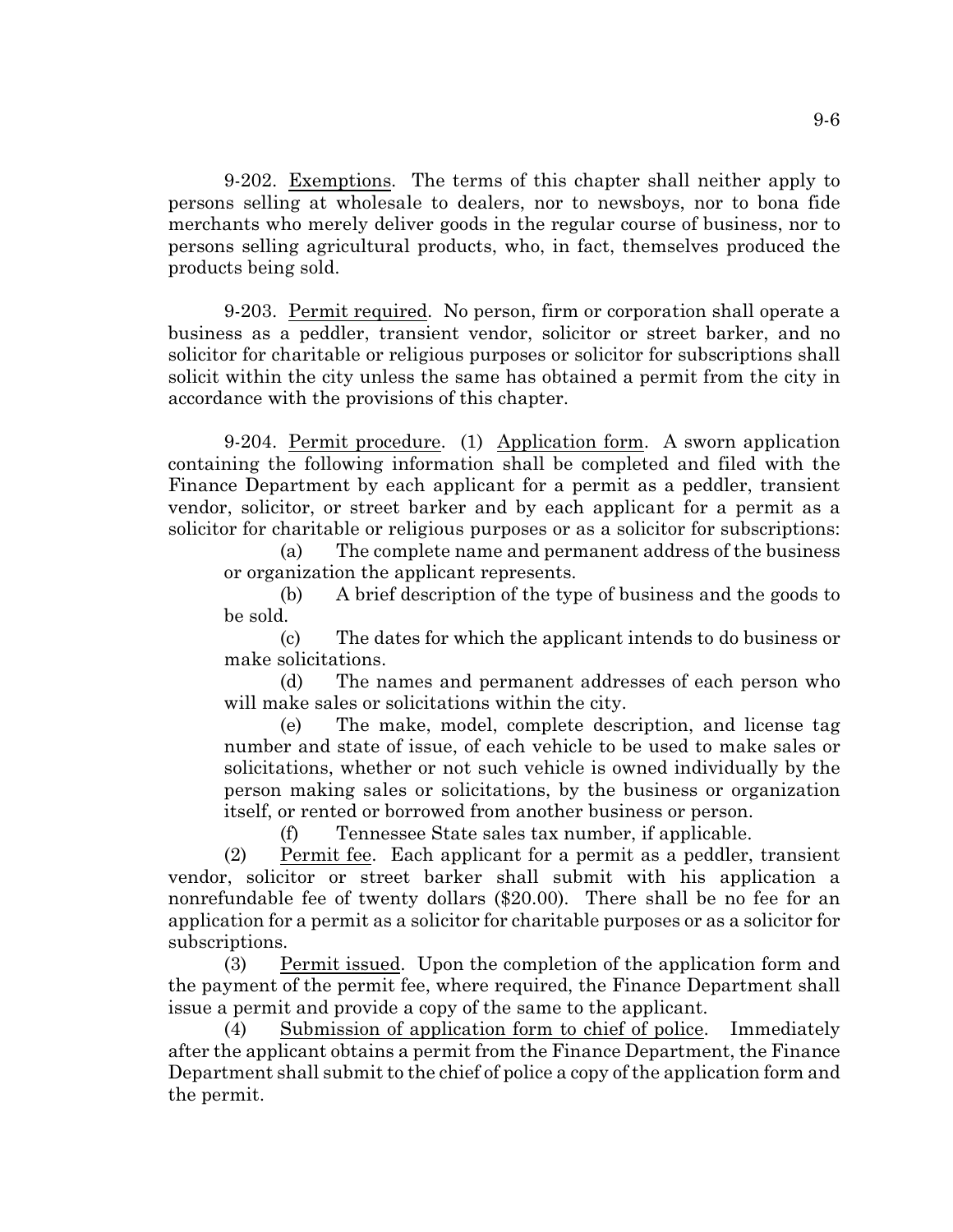9-205. Restrictions on peddlers, street barkers and solicitors. No peddler, street barker, solicitor, solicitor for charitable purposes, or solicitor for subscriptions shall:

(1) Be permitted to set up and operate a booth or stand on any street or sidewalk, or in any other public area within the city.

(2) Stand or sit in or near the entrance to any dwelling or place of business, or in any other place which may disrupt or impede pedestrian or vehicular traffic.

(3) Offer to sell goods or services or solicit in vehicular traffic lanes, or operate a "road block" of any kind.

(4) Call attention to his business or merchandise or to his solicitation efforts by crying out, by blowing a horn, by ringing a bell, or creating other noise, except that the street barker shall be allowed to cry out to call attention to his business or merchandise during recognized parade or festival days of the city.

(5) Enter in or upon any premises or attempt to enter in or upon any premises wherein a sign or placard bearing the notice "Peddlers or Solicitors Prohibited," or similar language carrying the same meaning, is located.

9-206. Restrictions on transient vendors. A transient vendor shall not advertise, represent, or hold forth a sale of goods, wares or merchandise as an insurance, bankrupt, insolvent, assignee, trustee, estate, executor, administrator, receiver's manufacturer's wholesale, cancelled order, or misfit sale, or closing-out sale, or a sale of any goods damaged by smoke, fire, water or otherwise, unless such advertisement, representation or holding forth is actually of the character it is advertised, represented or held forth.

9-207. Display of permit. Each peddler, street barker, solicitor, solicitor for charitable purposes or solicitor for subscriptions is required to have in his possession a valid permit while making sales or solicitations, and shall be required to display the same to any police officer upon demand.

9-208. Suspension or revocation of permit. (1) Suspension by the recorder. The permit issued to any person or organization under this chapter may be suspended by the Finance Department for any of the following causes:

(a) Any false statement, material omission, or untrue or misleading information which is contained in or left out of the application; or

(b) Any violation of this chapter.

(2) Suspension or revocation by the city council. The permit issued to any person or organization under this chapter may be suspended or revoked by the city council, after notice and hearing, for the same causes set out in paragraph (1) above. Notice of the hearing for suspension or revocation of a permit shall be given by the Finance Department in writing, setting forth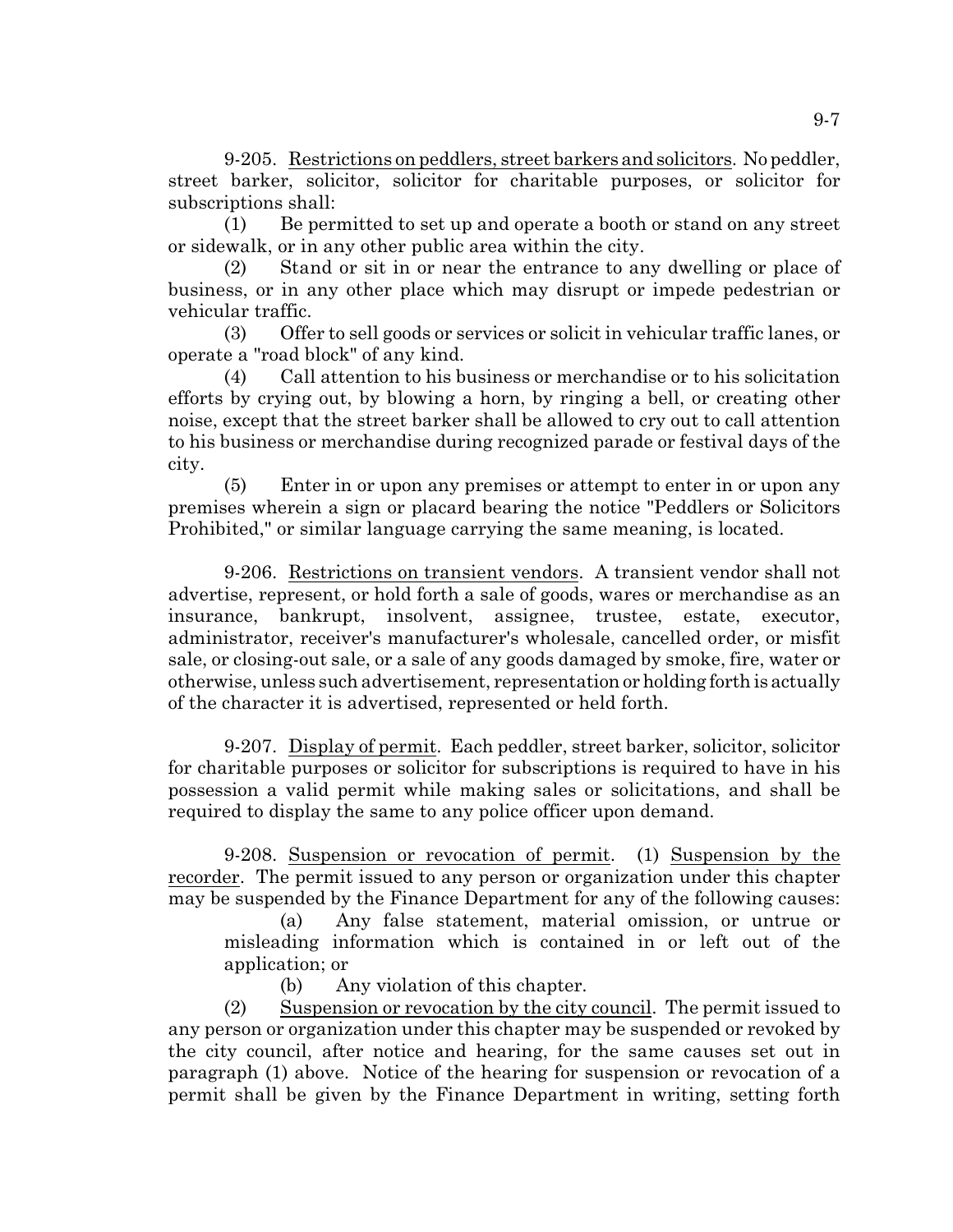specifically the grounds of complaint and the time and place of the hearing. Such notice shall be mailed to the permit holder at his last known address at least five (5) days prior to the date set for hearing, or it shall be delivered by a police officer in the same manner as a summons at least three (3) days prior to the date set for hearing.

9-209. Expiration and renewal of permit. The permit of peddlers, solicitors and transient vendors shall expire on the same date that the permit holder's privilege license expires. The registration of any peddler, solicitor, or transient vendor who for any reason is not subject to the privilege tax shall be issued for six (6) months. The permit of street barkers shall be for a period corresponding to the dates of the recognized parade or festival days of the city. The permit of solicitors for religious or charitable purposes and solicitors for subscriptions shall expire on the date provided in the permit, not to exceed thirty (30) days.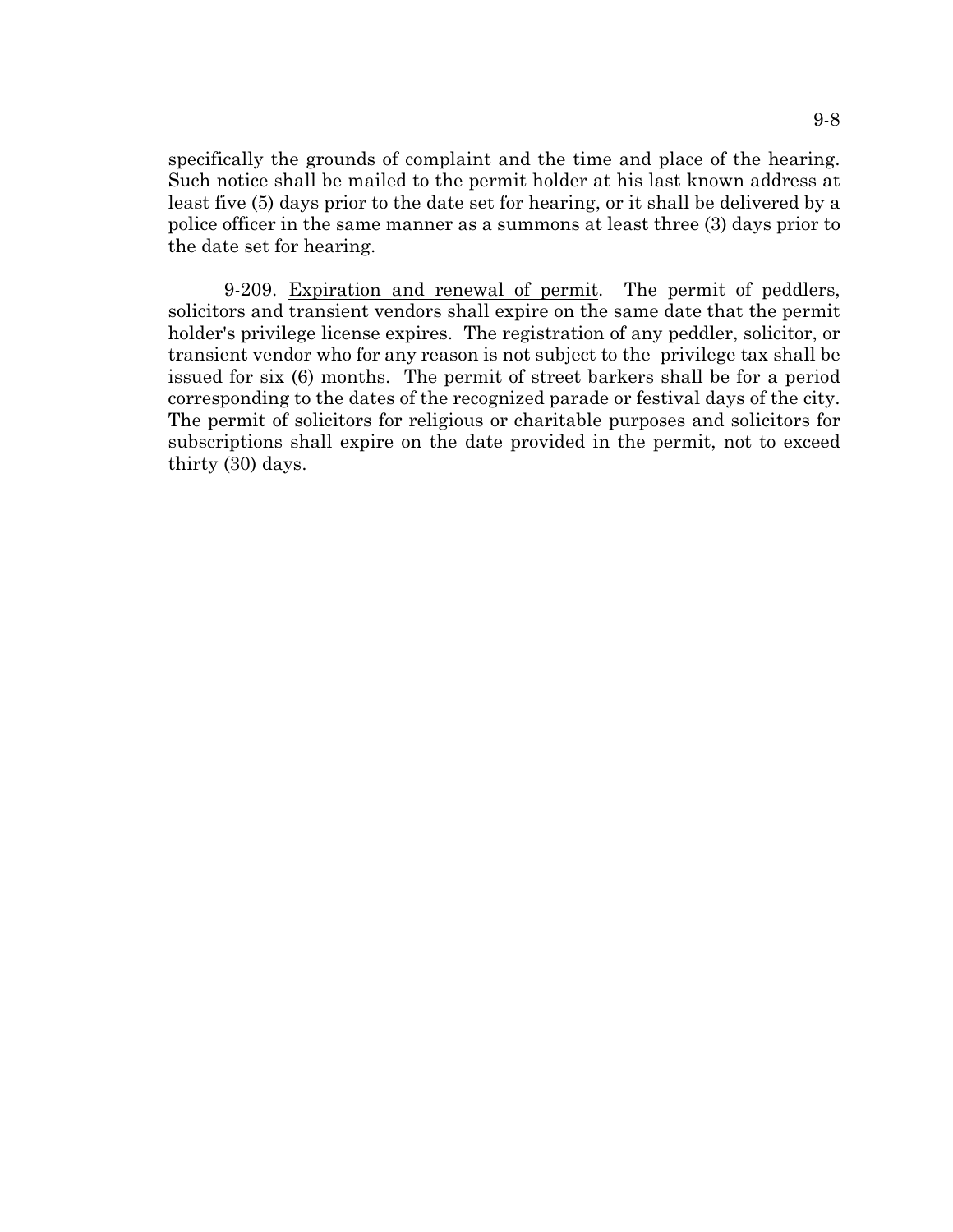## CHAPTER 3

## CHARITABLE SOLICITORS

### **SECTION**

- 9-301. Permit required.
- 9-302. Prerequisites for a permit.

9-303. Denial of a permit.

9-304. Exhibition of permit.

9-301. Permit required. No person shall solicit contributions or anything else of value for any real or alleged charitable or religious purpose without a permit from the city recorder authorizing such solicitation. Provided, however, that this section shall not apply to any locally established organization or church operated exclusively for charitable or religious purposes if the solicitations are conducted exclusively among the members thereof, voluntarily and without remuneration for making such solicitations, or if the solicitations are in the form of collections or contributions at the regular assemblies of any such established organization or church. (1972 Code, § 5-301)

9-302. Prerequisites for a permit. The office of finance shall issue a permit authorizing charitable or religious solicitations when, after a reasonable investigation, he finds the following facts to exist:

(1) The applicant has a good character and reputation for honesty and integrity, or if the applicant is not an individual person, that every member, managing officer or agent of the applicant has a good character or reputation for honesty and integrity.

(2) The control and supervision of the solicitation will be under responsible and reliable persons.

(3) The applicant has not engaged in any fraudulent transaction or enterprise.

(4) The solicitation will not be a fraud on the public but will be for a bona fide charitable or religious purpose.

(5) The solicitation is prompted solely by a desire to finance the charitable cause described by the applicant. (1972 Code, § 5-302, as amended by Ord. #917, April 2004)

9-303. Denial of a permit. Any applicant for a permit to make charitable or religious solicitations may appeal to the governing body if he has not been granted a permit within fifteen (15) days after he makes application therefor. (1972 Code, § 5-303)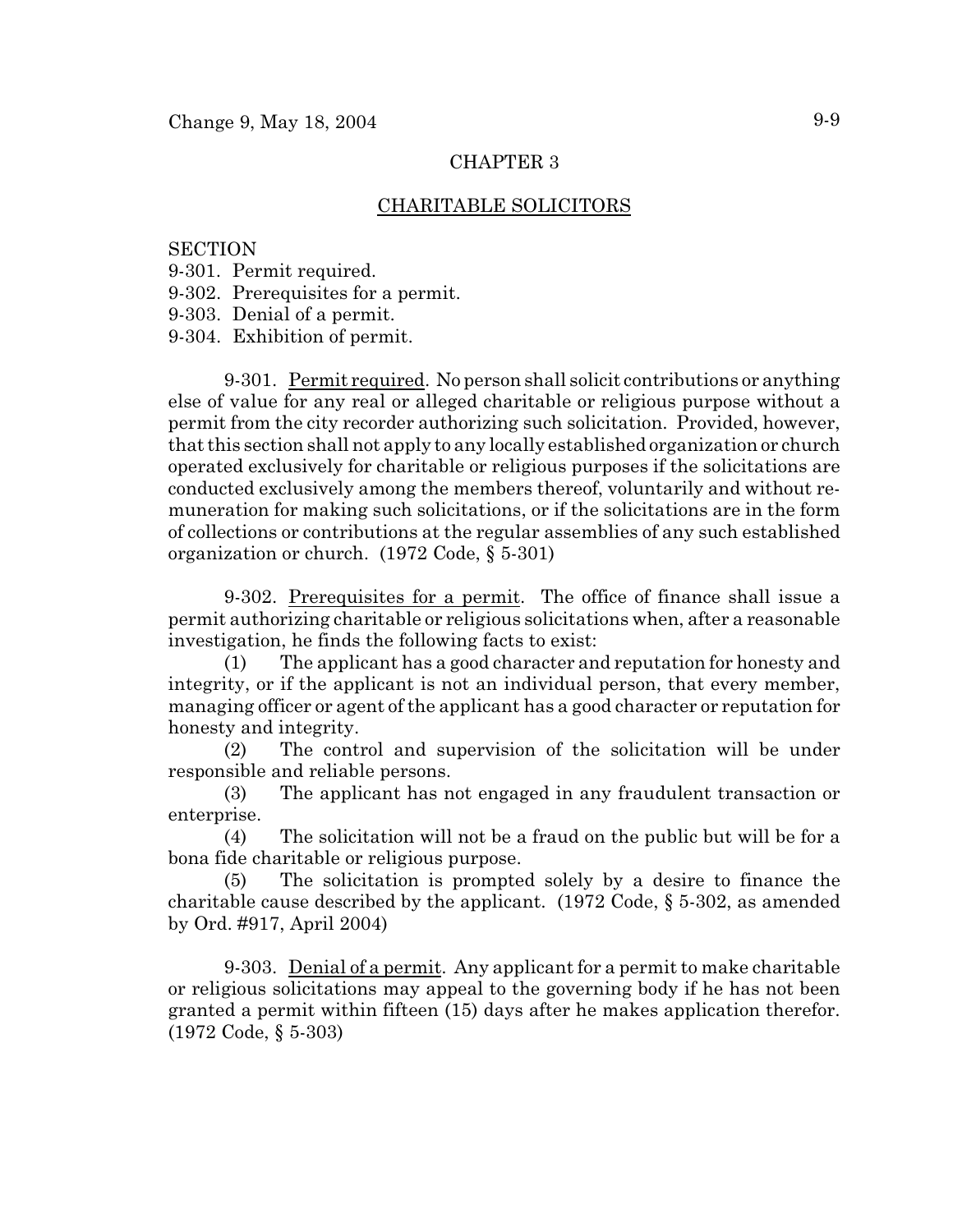Change 9, May 18, 2004 9-9.1

9-304. Exhibition of permit. Any solicitor required by this chapter to have a permit shall exhibit such permit at the request of any policeman or person solicited. (1972 Code, § 5-304)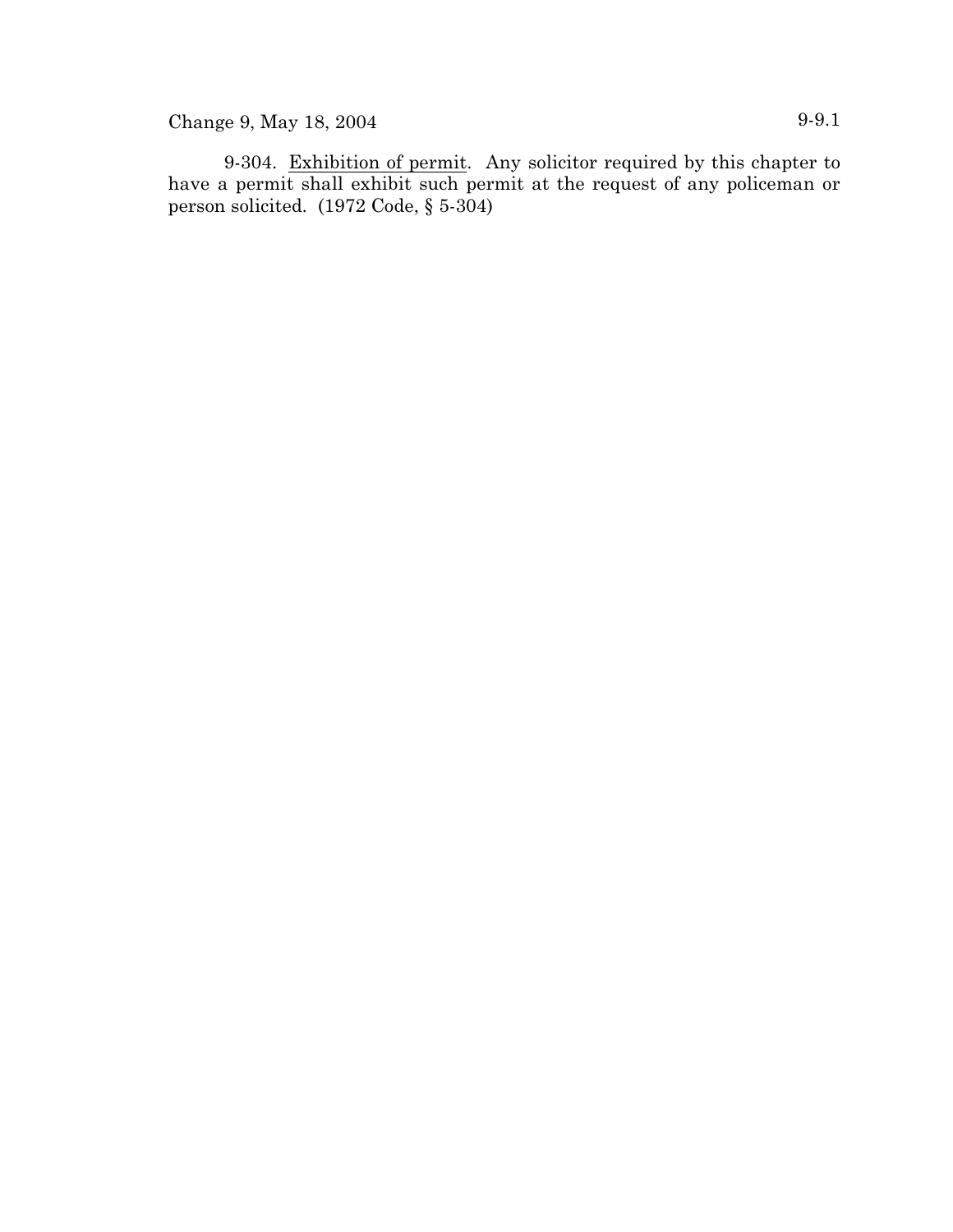### CHAPTER 4

## POOL ROOMS<sup>1</sup>

### **SECTION**

9-401. Hours of operation regulated.

9-402. Minors to be kept out; exception.

9-401. Hours of operation regulated. It shall be unlawful for any person to open, maintain, conduct or operate any place where pool tables or billiard tables are kept for public use or hire prior to 1:00 p.m. on Sunday or between the hours of midnight and 6:00 a.m. on all days. (1972 Code, § 5-501)

9-402. Minors to be kept out; exception. It shall be unlawful for any person engaged regularly, or otherwise, in keeping billiard, bagatelle, or pool rooms or tables, their employees, agents, servants, or other persons for them, knowingly to permit any person under the age of eighteen (18) years to play on said tables at any game of billiards, bagatelle, pool, or other games requiring the use of cue and balls, without first having obtained the written consent of the father and mother of such minor, if living; if the father is dead, then the mother, guardian, or other person having legal control of such minor; or if the minor be in attendance as a student at some literary institution, then the written consent of the principal or person in charge of such school; provided that this section shall not apply to the use of billiards, bagatelle, and pool tables in private residences. (1972 Code, § 5-502)

<sup>9-10</sup>

<sup>&</sup>lt;sup>1</sup>Municipal code reference Privilege taxes: title 5.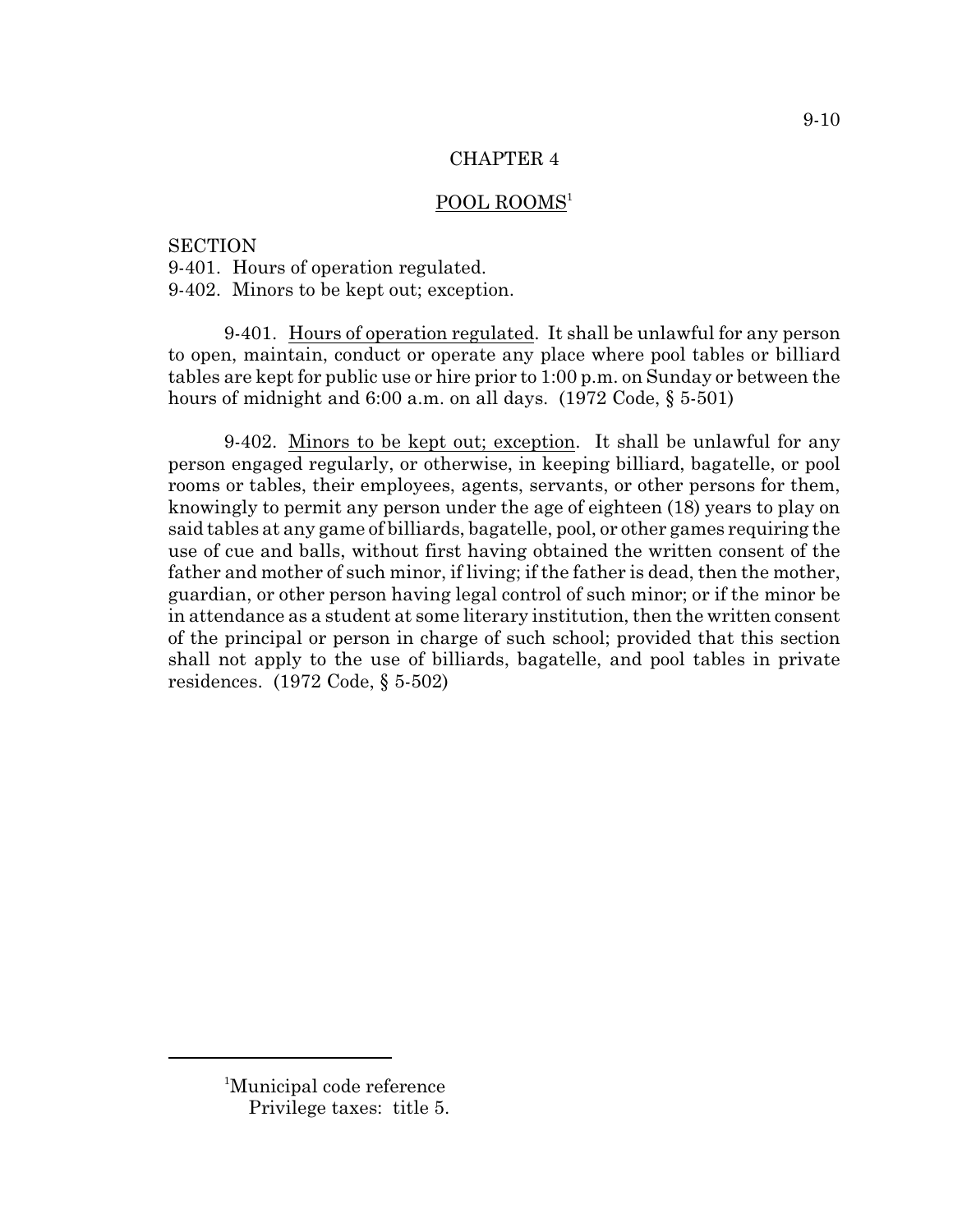## CHAPTER 5

# WRECKER AND TOWING SERVICE

## **SECTION**

- 9-501. Purpose.
- 9-502. Definitions.
- 9-503. Wrecker classifications.
- 9-504. Permit required.
- 9-505. Administrator.
- 9-506. Application for license.
- 9-507. Application for permit, application fee, expiration date, and renewal.
- 9-508. Investigation of applicant.
- 9-509. Required equipment and standards.
- 9-510. Notification required for vehicles held over thirty days.
- 9-511. Insurance.
- 9-512. Billing and charges for city approved wreckers.
- 9-513. Regulations for city approved wrecker.
- 9-514. Permit revocation/suspension.
- 9-515. Vehicles to be towed to place designated by owner-coercion at scene of accident prohibited.
- 9-516. Wreckers to go to scene of accident on call of owner or police only.
- 9-517. Solicitation of towing work by operator, etc., of towing car prohibited.
- 9-518. Solicitation of business by city employees.
- 9-519. Owner's request wreckers.

9-501. Purpose. The purpose of this chapter is:

(1) To establish regulations and procedures to license wrecker operators for the purpose of providing a rotation call list procedure for those operators who apply to remove wrecked or disabled vehicles at the request or call of the Athens Police Department;

(2) To further ensure the safe and efficient removal, storage and safekeeping of any and all transport vehicles being towed and placed into the custody of such wrecker services;

(3) To utilize only those wrecker services whose equipment, procedures and services conform to the following rules and regulations. (1972 Code,  $§ 5-601)$ 

9-502. Definitions. For the purposes of this chapter the following words and phrases shall have the meaning respectively ascribed to them by this section:

(1) "Wrecker or towing operator" is any person engaged in the business of or offering the services of a wrecker or towing service, whereby motor vehicles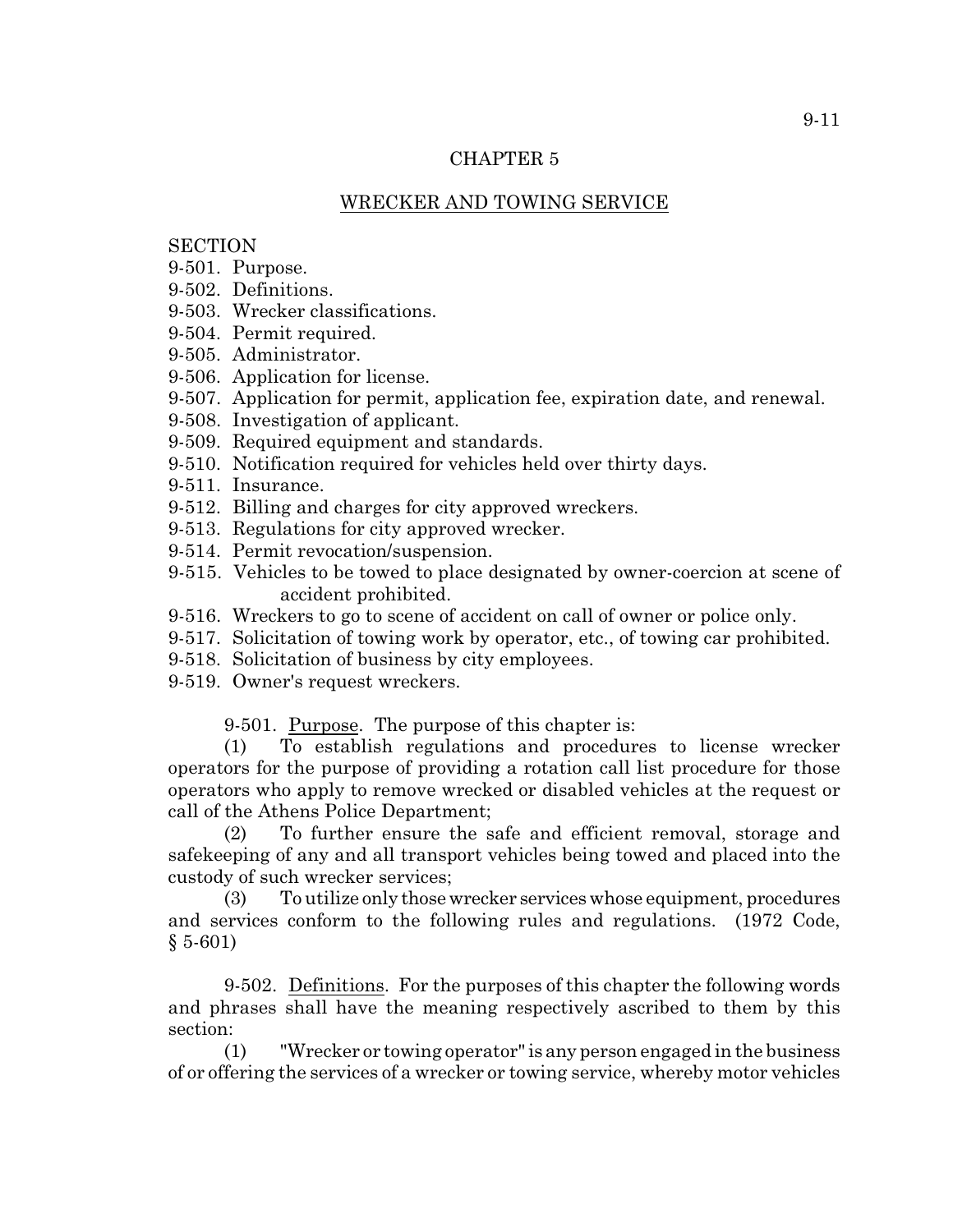are or may be towed or otherwise removed from one place to another by the use of a motor vehicle adapted to and designed for that purpose;

(2) "Storage" consists of storing a motor vehicle within a building or lot being used by the towing operator as their place of business;

(3) "City approved wrecker" is all wreckers or towing operators licensed by the city under this chapter who qualify to be placed on the rotation call list to respond to requests for towing of vehicles made by the city. The city does not assume any responsibility for negligence or damage caused by wrecker or towing operator. (1972 Code, § 5-602)

9-503. Wrecker classifications. For purposes of this chapter, wreckers are classified into four classes: Class A, Class B, Class C, and Class D, with minimum requirements for each classification as follows:

(1) Class A: For towing passenger cars, pick-up trucks, small trailers, etc.

(a) The tow truck chassis shall have a minimum manufacturers capacity of one (1) ton (10,000 pounds G.V.W.);

(b) Individual boom capacity of not less than four tons;

(c) Individual power winch pulling capacity of not less than four (4) tons;

(d) One hundred (100) feet or more of 3/8-inch cable or larger on each drum;

(e) Belt-type cradles, tow plate, or tow sling to pick up vehicles, with the cradle of the tow plate to be equipped with safety chain;

(f) Dollies or damage free wheel pick up.

(2) Class B: For towing medium size trucks, trailers, etc.

(a) Thee tow truck chassis shall have a minimum manufactures capacity of one and one-half  $(1-1/2)$  tons  $(18,000 \text{ G.V.W.})$ ;

(b) Boom specifications as follows:

(i) Double booms so constructed as to permit splitting with each boom to operate independently or jointly with individual boom capacity of no less than eight (8) tons and individual power winch pulling capacity of no less than eight  $(8)$  tons; or,

(ii) Single boom with no less than sixteen (16) tons capacity and a power winch pulling capacity of no less than sixteen (16) tons.

(c) Two hundred (200) feet or more of at least 7/16 inch cable or larger on each drum; and

(d) Cradle tow plate or tow sling to pick up vehicles, with the cradles of the tow plate to be equipped with safety chain.

(3) Class C: For towing large trucks, road tractors and trailers.

(a) The tow truck chassis shall have a minimum manufacturers capacity of not less than three (3) tons (30,000 G.V.W.);

(b) Boom specifications as follows: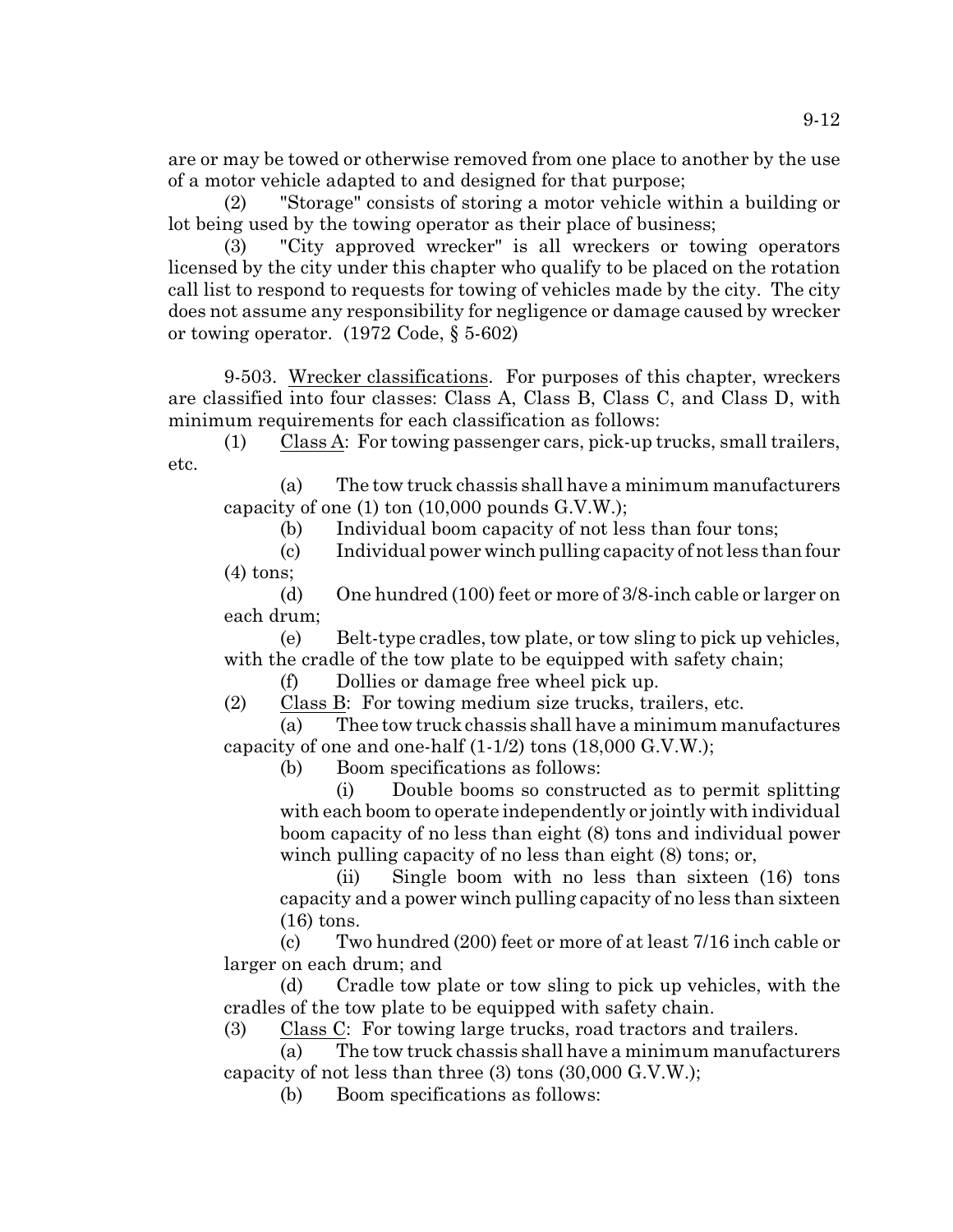(i) Double booms so constructed as to permit splitting with each boom to operate independently or jointly with individual boom capacity of no less than twelve and one-half (12 ½) tons and individual power winch pulling capacity of no less than twelve and one-half  $(12 \frac{1}{2})$  tons; or

(ii) Single boom with no less than twenty-five (25) tons capacity and a power winch pulling capacity of no less than twenty-five (25) tons.

(c) Two hundred (200) feet or more of 9/16 inch cable or larger on each drum;

(d) Air brakes so constructed as to lock wheels automatically upon failure.

(4) Class D: Vehicle transporters designed to tow or carry passenger cars, pick-up trucks, small trailers, etc., "damage-free". This classification includes "Wheel Lift" and "Car Carrier" or "Rollback" type vehicle transporters.

(a) Wheel Lift: wreckers possessing equipment capable of lifting the vehicle by the wheels only, with nothing touching the vehicle body.

(i) Wheel lift wreckers shall meet all Class "A" requirements excluding the belt-type cradle tow plate or tow sling.

(ii) Safety restraint straps (nylon straps with ratchets or the equivalent), shall be provided to secure the towed vehicle tires into the wheel lift forks.

(b) Car carrier vehicle transporters:

(i) The truck chassis shall have minimum manufacturer's capacity of one (1) ton (10,000 pounds G.V.W.R.);

(ii) Lift cylinders, two (2) with a minimum three (3) inch bore each or one (1) with a minimum five (5) inch bore;

(iii) Individual power winch pulling capacity of not less than four (4) tons;

(iv) Fifty (50) feet or more of 5/16 inch or larger cable on winch drum;

(v) Two (2) safety chains for securing vehicle to carrier bed;

(vi) Carrier bed shall be a minimum of sixteen (16) feet in length and a minimum of eighty-four (84) inches in width inside side rails;

(vii) Cab protector, constructed of solid steel or aluminum, that extends a minimum of ten (10) inches above the height of the bed. (1972 Code, § 5-603)

9-504. Permit required. Permits shall be granted only for "city approved wreckers" as provided herein. Wrecker or towing operators desiring to engage in the business of or offer the services of, a wrecker or towing service as a city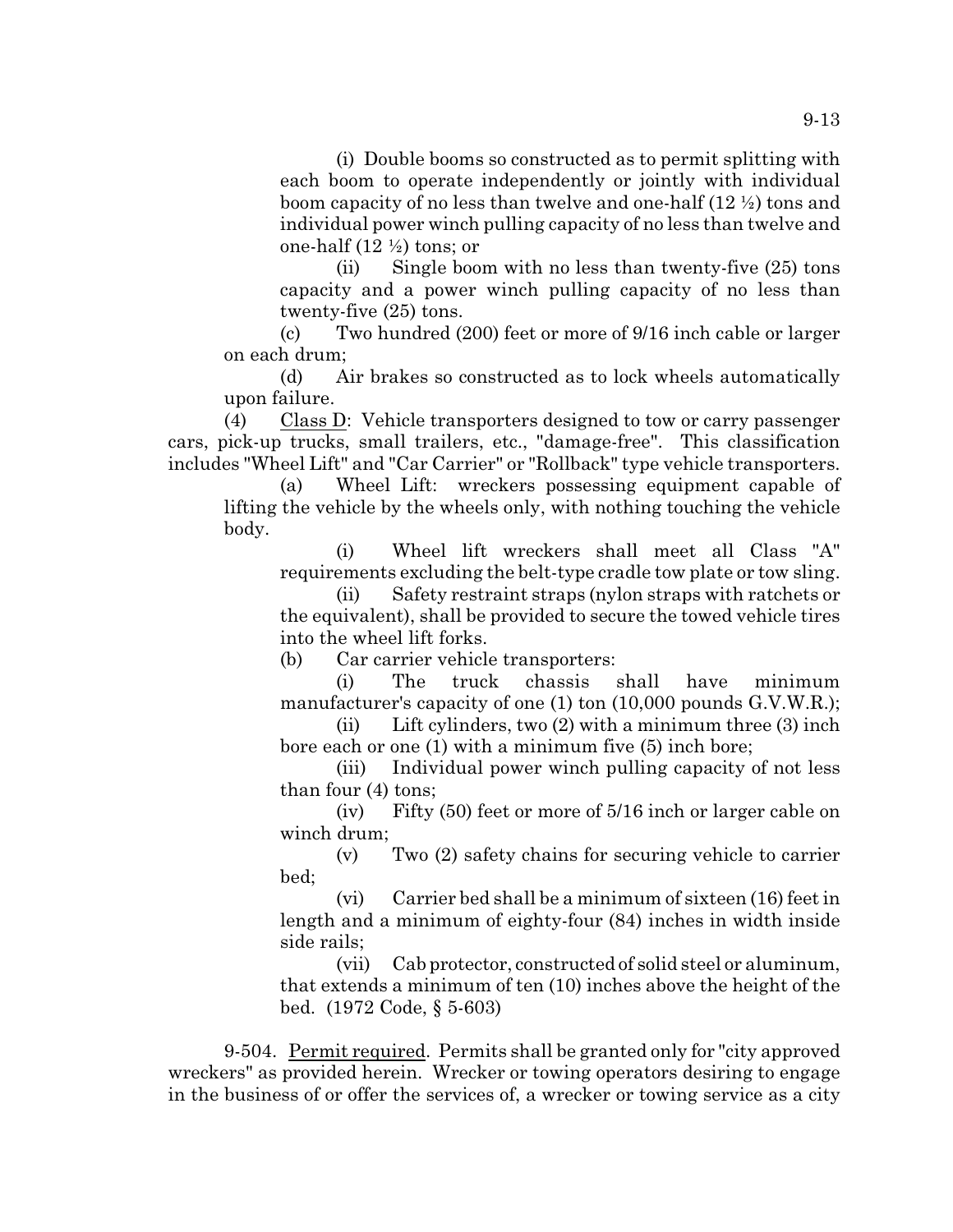approved wrecker upon the streets of the City of Athens, Tennessee, shall be issued a permit as provided by this chapter for each wrecker operated by said wrecker or towing operator. Permits shall be issued for a Class A through Class D wrecker as the vehicles meet the requirements of § 9-503. Any wrecker service utilized by the City of Athens shall be properly licensed and insured. Every person qualified under this chapter shall be issued a permit by the city finance director for each wrecker approved by the city manager, which permit shall at all times be kept, with each wrecker. Such permit shall have printed thereon the year for which it is valid.  $(1972 \text{ Code}, \S 5-604)$ 

9-505. Administrator. (1) The city manager or his designated agent shall be the administrator of the provisions of this chapter;

(2) The city manager shall approve permits, revoke or suspend permits, and otherwise administer the provisions of this chapter;

(3) The action of the city manager in granting or refusing a permit or in revoking or suspending a license shall be final except as it may be subject to review as provided by law. (1972 Code, § 5-605)

9-506. Application for license. Any person applying for qualifications as a city-approved wrecker shall provide the following information and assurances:

(1) Name and address of the person, firm, or corporation desiring the license.

(2) The location and full description of all property to be utilized in connection with the business.

(3) The number of wreckers or towing cars owned or available for use by the applicant and a description of each wrecker sufficient to determine a proper classification under § 9-503. (i.e., Class A, Class B, etc.).

(4) All wreckers are properly equipped for the applicable classification set forth in § 9-503 and contain required equipment set out in § 9-509.

(5) The wrecker or towing operator will accept responsibility for any and all personal property left in towed or stored vehicles.

(6) Maintain available space secured by fence or natural barrier sufficient to deter trespassing or vandalism for all disabled motor vehicles to be towed or otherwise removed from the place where they had been disabled.

 $(7)$  The applicant will provide twenty-four  $(24)$  hour service, including holidays, and that he will have a qualified operator on duty at all times for each city approved wrecker location licensed hereunder.

(8) The wrecker or towing operator will not release any vehicles impounded by the city without authorization by the police department, that a file will be maintained on all vehicle release forms and that this file will be made available for police inspection upon request. When no hold order is placed, the vehicle shall be released to the owner upon proof of ownership and when the necessary financial transactions between vehicle owner and wrecker service are completed.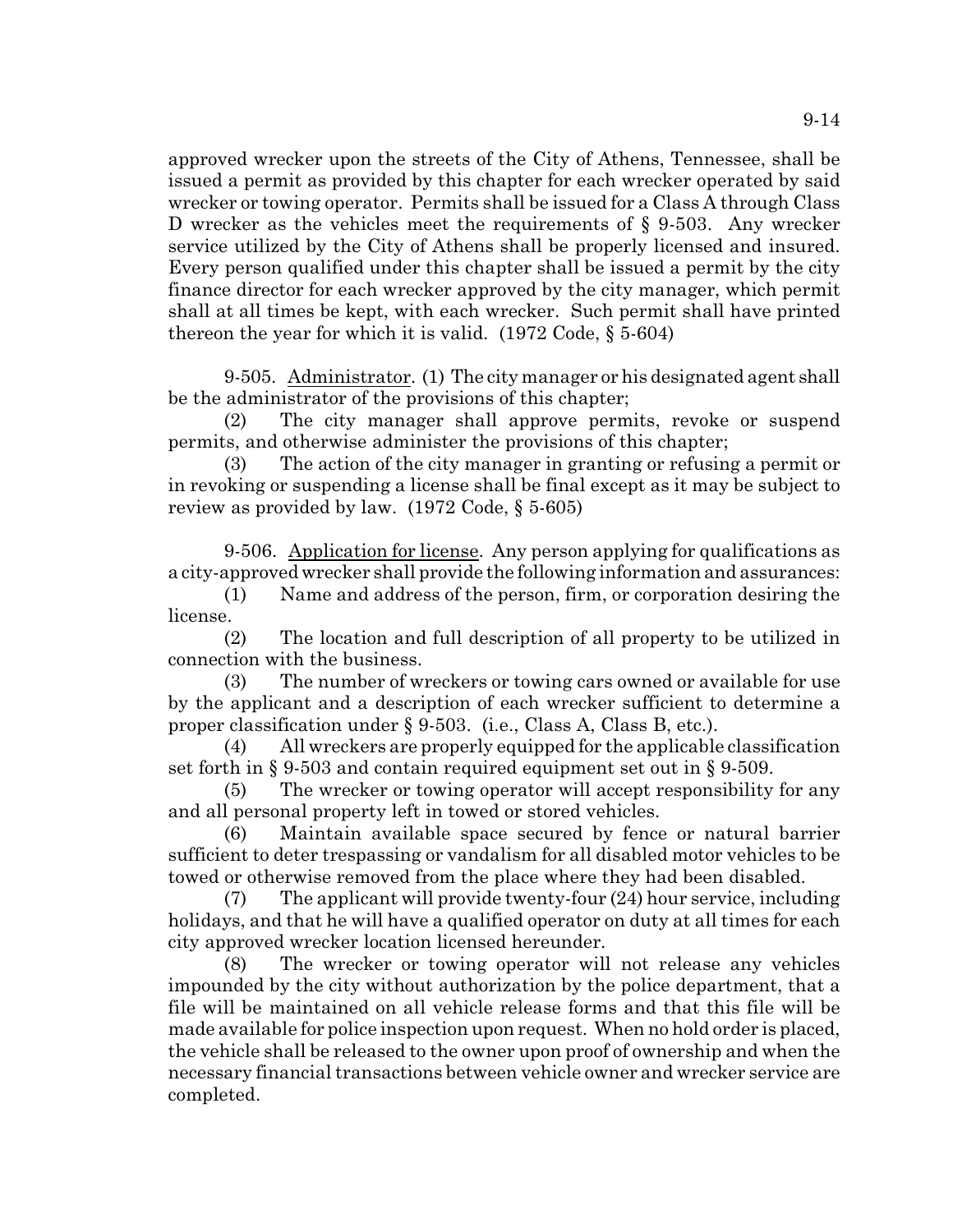(9) The applicant will maintain a minimum of one (1) properly equipped and licensed wrecker throughout the year for which application is being made.

(10) All local ordinances will be met in regards to vehicle storage, i.e., abandoned vehicle ordinances; and that failure to comply within thirty (30) days of notice will immediately eliminate the city approved status.

(11) A listing of fees and charges for common towing services and for storage of disabled vehicles which the applicant shall agree will not be increased during the applicable calendar year except as provided for in § 9-512(6). If the city manager finds that such charges are excessive in any particular case, the operator shall be notified and the application for a city approved wrecker permit denied, unless the applicant shall agree to reduce those charges deemed excessive.

(12) Wrecker service owners with a felony conviction will not be allowed a permit for a city approved wrecker. (1972 Code, § 5-606)

9-507. Application for permit, application fee, expiration date, and renewal. (1) Any applicant for a permit under this chapter shall be charged an application fee of forty dollars (\$40.00). This initial fee shall cover all permits required for each wrecker owned and operated by the applicant.

(2) If an applicant changes his business location, or, adds or substitutes a new or different wrecker, there shall be a supplemental fee of ten dollars (\$10.00).

(3) There shall be an annual permit renewal fee of twenty dollars (\$20.00).

(4) All permits shall expire on December 31. (1972 Code, § 5-607)

9-508. Investigation of applicant. The city manager shall cause to be investigated each applicant for a license to determine whether or not the applicant has the necessary equipment and facilities to qualify as a wrecker operator, and if the applicant is qualified, shall recommend to the city manager that a city approved wrecker permit be issued to the applicant. The city manager or his agent may inspect licensee's equipment or facilities at any time during business hours. The city manager shall be advised when any rate in an application appears to be excessive upon consideration of the factors set forth in § 9-513. The city manager shall direct or make such further investigation as he deems proper and grant or refuse a permit in his discretion. (1972 Code, § 5-608)

9-509. Required equipment and standards. In addition to the equipment required under the applicable wrecker classifications set forth in § 9-503, all wreckers shall have and maintain additional equipment and standards as follows: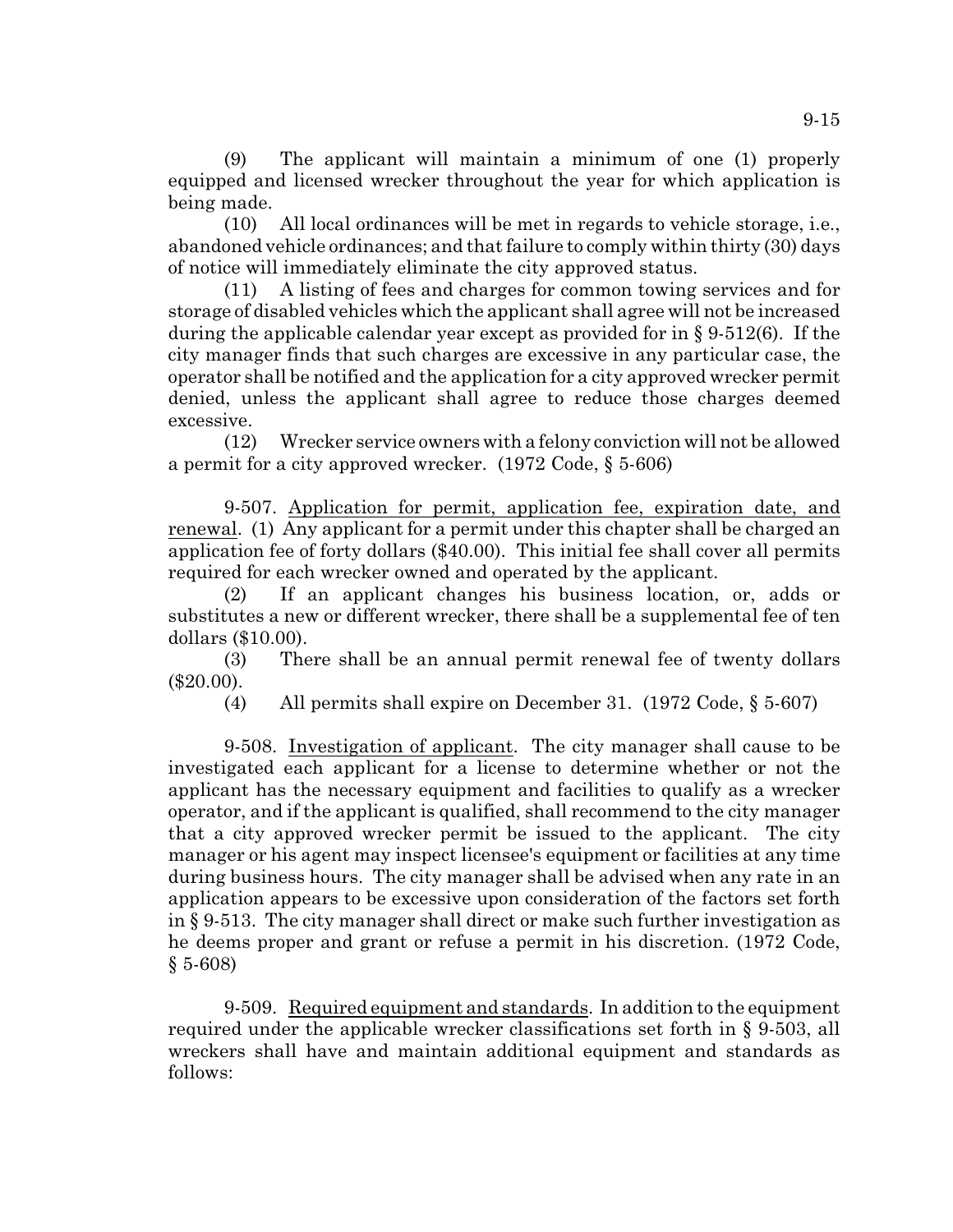(1) A least one (1) functional, amber-colored, rotor-beam type light shall be mounted on the top of the wrecker. No other color will be approved. All emergency flashers and directional lights showing to the front must be amber in color.

- (2) At least one heavy-duty push broom;
- (3) Flood lights on hoist to illuminate scene at night;
- (4) One shovel;
- (5) One axe;
- (6) One pinch bar, pry bar or crowbar;
- (7) One set of bolt cutters;

(8) A 20-pound class ABC underwriter laboratory approved fire extinguisher, a 2.7 pound Halon 1301/1211 fire extinguisher or equivalent fire extinguisher adequately charged.

(9) The appearance of wreckers shall be reasonably good with equipment painted.

(10) All tow trucks shall display the firm's name, address and phone number. Such information shall be painted on or permanently affixed on both sides. Magnetic signs will not be permitted. All lettering shall be at least three (3) inches high.

(11) It is the responsibility of the wrecker service to have equipment for removing glass and other debris from the highway accident scene. It is the responsibility of the wrecker operator to remove such debris from the highway.

(12) Sirens on wreckers or service trucks are prohibited.

(13) City approved wreckers shall have the capability of radio dispatch. (1972 Code, § 5-609)

9-510. Notification required for vehicles held over thirty days. The TennesseeDepartment of Revenue will be notified of all vehicles held over thirty (30) days, except when arrangements for longer storage are made by the owner, as required by Tennessee Code Annotated, § 55-16-101. (1972 Code, § 5-610)

9-511. Insurance. Before the city manager shall approve any license under this chapter including a renewal license, the applicant shall deposit with the city manager a certificate of insurance showing that the applicant has in force a policy issued by an insurance company authorized to transact business in the State of Tennessee as follows:

(1) Insurance must be sufficient to compensate for any loss of, or damage to, property entrusted to the wrecker service.

- (a) Minimum vehicle liability amounts
	- (i) Class A and D wrecker classification \$300,000
	- (ii) Class B wrecker classification \$500,000
	- (iii) Class C wrecker classification \$750,000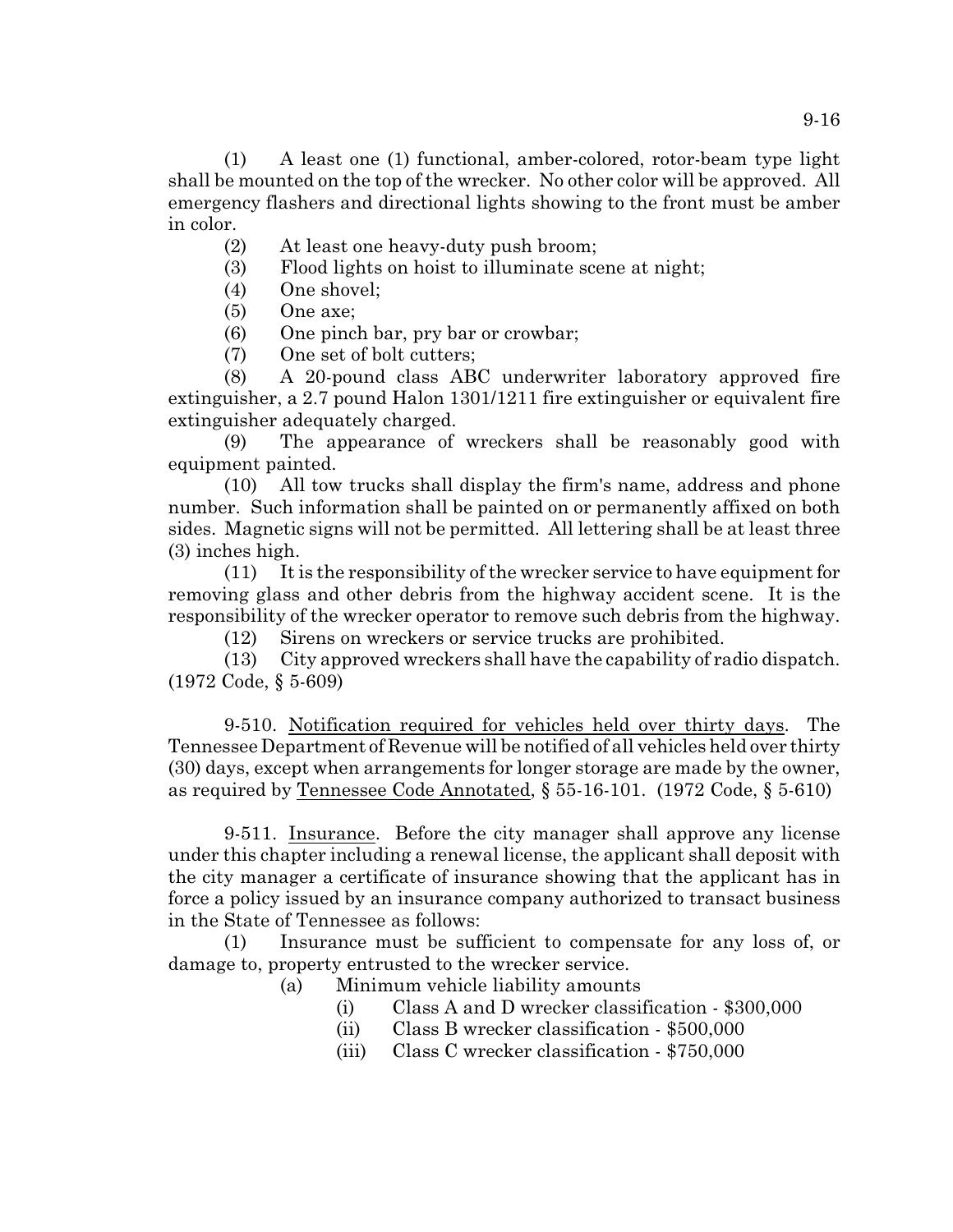(b) While in the care, custody, and control of the wrecker service operator, garage keepers liability to cover any loss by fire, theft, explosion, and collision.

(2) The certificate of insurance must contain an endorsement providing for a minimum of ten days notice to the city in the event of any cancellation of the policy.

(3) The owner of the wrecker service shall make written notification of any changes in insurance coverage (i.e., changing companies, vehicles, etc.) to the city manager within ten (10) days prior to the change. (1972 Code,  $§ 5-611)$ 

9-512. Billing and charges for city approved wreckers. The applicants for a city approved wrecker permit shall be subject to regulation as to billing and charges for any call from the police department referred to the city approved wrecker under the call rotation system as follows:

(1) The owner of a wrecker or towing car shall have prepared billheads with his name and the address of his place of business printed thereon. The operator of the wrecker before towing a disabled vehicle shall prepare a bill on this billhead form in duplicate, the original of which shall be given to the owner of the disabled vehicle or his authorized representative if available at the scene. This bill shall contain the following information:

(a) Name and address of person engaging towing car.

(b) State license number of disabled vehicle.

(c) Storage rates per day or part thereof.

(d) An estimate of the amount to be charged for towing which may thereafter only be adjusted for good cause. The printing of a schedule of fees on a billhead marked as to services rendered shall be sufficient for this purpose.

(2) The duplicate copy of the bill shall be retained by the wrecker or towing car owner for a period of one (1) year, and shall be subject to inspection by the city manager or his duly authorized representative.

(3) All charges for towing and storing a disabled vehicle, or other related charges, shall be reasonable.

(4) All applicants for a permit shall file with their application a schedule of charges for routine services proposed to be charged for the calendar year for which the application is filed. This form shall be approved by the city manager. The city manager shall review the proposed charges and determine whether or not they are excessive. No application for a city approved wrecker shall be approved if the city manager determines any portion of the fees to be excessive. Applicants may modify their proposed schedule of charges to reduce charges that the city manager determines to be excessive. The city manager shall consider the following factors in determining the reasonableness of charges for routine services: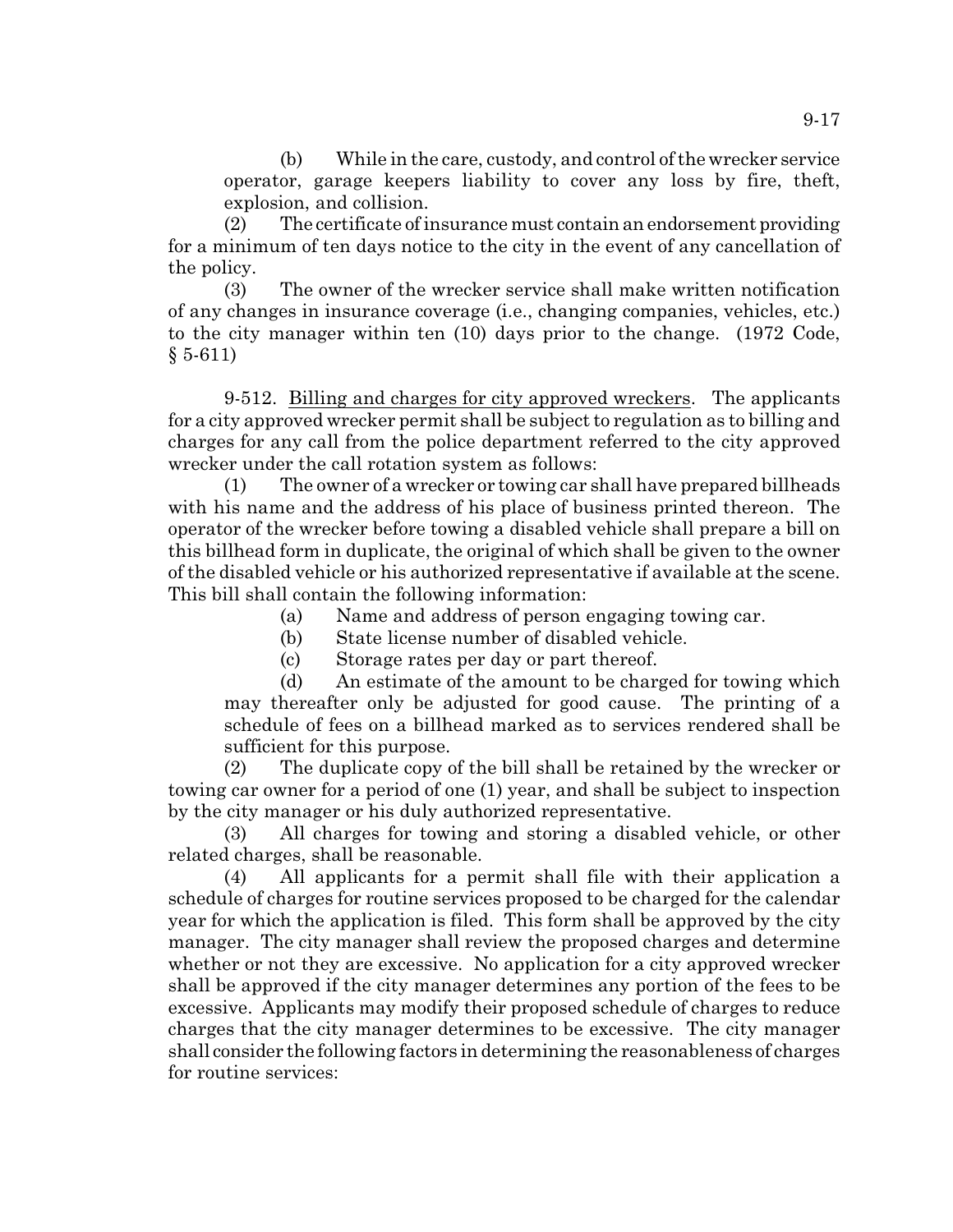(a) The average charge for such services proposed by applicants for the ensuing calendar year;

(b) The median charge for such services proposed by applicants for the ensuing calendar year;

(c) The cost and labor, materials, equipment, and the reason for providing such services;

(d) Fees charged for similar services in this community or for other similar communities in Tennessee.

(5) There may be a surcharge of one-half of the basic towing fees for calls which are dispatched outside normal business hours.

(6) Any change of rates shall be forwarded to the city manager no later than ten (10) days prior to the proposed change.  $(1972 \text{ Code}, \xi 5.612)$ 

9-513. Regulations for city approved wrecker. A city approved wrecker permittee shall follow these procedures:

(1) Permittees will not be permitted to operate wrecker equipment, under more than one company name, out of the same location. A spouse, child or children, sibling, son-in-law, daughter-in-law, partner, stockholder, or any other person having an interest in a business shall not be permitted to operate another wrecker out of the same location.

(2) Each city approved wrecker must have distinct and separate storage facilities.

(3) All permittees are expected to be familiar and comply with the traffic laws of the City of Athens and the State of Tennessee.

(4) Permittees will be familiar with and abide by all provisions of this chapter.

(5) No permittee shall charge unreasonable rates for services rendered.

(6) Permittees shall be available for twenty-four (24) hours service with vehicles in proper operating condition and a qualified operator on duty.

(7) Operators shall carry vehicles to any destination within the City of Athens at the owner's or operator's request when charges therefor have been prepaid.

(8) Permittees shall have a telephone number prominently posted for after-hours release of vehicles. The permittees may make an additional charge for releasing a vehicle other than during normal business hours, except when the location is otherwise open for business.

(9) The police department may direct that a police impoundment be towed to a city lot at no additional charge.

(10) Amber lights are to be used in the immediate vicinity of a wreck and while towing a vehicle.

(11) All operators shall respond to a wreck within fifteen (15) minutes, with an additional five (5) minute grace period for those wrecker services enroute, after being called, and except for extenuating or unusual circumstances, a response must be made within this time after the dispatch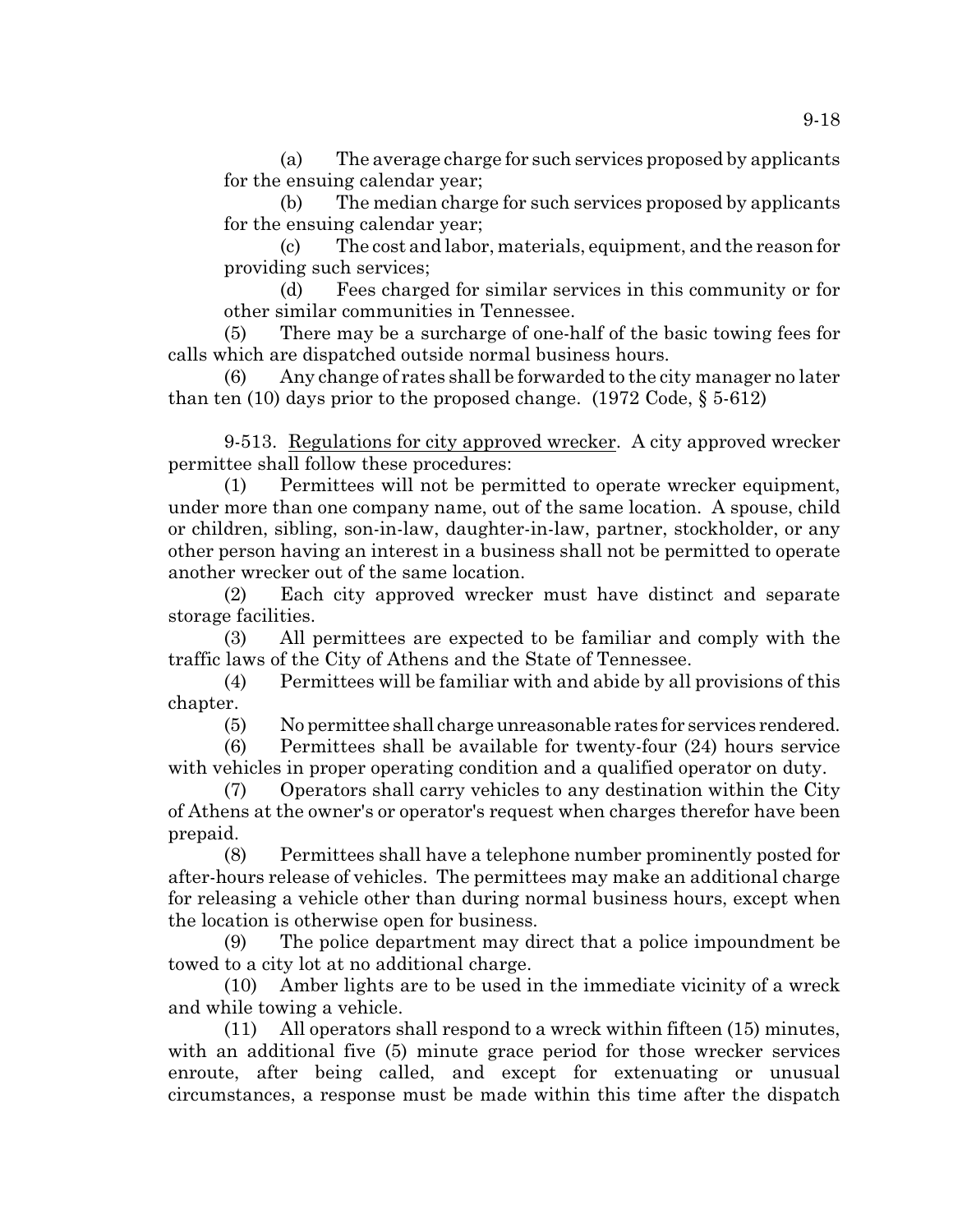request is made to the wrecker operator. If the wrecker is engaged elsewhere or for any reason the wrecker operator cannot reasonably expect to respond within the above specified time, it shall be the duty of the wrecker operator to so advise the Police Department and decline to accept the call, whereupon the next wrecker operator on rotation shall be called. Class C wreckers shall be granted additional time to respond to a tow for a large truck, road tractor and trailers.

(12) No permittee shall refer or delegate police calls to other wrecker companies.

(13) No answering service, paging service or similar service or procedure may be used to forward a call to an owner or employee of the wrecker service during normal business hours. The operator may provide for an after-hours number which shall be provided to the city manager.

(14) The first city approved wrecker operator at the scene shall tow the vehicle causing the greatest hazard as directed by the investigating police officer.

(15) No repairs or other additional services shall be performed except on written request of the owner.

(16) Wrecker or towing operators who fail to answer a call will lose the call. If two (2) calls are missed, an investigation will be made and suspension or removal as a city approved wrecker will be considered. Operators refusing a call or failing to respond promptly to a call may be removed as a city approved wrecker.

(17) If additional equipment or recovery vehicles are needed to adequately complete a tow (i.e., tractor-trailer roll-over or difficult auto recovery), discretion of the responding wrecker service should be used in deciding what and whose additional equipment will be required. The severity of the situation and the estimated response time of additional equipment will be weighed by the officer at the scene, who is the deciding authority. (1972 Code, § 5-613)

9-514. Permit revocation/suspension. (1) The city manager shall revoke or suspend the permit of any permittee on any of the following grounds:

(a) If the permit was procured by fraudulent conduct or false statement of a material fact or a fact concerning the applicant which was not disclosed at the time of his making the application that would have constituted just cause for refusing to issue the license.

(b) Failure of a city approved wrecker permittee to have an operable and properly equipped wrecker and qualified operator on duty at all times or to promptly respond to police calls.

(c) If the city approved wrecker permittee has knowingly overcharged or consistently overcharges.

(d) A violation of any provision of this chapter.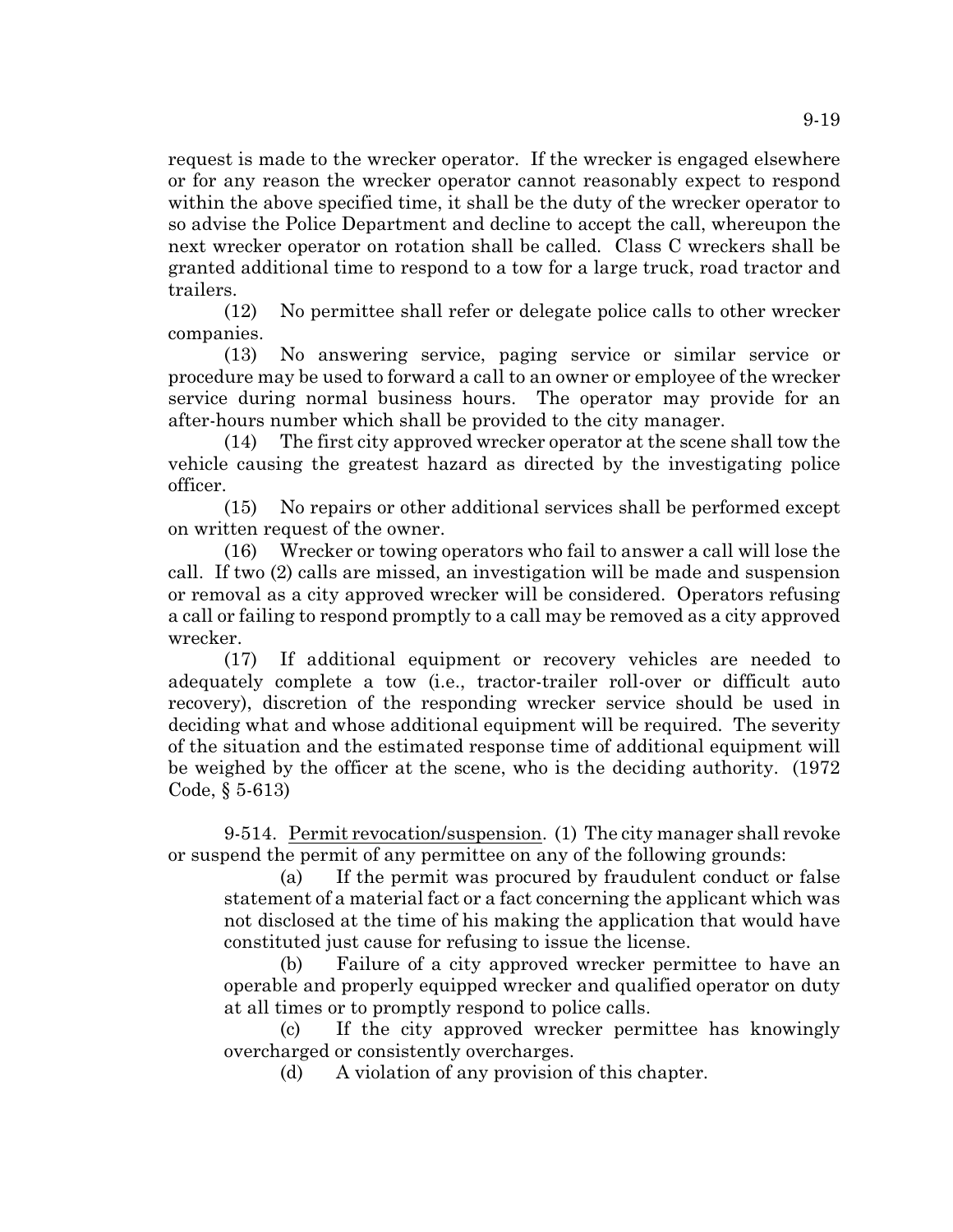(e) The city manager may revoke or suspend a permit for due cause not specified herein.

(2) Revocation of a permit shall terminate all authority and permission granted by such permit to the licensee. Any person whose permit has been revoked shall not be eligible to again apply for a license for a period of one (1) year from the date of such revocation. Suspension of a permit shall be decided on a case-by-case basis. An appeal of a revocation or suspension may be made to the city manager. (1972 Code, § 5-614)

9-515. Vehicles to be towed to place designated by owner--coercion at scene of accident prohibited. The wrecker operator may tow the wrecked or disabled vehicle to the operator's place of business; provided, if the owner or agent of the wrecked or disabled vehicle pays or secures the towing charges, then the wrecker operator shall pull the vehicle to any place designated by said owner or agent. It shall be unlawful for the owner of a wrecker, his agent, employee or representative at the scene of any accident to high-pressure or otherwise to coerce or insist upon any owner of a wrecked or disabled vehicle to sign a work order or agreement at the scene of the accident for any repairs to be made on such wrecked or disabled vehicle. (1972 Code, § 5-615)

9-516. Wreckers to go to scene of accident on call of owner or police only. It shall be unlawful for any wrecker operator, or his agent or representative, to go to any place where an accident has occurred unless called by the driver or owner of a disabled vehicle, or his authorized representative, or by the police department dispatcher. In any event, the wrecker shall clear with the police dispatcher before going to the accident scene. It shall be unlawful for the owner of any wrecker or towing car, or his agent or representative, to go to the place of a wreck by reason of information received by shortwave or police radio. (1972 Code, § 5-616)

9-517. Solicitation of towing work by operator, etc., of towing car prohibited. It shall be unlawful to drive along any street and solicit towing work. A wrecker operator shall not proceed to the scene of a disabled motor vehicle without having been requested or notified to do so, as provided in § 9-516 of this code. Responding to a call upon notice from gas station attendants, taxicab drivers or unauthorized persons shall be considered a violation of this chapter. (1972 Code, § 5-617)

9-518. Solicitation of business by city employees. It shall be unlawful for any city employee to solicit business for any wrecker or towing car operator. Any employee guilty of violating the provisions of this section shall be subject to disciplinary action up to and including termination. (1972 Code, § 5-618)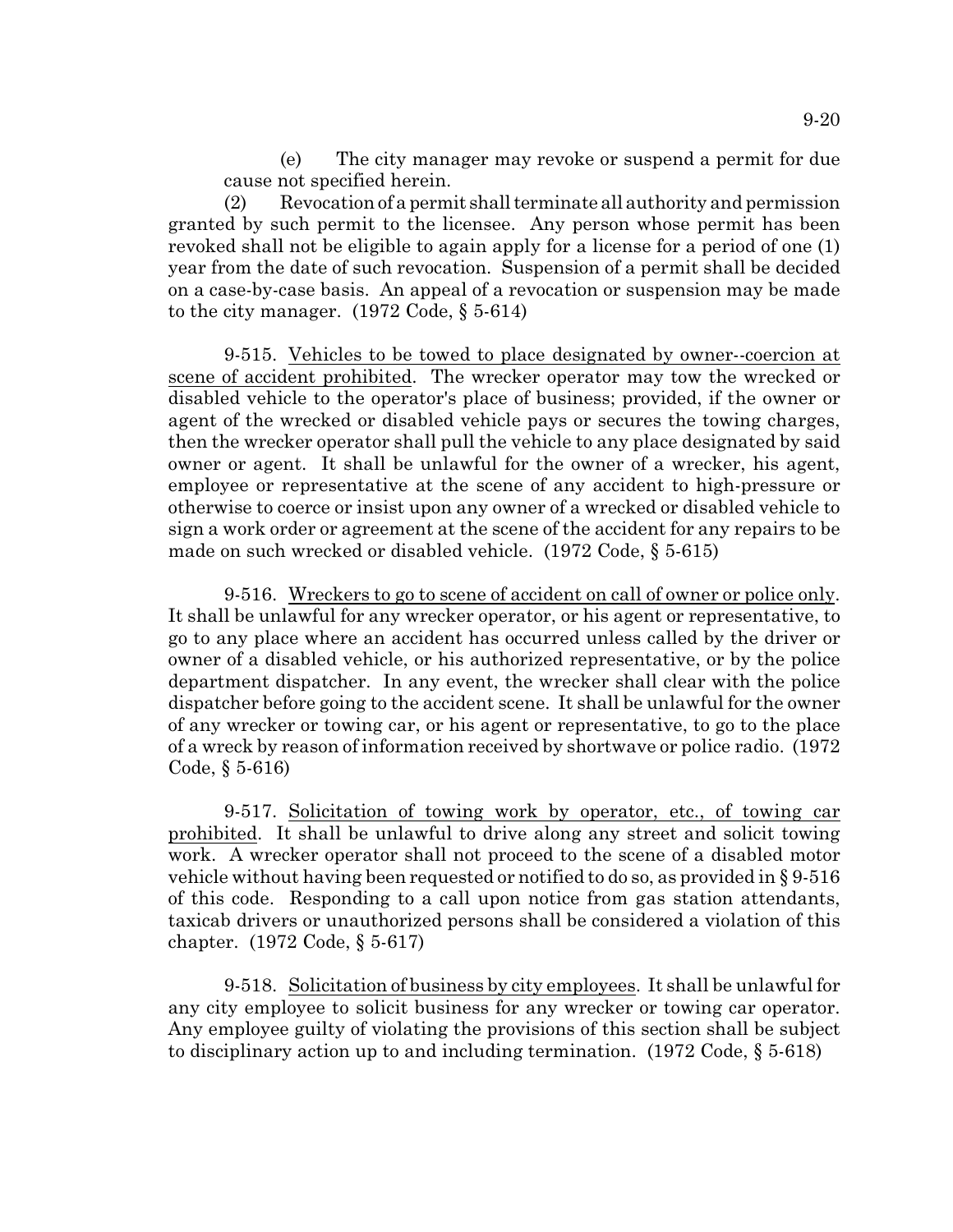9-519. Owner's request wreckers. Police officers shall honor the request of the owner or operator of a wrecked or disabled vehicle to call a particular wrecker service, whether a city approved wrecker or not. The officer shall radio the dispatcher who shall contact the wrecker operator requested to determine if the operator is willing and able to respond to the scene of the wreck for a disabled motor vehicle within twenty (20) minutes, or, within thirty (30) minutes for a Class C wrecker. If so, the dispatcher shall dispatch the operator requested. The City of Athens assumes no liability or responsibility regarding owner's requested wreckers. If there is any traffic hazard or other reason why the vehicle cannot be left unattended or the requested operator cannot respond within the applicable time limit then the dispatcher shall dispatch a city approved wrecker. (1972 Code, § 5-619)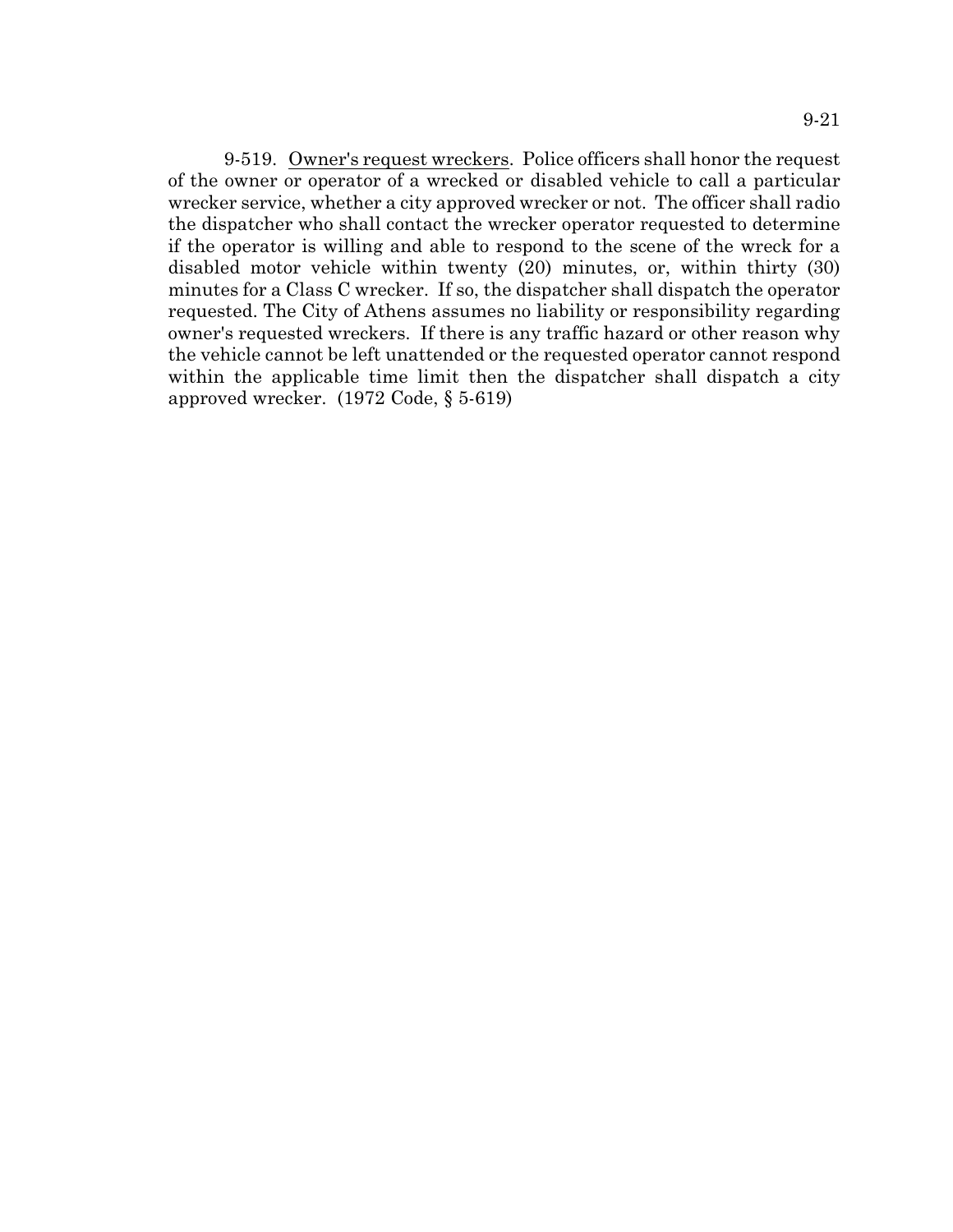# CHAPTER 6

# AMBULANCE SERVICE

# **SECTION**

9-601. Definitions.

9-602. Certificate of public convenience and necessity required.

9-603. Application for ambulance certificate.

9-604. Standards for ambulance vehicles.

9-605. Duties of city manager.

9-606. Issuance or transfer of certificate.

9-607. Standards for ambulance equipment.

9-608. Application for drivers', attendants', and attendant drivers' permits.

9-609. Standards for drivers', attendants', and attendant drivers' permits.

9-610. Renewal of permit.

9-611. Revocation of certificate.

9-612. Rates.

9-613. Penalty.

9-601. Definitions. Wherever used in this chapter the following terms shall be construed as set out herein:

(1) "Ambulance" - means any privately or publicly owned motor vehicle that is specially designed or constructed and equipped and is intended to be used for, and is maintained and operated for, the transportation of patients.

(2) "Attendant" - means a trained qualified individual responsible for the operation of an ambulance and the care of the patients whether or not the attendant also serves as driver.

(3) "Attendant-driver" - means a person who is qualified as an attendant and a river and who has a chauffeur's license issued by the State of Tennessee.

(4) "Certificate" - means a certificate of public convenience and necessity, issued by the city council under the provisions of this chapter, authorizing the holder thereof to conduct an ambulance service in the city.

(5) "Patient" - means an individual who is sick, injured, wounded, or otherwise incapacitated or helpless.

(6) "Person" - means any individual, firm, partnership, association, corporation, company, or group of individuals acting together for a common purpose, or an organization of any kind. (1972 Code, § 5-701)

9-602. Certificate of public convenience and necessity required. (1) No person, either as owner, agent, or otherwise, shall furnish, operate, conduct, maintain, advertise, or otherwise engage in or profess to be engaged in the business or service of transporting patients upon the streets, alleys, or any public way or place of the city, unless he holds a currently valid certificate of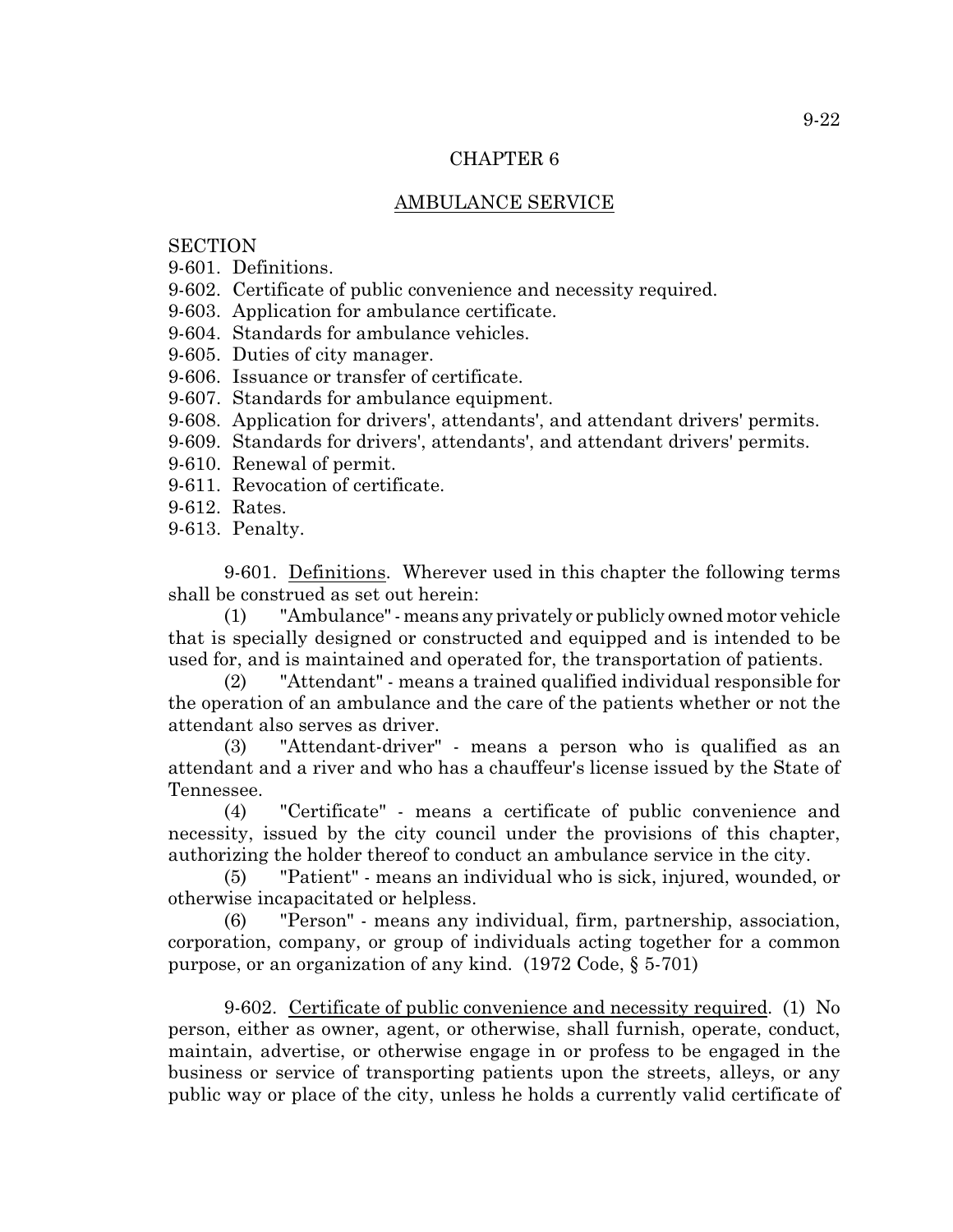public convenience and necessity for such ambulance business or service issued by the council pursuant to the provisions of this chapter.

(2) No ambulance shall be operated for ambulance purposes, and no individual shall drive, attend, or permit it to be operated for such purposes on the streets, alleys, or any public way or place in the city unless it shall be under the immediate supervision and direction of a person who is holding a currently valid license as an attendant-driver or attendant.

(3) Provided, however, that no such certificate or license shall be required for an ambulance or for the driver, attendant, or attendant-driver of an ambulance which is:

(a) rendering assistance in the case of a major catastrophe or emergency with which the certificated ambulances of the city are insufficient or unable to cope; or

(b) is operated from a location or headquarters outside of the city in order to transport patients who are picked up beyond the city limits to locations within the city, but no such outside ambulance shall be used to pick up patients within the city for transportation to locations within the city unless the driver, attendant, and attendant-driver and the person subject to the provisions of § 9-602(1) of this chapter in respect of such ambulance, hold currently valid certificates and licenses issued pursuant to this chapter. (1972 Code, § 5-702)

9-603. Application for ambulance certificate. Applications for an ambulance certificate hereunder shall be made upon such forms as may be prescribed or approved by the city manager and shall contain:

(1) The name and address of the applicant and of the owner of the ambulance.

(2) The trade or other fictitious name, if any, under which the applicant does business or proposes to do business.

(3) The training and experience of the applicant in the transportation and care of patients.

(4) A description of each ambulance, including the make, model, year of manufacture, and current state license number.

(5) That such applicant shall have service available at all times.

(6) That such applicant shall have in effect liability insurance for such ambulances in the amount of \$10,000 - \$20,000 for personal injury and \$5,000.00 for property damage. Copies of said policies shall be filed with the city before a certificate is issued by the city.

(7) Such other information as the city manager shall deem reasonably necessary to a fair determination of compliance with this chapter. (1972 Code,  $§ 5-703)$ 

9-604. Standards for ambulance vehicles. (1) Each ambulance shall, at all times when in use as such: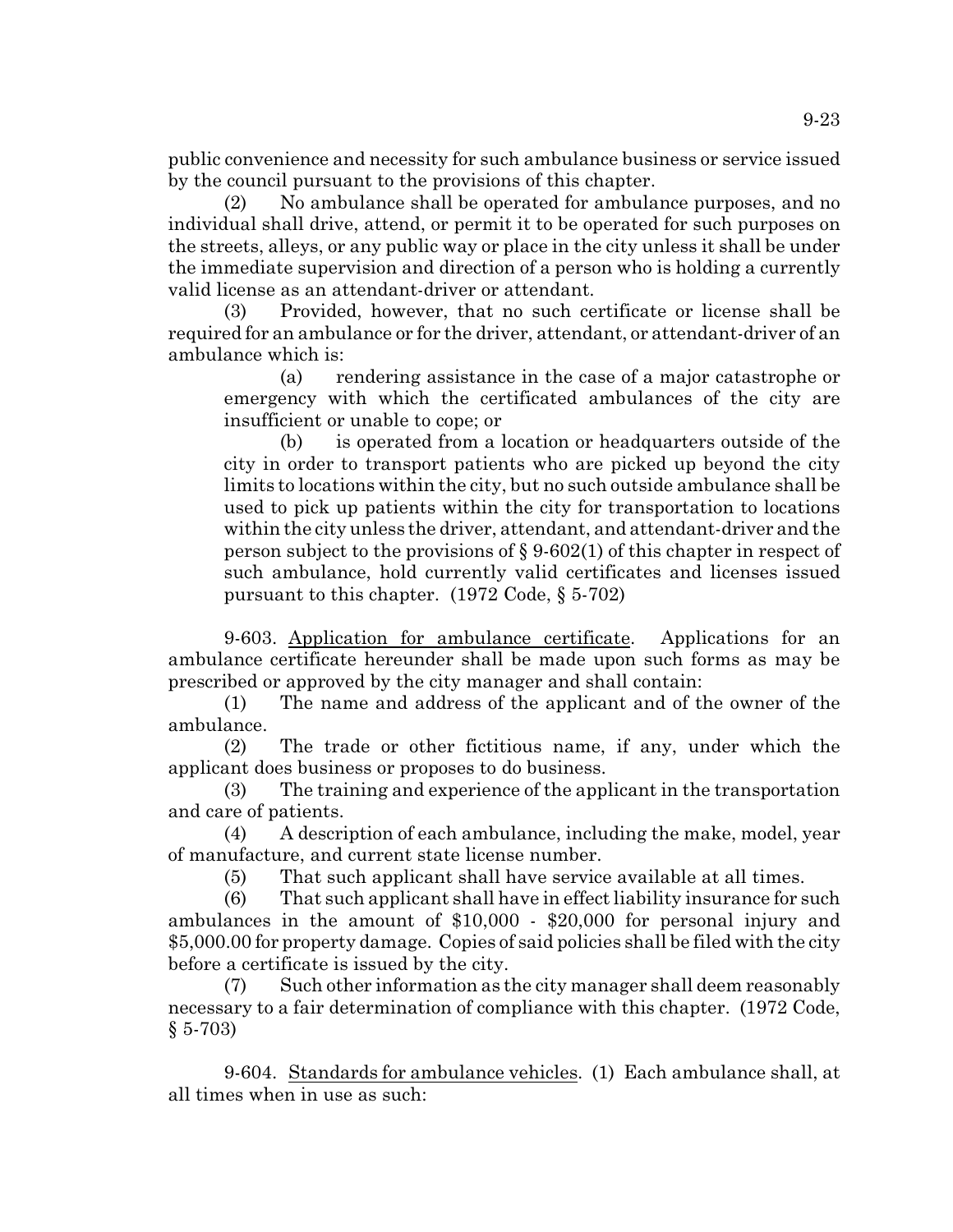(a) be suitable for the transportation of patients from the standpoint of health, sanitation, and safety, and be maintained in suitable premises;

(b) contain equipment conforming with the standards, requirements, and regulations provided for herein, which equipment shall be in proper and good condition for such use;

(c) currently comply with and obey all applicable laws and local ordinances relating to health, sanitation, and safety;

(d) be equipped with such lights, siren, and special markings to designate it as an ambulance as may be prescribed by law and in reasonable regulations, if any, promulgated by the city manager;

(e) be equipped with two-way radio equipment in good working order;

 $(f)$  be manned by at least two persons, when possible, consisting of a driver and an attendant or driver-attendant and an attendant, unless otherwise ordered by a member of the medical profession.

(2) Each approved ambulance vehicle, its equipment, and the premises designated in the application, and all records relating to its maintenance and operation as such, shall be open to inspection by the city manager or his designated representative during usual hours of operation.

(3) No official entry made upon a certificate may be defaced, removed, or obliterated. (1972 Code, § 5-704)

9-605. Duties of city manager. The city manager shall, within thirty (30) days after receipt of an application for an ambulance certificate as provided for herein, cause such investigation as he deems necessary to be made of the applicant and of his proposed operations. If the city manager finds:

(1) That the public convenience and necessity requires the proposed ambulance service;

(2) That such ambulance and its equipment are in satisfactory condition;

(3) That the applicant is a responsible and proper person to conduct or work in the proposed business;

(4) That only duly licensed drivers, attendants, and attendant-drivers are or will be employed in such capacities; and

(5) That all the requirements of this chapter and all other applicable laws and ordinances have been met; then the city manager shall recommend to the council that the council issue a certificate to the applicant; otherwise, the city manager shall recommend to the council that the application be denied. The applicant and other certificate holders, if any, shall be given notice of the meeting of council when the report of the city manager will be considered. The decision of the council on the matter will be final.  $(1972 \text{ Code}, \S 5-705)$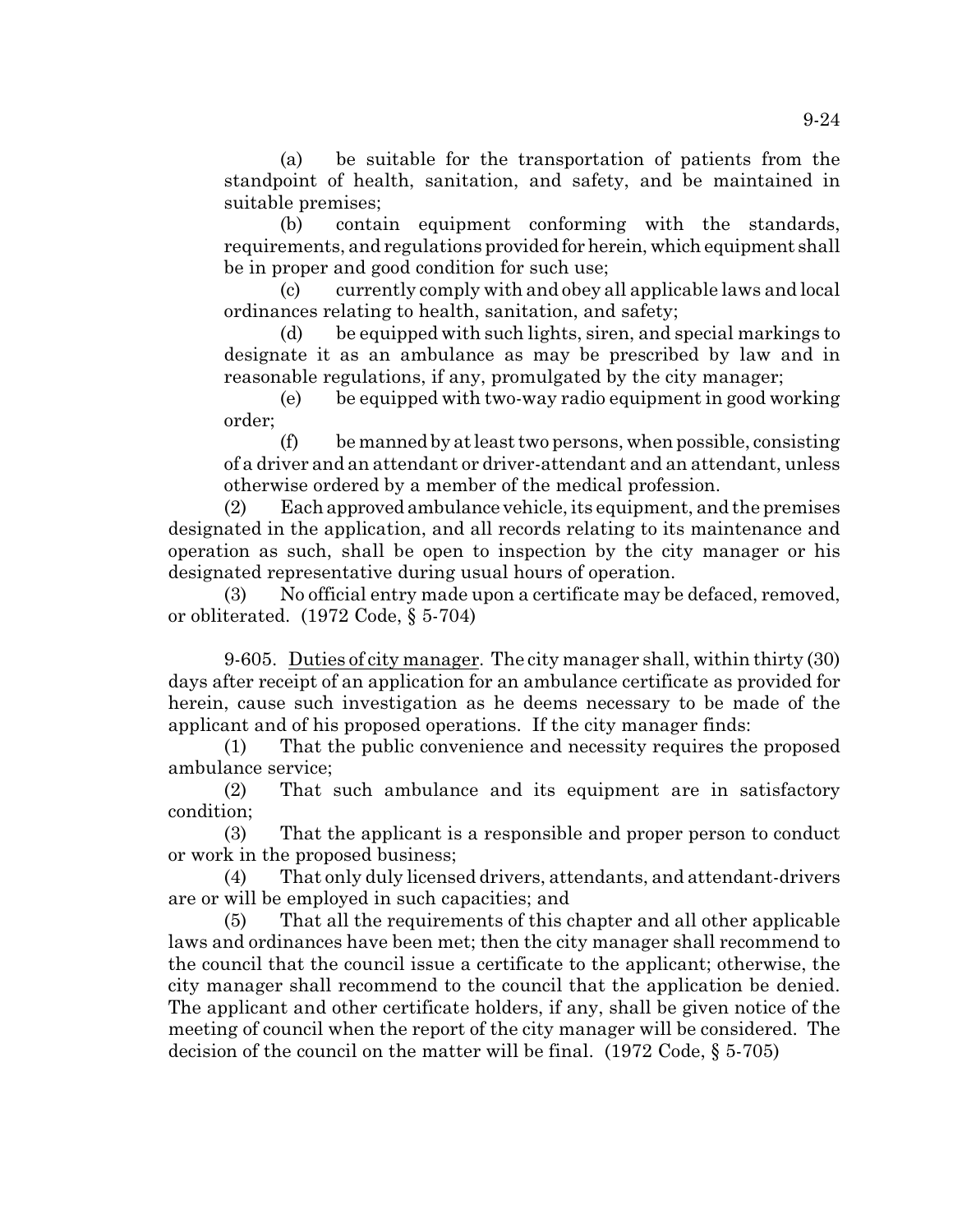9-606. Issuance or transfer of certificate. The certificate, when issued, shall be filled out in duplicate and shall contain the name and address of the applicant, the number of vehicles authorized under the certificate, and the date of issuance. One copy shall be retained in the files of the city manager and the applicant shall receive the other copy. Such certificate shall be effective until cancelled and shall expire when the holder thereof fails for a period of thirty (30) days to operate an ambulance service within the city in accordance with such certificate. Certificates shall not be transferable except upon the written consent of the city manager endorsed on such certificates.

At least ninety (90) days written notice to the city manager shall be required for a certificate holder to voluntarily cease the operating or rendering of ambulance services in the city. (1972 Code, § 5-706)

9-607. Standards for ambulance equipment. (1) Equipment required in each ambulance shall include, at all times when the ambulance is in use as such, equipment adequate for dressing wounds, splinting fractures, controlling hemorrhage, and oxygen equipment complete with pressure regulator with one (1) hours supply at normal rate of usage.

(2) A log shall be kept in said vehicle at all times and the operator shall maintain a complete record of all trips, persons transported, and other information required by the city manager. (1972 Code, § 5-707)

9-608. Application for drivers', attendants', and attendant-drivers' permits. Applications for drivers', attendants' and attendant-drivers' permits hereunder shall be made upon such forms as may be prepared or prescribed by the chief of police and shall contain:

(1) The applicant's full name, current residence, places of residence for three (3) years previous to moving to his present address, and the length of time he has resided in the city.

(2) The applicant's age, marital status, height, color of eyes and hair.

(3) Whether he has ever been convicted of a felony or misdemeanor, and, if so, when and where and for what cause.

(4) The applicant's training and experience in the transportation and care of patients, and whether he has previously been licensed as a driver, chauffeur, attendant or attendant-driver, and if so, when and where, and whether his license has ever been revoked or suspended in any jurisdiction and for what cause.

(5) Affidavits of good character from two reputable citizens of the United States who have personally known such applicant and observed his conduct during three (3) years next preceding the date of his application.

(6) Two (2) recent photographs of the applicant, of a size designated by the chief of police, one of which shall be attached by the chief of police to the permit.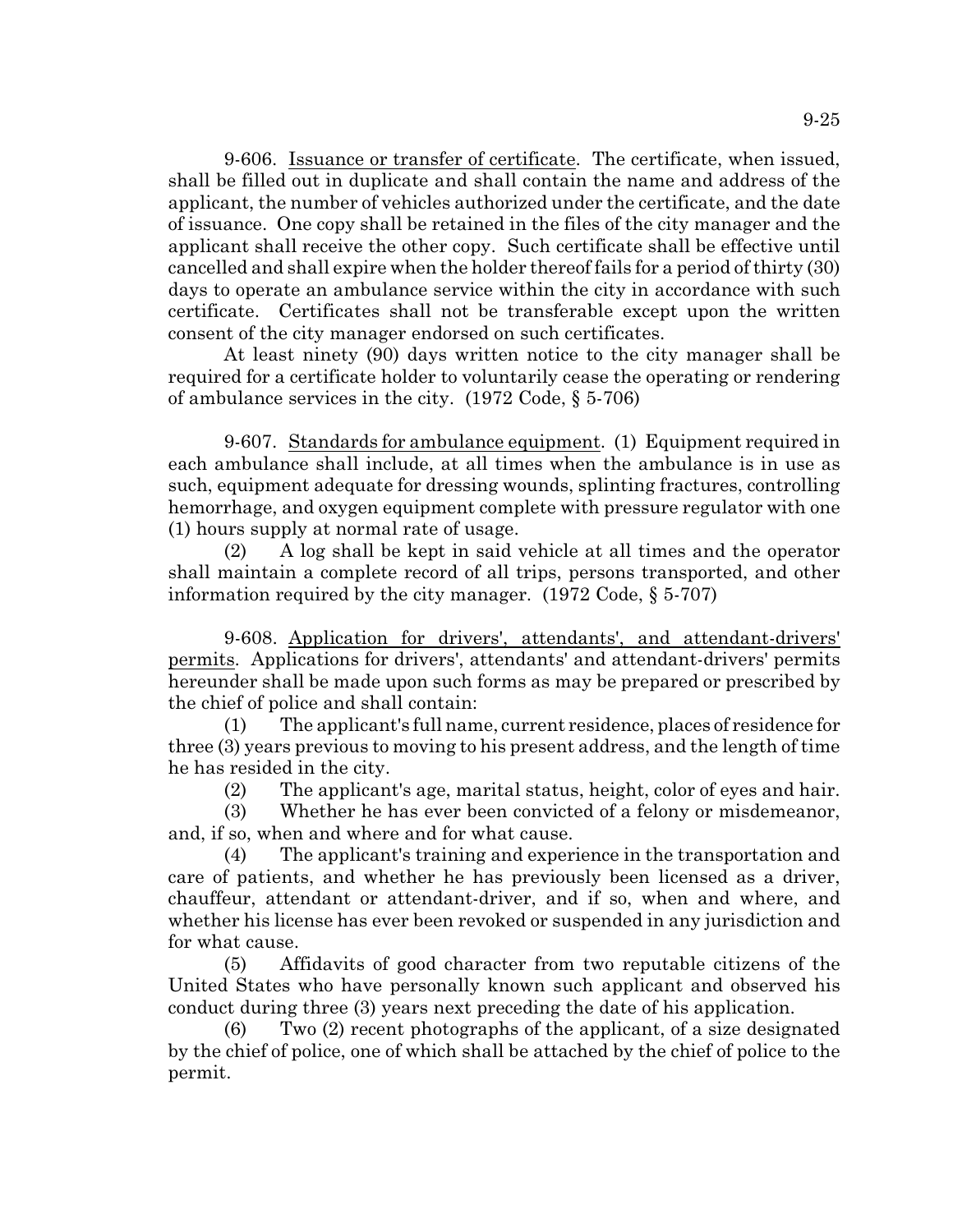(7) Such other information as the chief of police shall deem reasonably necessary to a fair determination of compliance with this chapter. (1972 Code, § 5-708)

9-609. Standards for drivers', attendants', and attendant-drivers' permits. (1) The chief of police shall, within a reasonable time after receipt of an application as provided for herein, cause such investigation as he deems necessary to be made of the applicant for a driver's, attendant's, or attendantdriver's permit.

(2) The chief of police shall issue a permit to a driver, attendant, or attendant-driver hereunder, valid for a period of three (3) years, unless earlier suspended, revoked, or terminated, when he finds that the applicant:

(a) is not addicted to the use of intoxicating liquors or narcotics, and is morally fit for the position;

(b) is able to speak, read, and write the English language;

(c) has been found by a duly licensed physician to be of sound physique, possessing eyesight corrected to at least 20/40 in the better eye, and free of physical defects or diseases which might impair the ability to drive or attend an ambulance; and

(d) for each applicant for attendant's or attendant-driver's permit, that such applicant has a currently valid certificate evidencing successful completion of a course of training equivalent to the advanced course in first aid given by the American Red Cross.

Provided, however, that no one shall be issued a permit as a driver or attendant-driver unless he holds a currently valid chauffeur's permit from the State of Tennessee and is eighteen (18) years of age.

(3) A permit as driver, attendant, or attendant-driver issued hereunder shall not be assignable or transferable.

(4) No official entry made upon a permit may be defaced, removed, or obliterated. (1972 Code, § 5-709)

9-610. Renewal of permit. Renewal of any permit hereunder, upon expiration for any reason or after revocation, shall require conformance with all the requirements of this chapter. (1972 Code, § 5-710)

9-611. Revocation of certificate. (1) The city manager may, and is hereby authorized to, suspend, or revoke a certificate issued hereunder for failure of a certificate holder to comply and to maintain compliance with, or for his violation of, any applicable provisions, standards, or requirements of this chapter, or of regulations promulgated hereunder, or of any other applicable laws or ordinances or regulations promulgated hereunder, but only after a warning and such reasonable time for compliance as may be set by the city manager. Within ten (10) days after a suspension, the certificate holder shall be afforded a hearing, after reasonable notice. The city manager shall, within ten (10) days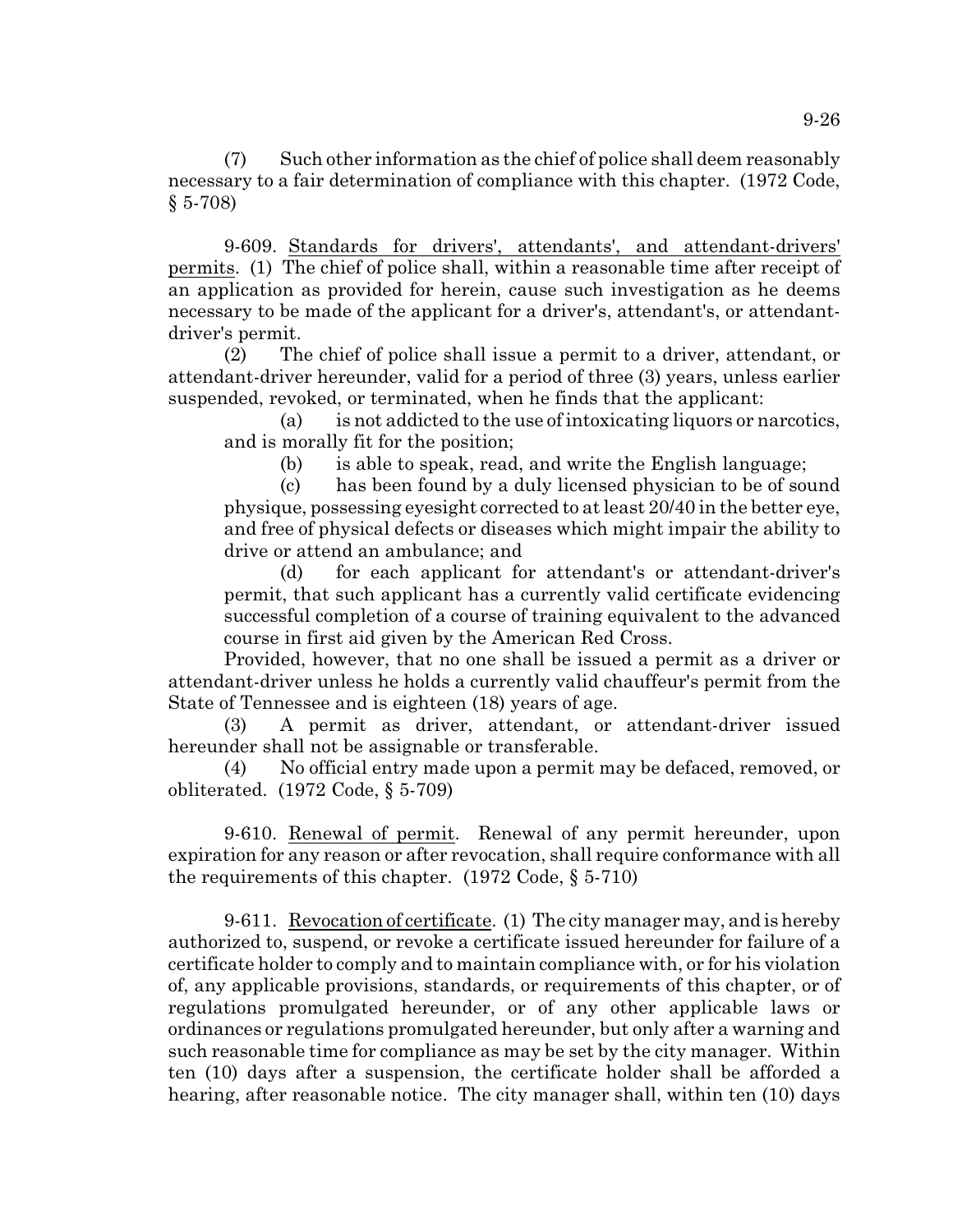after conclusion of such hearing, issue a written decision (which shall include written findings) as to the suspension of said license. Such written decision shall be promptly transmitted to the licensee to whom it refers. An appeal from the decision of the city manager may be made to the council.

(2) Upon suspension, revocation, or termination of an ambulance certificate hereunder, such ambulance shall cease operations as such and no person shall permit such ambulance to continue operations as such. Upon suspension, revocation, or termination of a driver's, attendant's, or attendant-driver's permit hereunder, such driver, attendant, or attendant-driver shall cease to drive or attend an ambulance and no person shall employ or permit such individual to drive or attend an ambulance. (1972 Code, § 5-711)

9-612. Rates. The rate to be charged for the transportation of a patient from one point within the city to another within the city shall be twenty dollars (\$20.00). When trips are made beyond the city limits, an additional mileage charge of 50 cents per mile one way will be made for the distance the patient is transported beyond the city limits. If it is necessary to wait for patient, a waiting charge of \$5.00 per hour may be made. (1972 Code, § 5-712)

9-613. Penalty. Any person who shall violate any of the provisions of this chapter for which no other penalty is provided shall be punished under the general penalty clause for this code of ordinances. (1972 Code, § 5-713)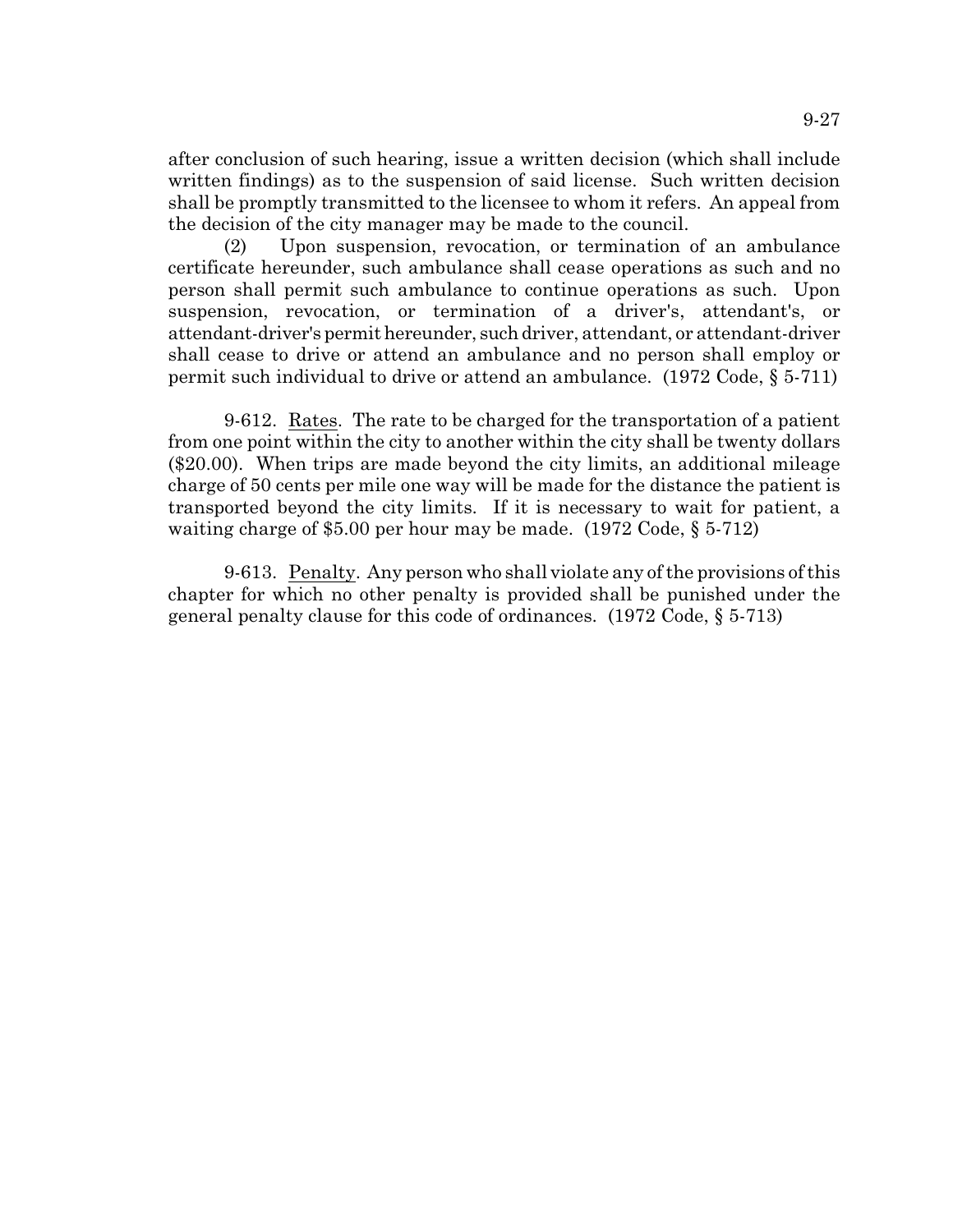# CHAPTER 7

## BUILDING TRADESMEN

### **SECTION**

- 9-701. Definitions.
- 9-702. Building tradesmen to be licensed.
- 9-703. Procedure for qualification of building tradesmen.
- 9-704. Issuance and term of license.
- 9-705. Illegal work-revocation of licenses.
- 9-706. Allowing name or license to be used fraudulently.
- 9-707. Permit required.

9-701. Definitions. Building tradesmen (hereinafter referred to as the trades) includes the following occupations: electricians, plumbers, and mechanical (heat ventilation, & air conditioning "HVAC") contractors, but not limited to these occupations.

9-702. Building tradesmen to be licensed. Before any person or corporation, shall perform any trade in the City of Athens, they shall be qualified as set forth herein and a license shall be obtained from the city, or they must hold a valid State of Tennessee contractors license for their particular trade.

9-703. Procedure for qualification of building tradesmen. Any person or corporation, that desires to do work in the City of Athens, shall make application with the department of community development and having verifiable proof of a minimum of five (5) years experience in the trade in which they are seeking licensing in or by showing proof of passing the trade examination given by the State of Tennessee Board of Licensing Contractors. Said person or corporation shall pay all necessary city license fees that are applicable at that time, and shall abide by all city ordinances. (as replaced by Ord. #904, Oct. 2002)

9-704. Issuance and term of license. Licenses shall be issued annually by the department of community development to all applicants who comply with the requirements of this chapter. All licenses shall carry an expiration date of December 31st of each year with a grace period extending through March 31st of the next year. The fee for license renewal shall be set by the department of community development, and must be submitted to the City of Athens before March 31st. Contractors with a State of Tennessee license shall pay all licensing fees as set forth by the City of Athens Department of Community Development. (as renumbered and amended by Ord. #904, Oct. 2002)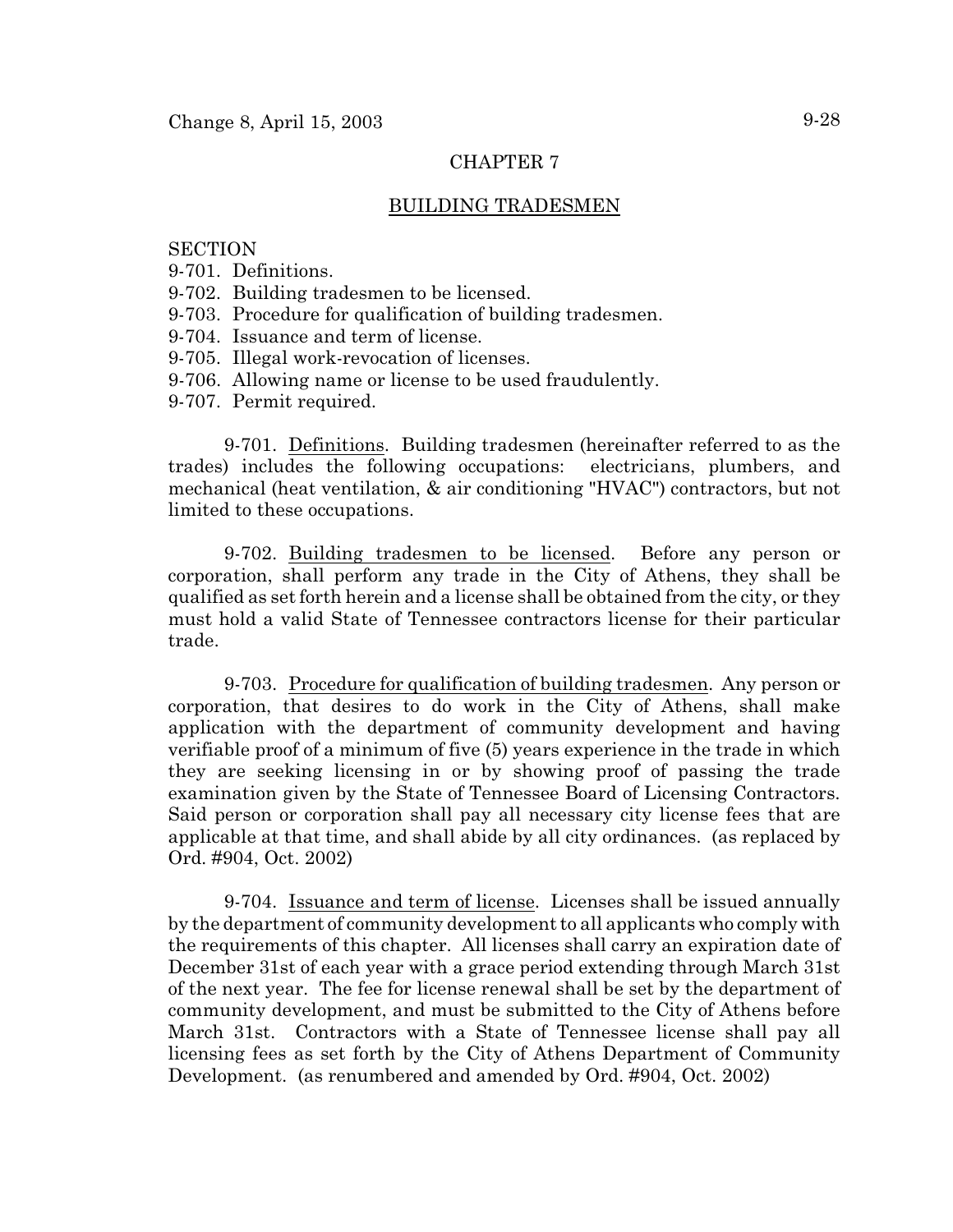# Change 8, April 15, 2003 9-29--9-30

9-705. Illegal work-revocation of licenses. Any person or corporation, engaged in doing work in any of the above mentioned trades, which does not conform to the applicable codes adopted by the City of Athens, or whose workmanship or materials are of inferior quality, shall on notice from the appropriate inspector, make necessary changes or corrections at once so as to conform to the applicable code. If such work has not been corrected after ten (10) days notice from the inspector, the inspector shall then refuse to issue further permits to such licensee until his work has been made to fully comply with the applicable code. The building inspector may revoke any license issued hereunder for continuous violations. When the revocation of any license is to be considered, the person to whom the license has been issued shall be given seven (7) days notice in writing of the revocation of the license. Such notice shall state the reasons for the revocation and shall inform the licensee of the appeals process, whereby upon the request of the licensee, the building inspector shall present his charges resulting in revocation to the board of adjustments and appeals. During the appeal process, the licensee shall be allowed to appear in his own behalf, to be represented by legal counsel, and to present witnesses. It shall be the responsibility to the board of adjustments and appeals to render a decision to concur with the revocation or to reinstate the license. (as renumbered and replaced by Ord. #904, Oct. 2002)

9-706. Allowing name or license to be used fraudulently. No person or corporation engaged in doing work in any of the above mention trades, shall allow his name to be used by any other person, firm, or corporation, directly or indirectly, to obtain a permit, or for the construction of any work under his name or license nor shall he make any misrepresentations or omissions in his dealings with the City of Athens. (as renumbered by Ord. #904, Oct. 2002)

9-707. Permit required. Each trade shall be responsible to purchase the proper permits for each job of record, and they are responsible for the proper inspections to be made at each phase of the construction process, and to see that proper entrance to the premises is provided to the appropriate inspector. No work shall be covered or made inaccessible until the proper inspection has been made. (as renumbered by Ord. #904, Oct. 2002)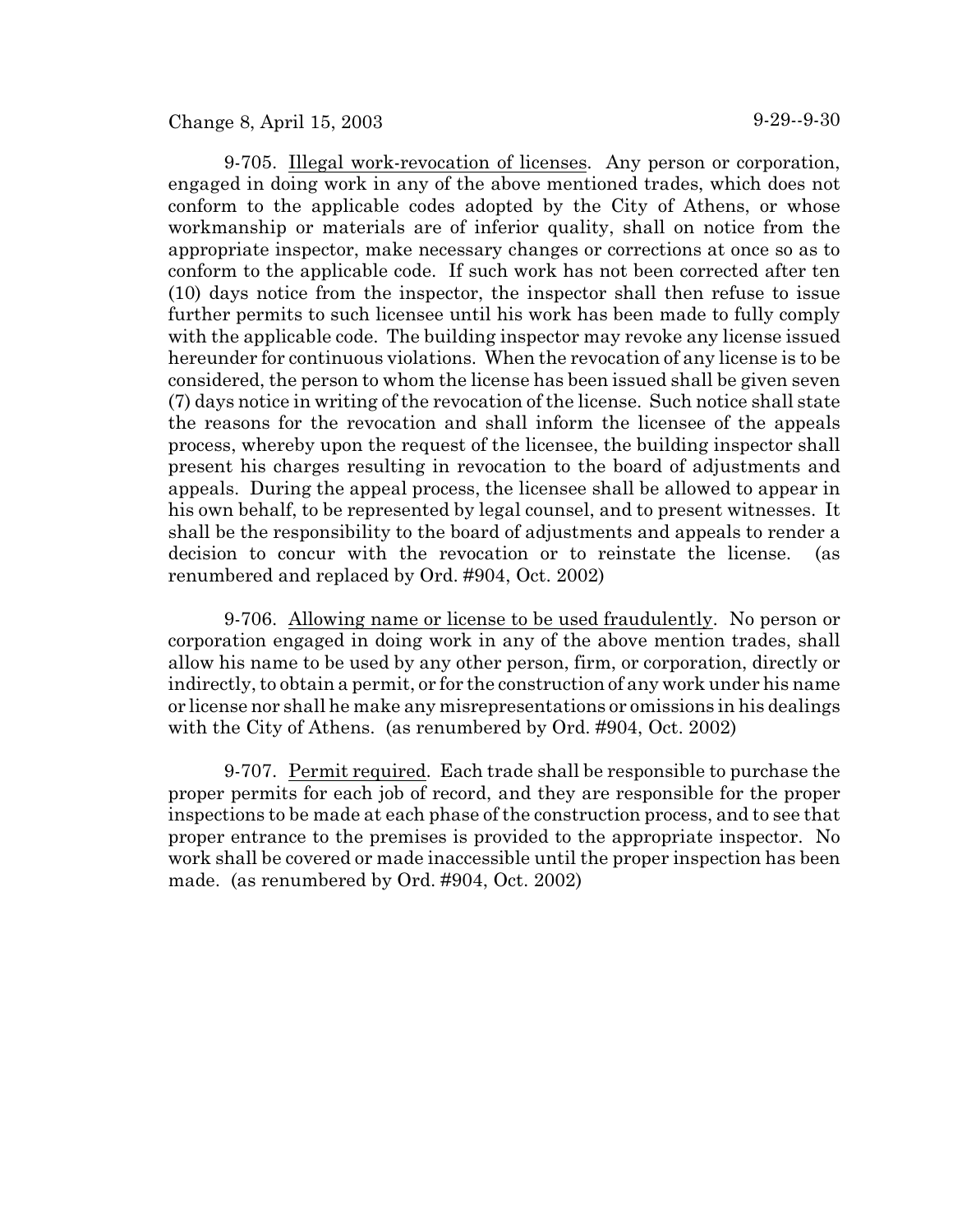### CHAPTER 8

### PRIVATE SECURITY AND FIRE ALARM BUSINESSES AND USERS

#### **SECTION**

- 9-801. Declaration of purpose.
- 9-802. Definitions.
- 9-803. Administrative rules.
- 9-804. Automatic dialing device.
- 9-805. Testing.
- 9-806. Notification.
- 9-807. Penalties.
- 9-808. Liability of city.

9-801. Declaration of purpose. This chapter is enacted to provide minimum standards and regulations applicable to private fire and security alarm users and businesses. Both society in general and public safety in particular will be aided by providing a useful and usable system of private security which properly balances quick response by police with minimization of police time spent on alarms which are false or otherwise not the intended function of private security systems. (1972 Code, § 5-901, as replaced by Ord. #837, § 1, Nov. 1997)

9-802. Definitions. Within this chapter, the following terms, phrases, and words and their derivations have the meaning given herein.

(1) The term "alarm business" means any business in which the owners or employees engage in the activity of altering, installing, leasing, maintaining, repairing, replacing, selling or servicing alarm system(s).

(2) The term "alarm system" means an assembly of equipment and devices or a single device such as a solid state unit which plugs directly into a 110 volt AC line or otherwise receives electrical energy arranged to signal the presence of a hazard requiring urgent attention and to which emergency personnel are expected to respond. In this chapter, the term "alarm system" shall include the terms "automatic robbery alarm systems," "burglar systems," "fire alarm systems," and "personal alarm systems," as those terms are hereinafter defined. Excluded from this definition and from the coverage of this chapter are alarm systems used to alert or signal persons within the premises in which the alarm system is located, of an attempted unauthorized intrusion or robbery attempt. If such a system, however, employees an audible signal emitting sounds or a flashing light or beacon designed to signal persons outside the premises, such system shall be within the definition of alarm system and shall be subject to this chapter.

(3) The term "annunciator" means the instrumentation on an alarm console at the receiving terminal of a signal line which through both visual and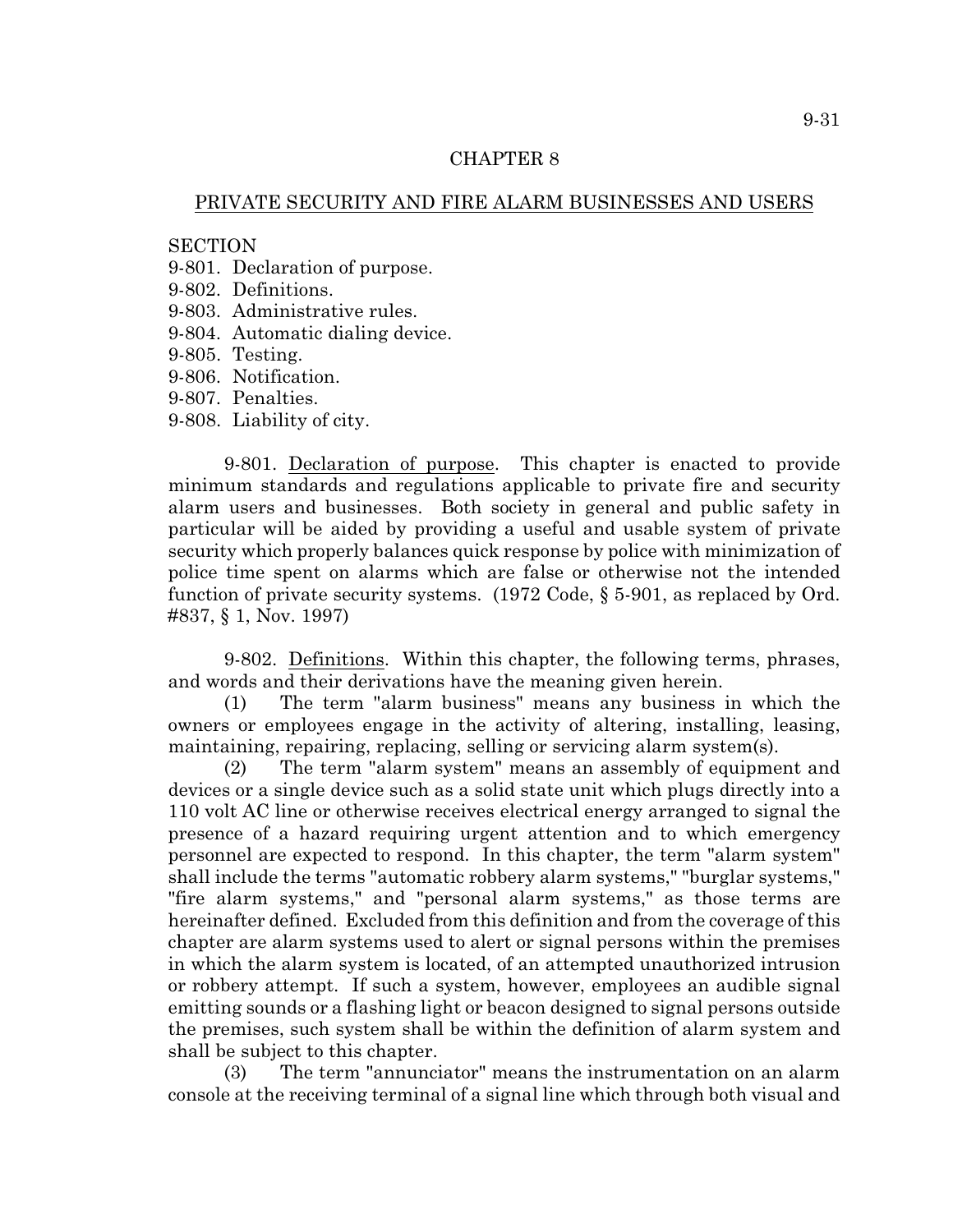audible signals shows when an alarm device at a particular location has been activated or it may also indicate line trouble.

(4) The term "answering service" refers to a telephone answering, service providing among its services the service of receiving on a continuous basis through trained employees, emergency signals from alarm systems and thereafter immediately relaying the message by live voice to the communication center.

(5) The term "automatic dialing device" refers to an alarm system which automatically sends over regular telephone lines, by direct connections or otherwise, a pre-recorded voice message or code signal indicating the existence ofthe emergency situation that the alarm system is designed to detect.

(6) The term "automatic robbery alarm system" means an alarm system in which signal transmission is initiated by the action of the robber. (Robbery is the intentional or knowing theft of property from the person of another by violence or putting the person in fear.)

(7) The term "burglar alarm system" refers to an alarm system signaling an entry or attempted entry into the area protected by the system.

(8) The term "direct connect" means an alarm system which has the capability of transmitting system signals to and receiving them at an agency maintained by the local government, for example, a communication center.

(9) The term "false alarm" means the activation of an alarm system through mechanical failure, malfunction, improper installation or the negligence of the owner or lessee of an alarm system or of his employees or agents or other undetermined causes. Such terminology does not include, for example, alarms caused by hurricanes, tornadoes, earthquakes, or other violent conditions.

(10) The term "interconnect" means to connect an alarm system to a voicegrade telephone line, either directly or through a mechanical device that utilizes a standard telephone, for the purpose of using the telephone line to transmit an emergency message upon the activation of the alarm system.

(11) The term "manual robbery alarm system" refers to an alarm system in which the signal transmission is initiated by the direct action of the victim of a robbery or by an observer of a robbery.

(12) The term "modified central station" means an office to which remote alarm and supervisory signaling devices are connected, where operators supervise the circuits.

(13) The term "police chief" means the chief of the police department of the city or his designated representative.

(14) The term "primary truckline" means a telephone line leading directly into the communication center that is for the purpose of handling emergency calls on a person-to-person basis, and which is identified as such by a specific number included among the emergency numbers listed in the telephone directory issued by the telephone company and covering the service area within the police and fire department's jurisdiction, or numbers in sequence therewith.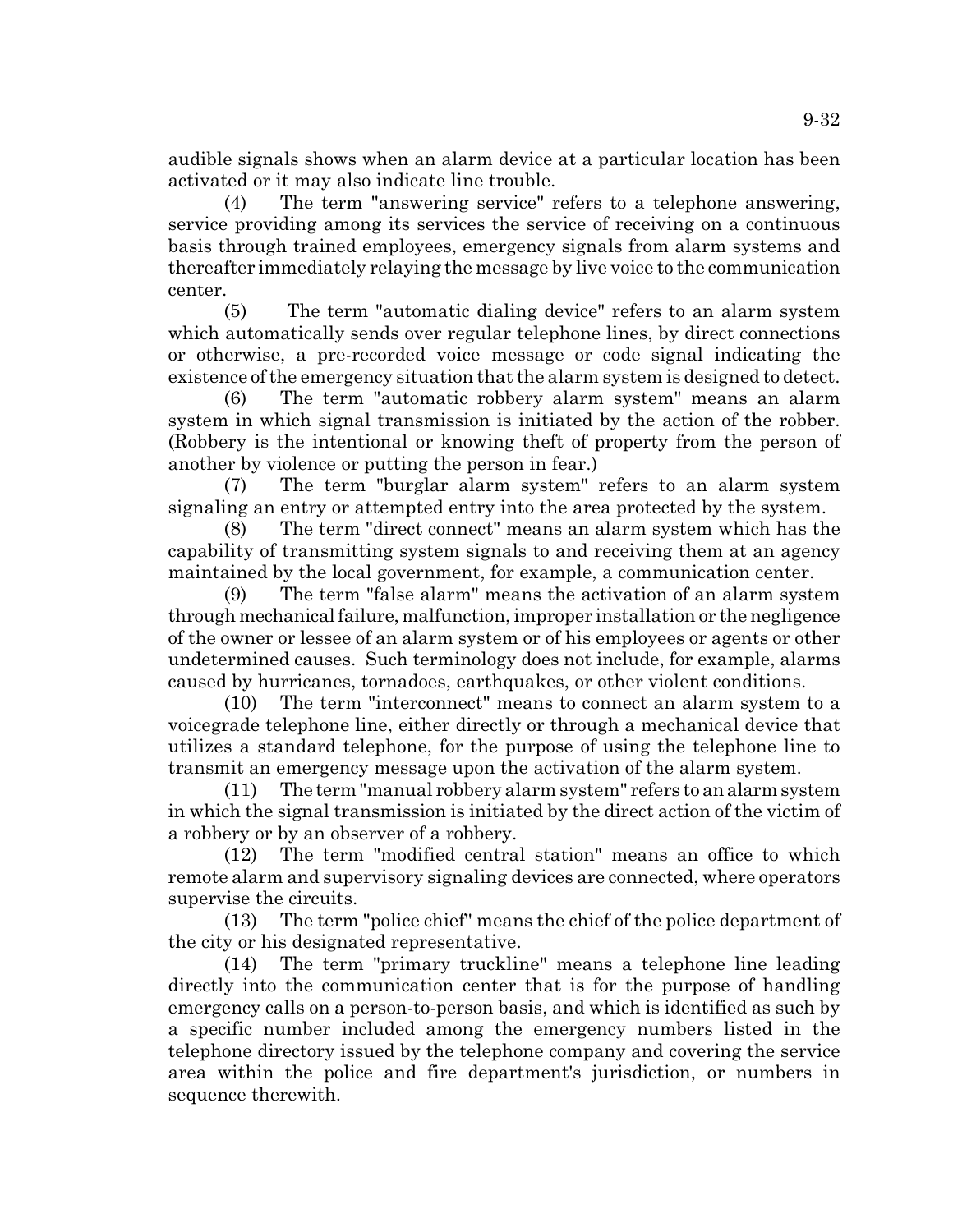(15) The term "subscriber" means a person who buys and/or leases, or otherwise obtains an alarm signaling system and thereafter contracts with or hires an alarm business to monitor and/or service the alarm device. (1972 Code, § 5-902, as replaced by Ord. #837, § 1, Nov. 1997)

9-803. Administrative rules. The police chief or such officer as the police chief may designate shall promulgate such rules as may be necessary for the implementation of this chapter. Such rules shall require the approval of the city manager and shall be open to inspection by the public. (1972 Code, § 5-903, as replaced by Ord. #837, § 1, Nov. 1997)

9-804. Automatic dialing device. No person shall interconnect any automatic dialing device to an emergency primary truckline telephone number except one designated for the specific purpose of answering automatic dialing devices. After the effective date of this section,<sup>1</sup> no person shall permit such devices to remain interconnected to an emergency primary trunk line, except one designated for the specific purpose of answering automatic dialing devices, from any property owner or controlled by that person.

The director of the communications department may approve the connection of an automatic dialing device to an emergency primary trunk line phone number installed to answer automatic dialing devices. (1972 Code, § 5-904, as replaced by Ord. #837, § 1, Nov. 1997)

9-805. Testing. No alarm system relayed through intermediate services to the communications department will be tested to determine emergency response. (1972 Code, § 5-906, as replaced by Ord. #837, § 1, Nov. 1997)

9-806. Notification. When an alarm business service to its subscribers is disrupted for any reason by the alarm business, or the alarm business becomes aware of such disruption, it shall promptly notify its subscribers by telephone that protection is no longer being provided. If, however, the alarm business has written instructions from its subscribers not to make such notification by telephone during certain hours, the alarm business may comply with such instructions. (1972 Code, § 5-907, as replaced by Ord. #837, § 1, Nov. 1997)

<sup>&</sup>lt;sup>1</sup>This section was taken from Ord. #837 which passed final reading November 18, 1997.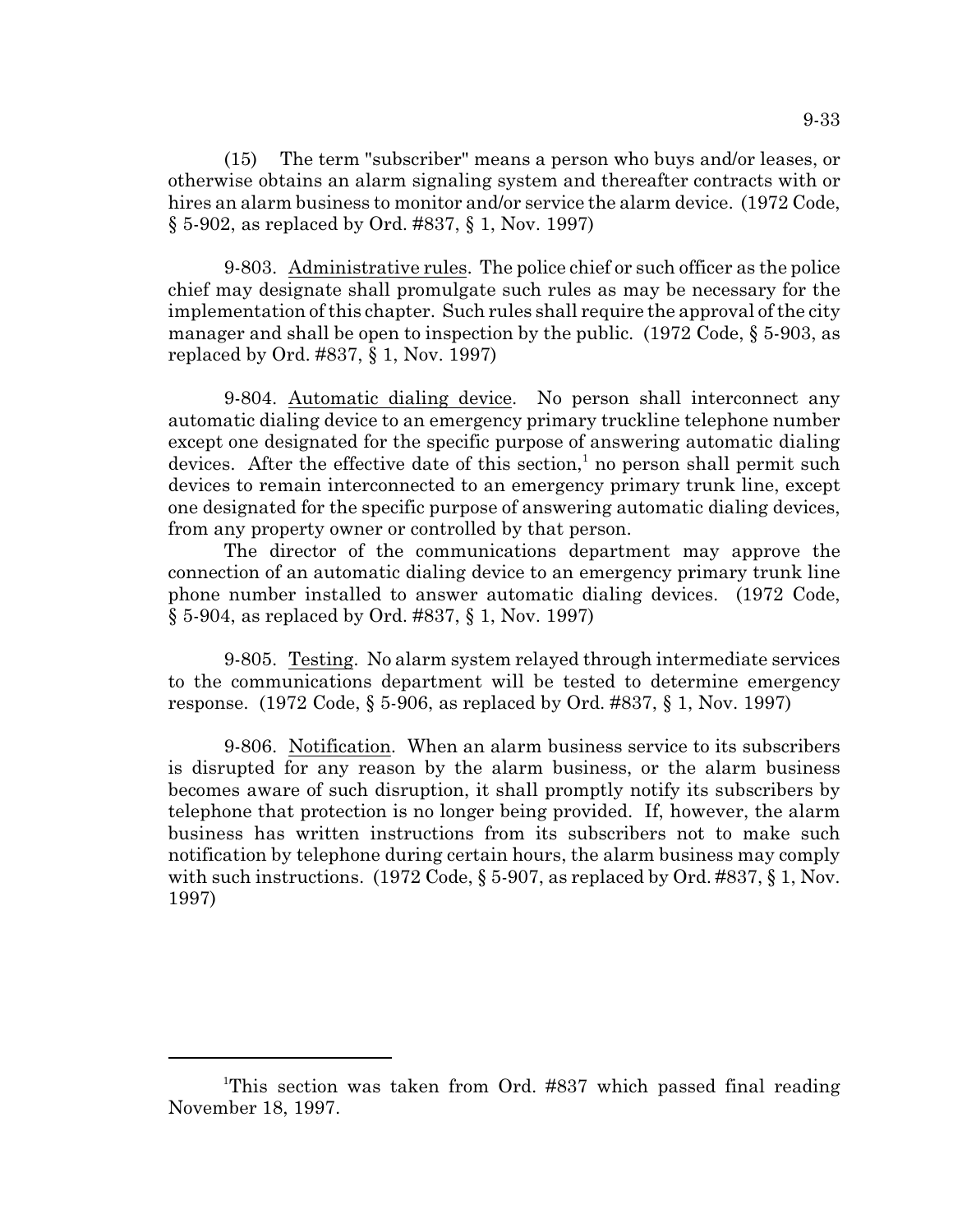9-807. Penalties. Any person who violates any provision of this chapter shall upon conviction be subject to a civil penalty under the general provision of the municipal code by the City of Athens, together with the costs and costs of prosecution. (1972 Code, § 5-909, as replaced by Ord. #837, § 1, Nov. 1997)

9-808. Liability of city. The city will not be liable for failure to respond to any call whether genuine or false. (1972 Code, § 5-910, as replaced by Ord. #837, § 1, Nov. 1997)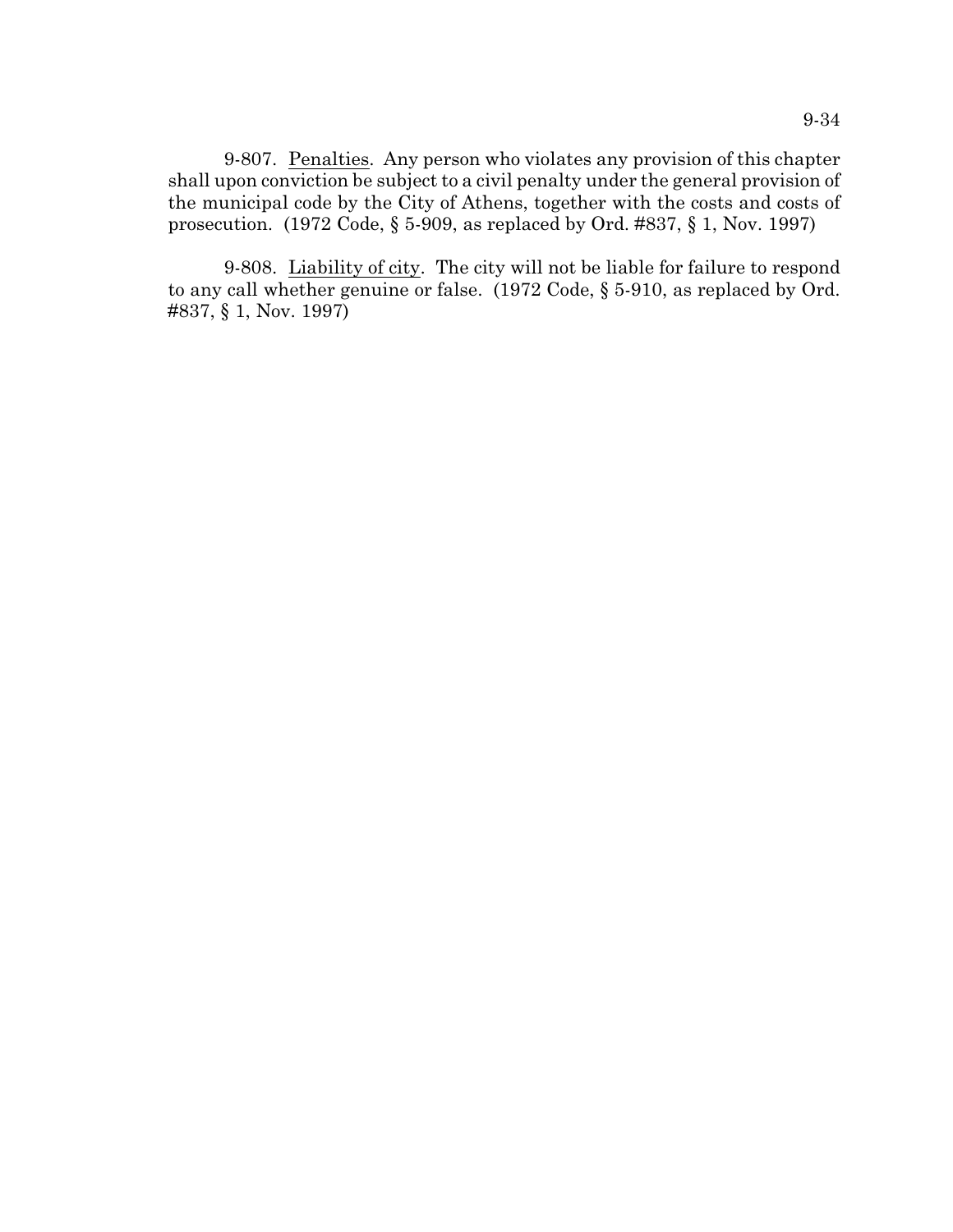#### CHAPTER 9

# CABLE TELEVISION

**SECTION** 9-901. To be furnished under franchise.

9-901. To be furnished under franchise. Cable television service shall be furnished to the City of Athens and its inhabitants under franchise as the city council shall grant. The rights, powers, duties and obligations of the City of Athens and its inhabitants and the grantee of the franchise shall be clearly stated in the franchise agreement which shall be binding upon the parties  $\rm{concerned.}^1$ 

<sup>&</sup>lt;sup>1</sup>For complete details relating to the cable television franchise agreement see Ordinance #337, Ord. #807 (Sept. 1995), Ord. #809 (Dec. 1995), Ord. #811 (May 1996) and any amendments, in the office of the city manager.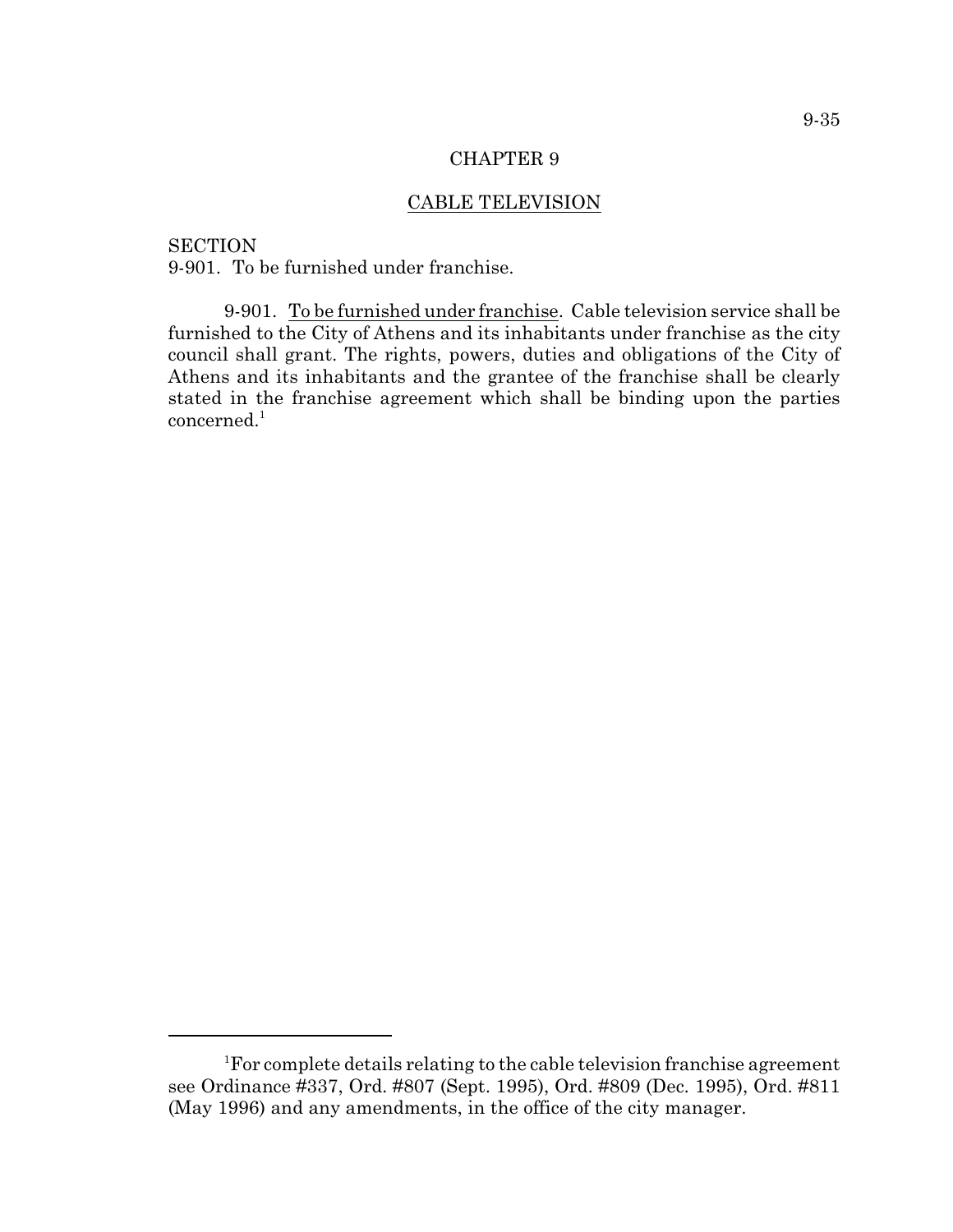## CHAPTER 10

## ADULT ORIENTED ESTABLISHMENTS

### **SECTION**

9-1001. Findings and purpose.

9-1002. Definitions.

9-1003. License required.

9-1004. Application for license.

9-1005. Standards for issuance of license.

9-1006. Permit required.

9-1007. Application for permit.

9-1008. Standards for issuance of permit.

9-1009. Fees.

9-1010. Display of license or permit.

9-1011. Renewal of license or permit.

9-1012. Revocation of license or permit.

9-1013. Hours of operation.

9-1014. Responsibilities of the operator.

9-1015. Prohibitions and unlawful sexual acts.

9-1016. Penalties and prosecution.

9-1017. Severability clause.

9-1001. Findings and purpose. (1) The city council of the City of Athens, Tennessee, finds: (a) That homogeneous and heterogeneous masturbatory acts and other sexual acts, including oral sex acts, could occur in adult-oriented establishments in the City of Athens; (b) That offering and providing such space, areas, and rooms where such activities may take place creates conditions that generate prostitution and other crimes; (c) That the unregulated operation of adult-oriented establishments would be detrimental to the general welfare, health, and safety of the citizens of the City of Athens.

(2) It is the purpose of this chapter to promote and secure the general welfare, health, and safety of the citizens of the City of Athens. (as added by Ord. #843, § 1, April 1998)

9-1002. Definitions. For the purpose of this chapter, the words and phrases used herein shall have the following meanings, unless otherwise clearly indicated by the context:

(1) "Adult-orient establishment" shall include, but not be limited to, "adult bookstores," "adult motion picture theaters," "adult mini motion picture establishments," or "adult cabaret" and further means any premises to which the public patrons or members are invited or admitted and which are so physically arranged as to provide booths, cubicles, rooms, compartments or stalls separate from the common areas of the premises for the purpose of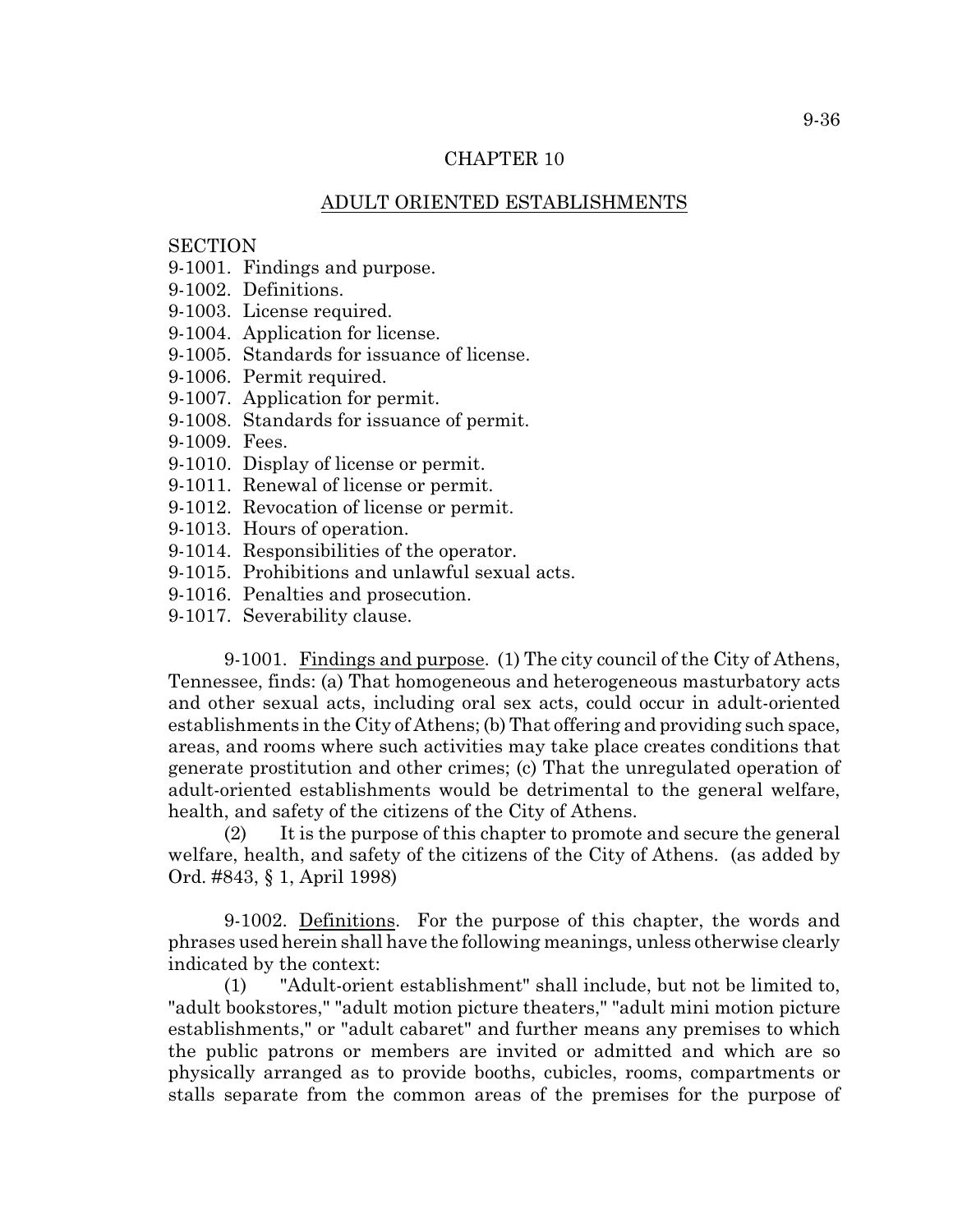viewing adult-oriented motion pictures, or wherein an entertainer provides adult entertainment to a member of the public, a patron or a member, when such adult entertainments are held, conducted, operated or maintained for a profit, direct or indirect. Any "adult-oriented establishment" further includes, without being limited to any "adult entertainment studio" or any premises that is physically arranged and used as such, whether advertised or represented as an adult entertainment studio, rap studio, exotic dance studio, encounter studio, sensitivity studio, modeling studio or any other term of like import.

(2) "Adult bookstore" means an establishment having as a substantial or significant portion of its stock and trade in books, films, video cassettes, or magazines and other periodicals which are distinguished or characterized by the emphasis on matter.

(3) "Adult motion picture theater" means an enclosed building with a capacity of fifty (50) or more persons regularly used for presenting material having as a dominant theme or presenting material distinguished or characterized by an emphasis on matter depicting, describing or relating to "specified anatomical areas," as defined below for observation by patrons therein.

(4) "Adult mini motion picture theater" means an enclosed building with a capacity of less than fifty (50) persons regularly used for presenting material distinguished or characterized by an emphasis matter depicting, describing, or relating to "specified sexual activities" or "specified anatomical areas," as defined below for observation by patrons therein.

(5) "Adult cabaret" is defined to mean an establishment which features as a principal use of its business, entertainers, and/or waiters and/or bartenders who expose to public view of the patrons within said establishment, at any time, the bare female breast below a point immediately above the top of the areola, human genitals, pubic region, or buttocks, even if partially covered by opaque material or completely covered by translucent material; including swim suits, lingerie, or latex covering. Adult cabarets shall include commercial establishments which feature entertainment of an erotic nature including exotic dancers, strippers, male or female impersonators, or similar entertainers.

(6) "City Council" means the city council of the City of Athens, Tennessee.

(7) "Employee" means any and all persons, including independent contractors, who work in or at or render any services directly related to the operation of an adult-oriented establishment.

(8) "Entertainer" means any person who provides entertainment within an adult-oriented establishment as defined in this section, whether or not a fee is charged or accepted for entertainment and whether or not entertainment is provided as an employee or an independent contractor.

(9) "Adult entertainment" means any exhibition of any adult-oriented motion pictures, live performance, display or dance of any type, which has a significant or substantial portion of such performance, any actual or simulated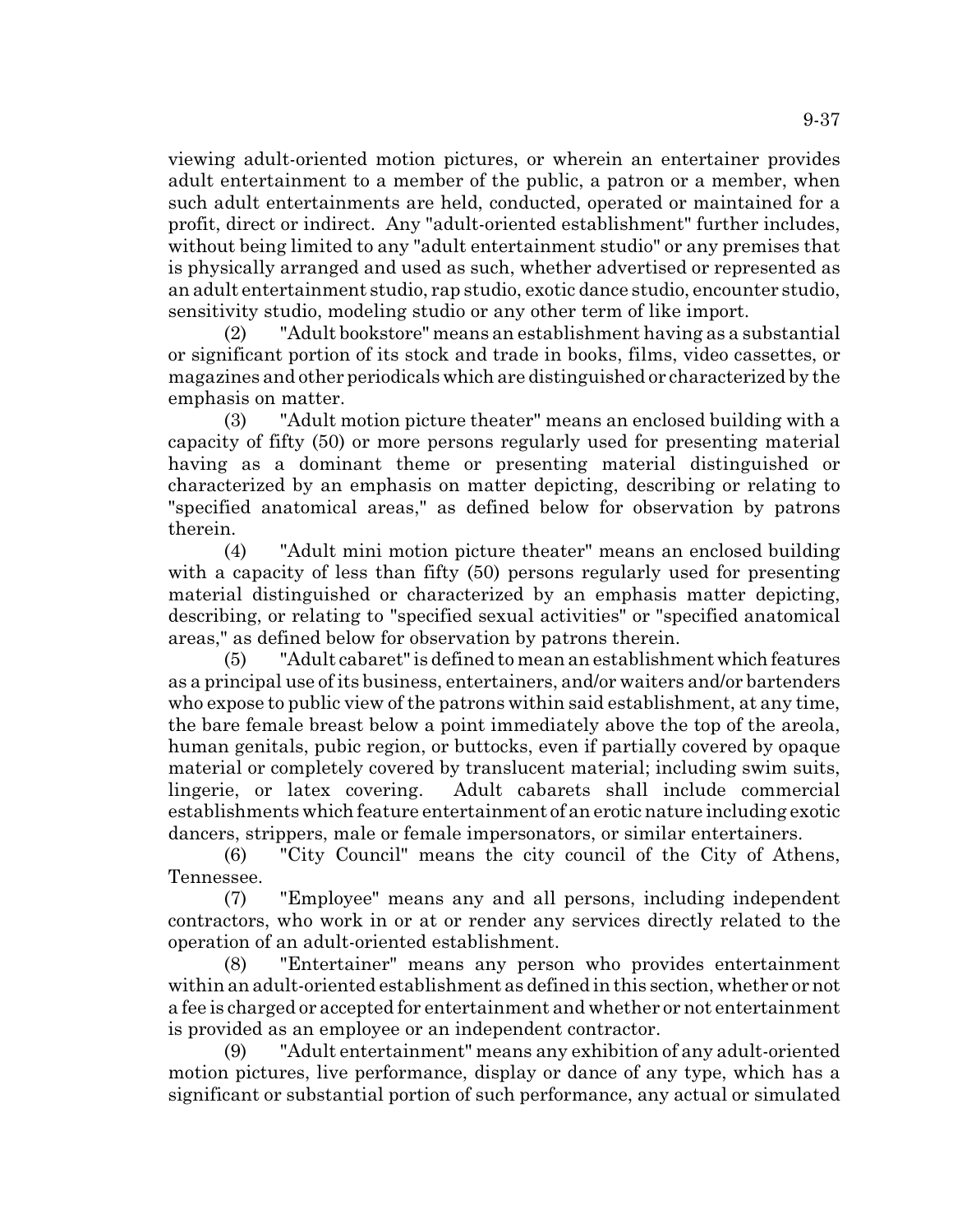performance of specified sexual activities or exhibition, and viewing of specified anatomical area, removal of articles of clothing or appearing unclothed, pantomime, modeling, or any other personal service offered customers.

(10) "Operator" means any person, partnership, or corporation operating, conducting, or maintaining an adult-oriented establishment.

(11) "Specified sexual activities" means: (a) human genitals in a state of sexual stimulation or arousal; (b) acts of human masturbation, sexual intercourse, or sodomy; (c) fondling or erotic touching of human genitals, public region, buttock, or female breasts.

(12) "Specified anatomical areas" means:

(a) less than completely and opaquely covered;

(i) human genitals, pubic region;

(ii) buttocks;

(iii) female breasts below a point immediately above the top of the areola area; and

(b) human male genitals in a discernibly turgid state, even if completely opaquely covered. (as added by Ord. #843, § 1, April 1998)

9-1003. License required. (1) Except as provided in subsection (5) below, from and after the effective date of this chapter,<sup>1</sup> no adult-oriented establishment shall be operated or maintained in the City of Athens without first obtaining a license to operate issued by the City of Athens.

(2) A license may be issued only for one (1) adult-oriented establishment located at a fixed and certain place. Any person, partnership, or corporation which desires to operate more than one (1) adult-oriented establishment must have a license for each.

(3) No license or interest in a license may be transferred to any person, partnership, or corporation.

(4) It shall be unlawful for any entertainer, employee, or operator to knowingly work in or about, or to knowingly perform any service directly related to the operations of any unlicensed adult-oriented establishment.

(5) All existing adult-oriented establishments at the time of the passage of this chapter<sup>1</sup> must submit an application for a license within one hundred twenty (120) days of the passage of this chapter on third and final reading.<sup>1</sup> If a license is not issued within said one-hundred-twenty-day period, then such existing adult-oriented establishment shall cease operations. (as added by Ord. #843, § 1, April 1998)

9-1004. Application for license. (1) Any person, partnership or corporation desiring to secure a license shall make application to the city

<sup>&</sup>lt;sup>1</sup>These provisions were taken from Ord.  $\#$  843, which passed third reading April 21, 1998.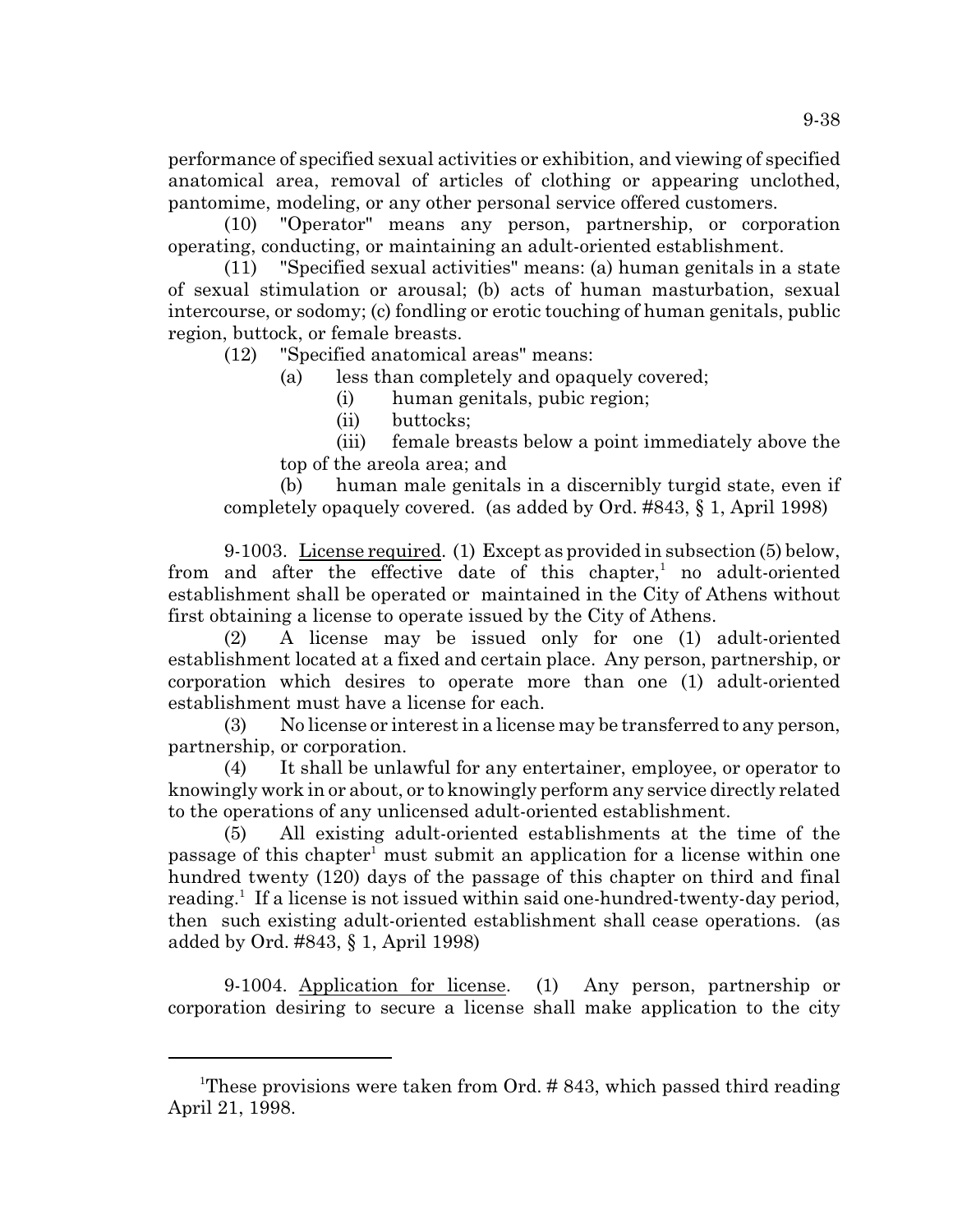manager. The application shall be filed in triplicate with and dated by the City of Athens. A copy of the application shall be distributed promptly by the city manager to the Athens Police Department and to the applicant.

(2) The application for a license shall be upon a form provided by the city manager. An applicant for a license including any partner or limited partner of the partnership applicant, and any officer or director of the corporate applicant and any stockholder holding more than five (5) percent of the stock of a corporate applicant or any other person who is interested directly in the ownership or operation of the business, shall furnish the following information under oath:

(a) Name and address, including all aliases.

(b) Written proof that the individual is at least eighteen (18) years of age.

(c) All residential addresses of the applicant for the past three (3) years.

(d) The applicant's height, weight, color of eye and hair.

(e) The business, occupation or employment of the applicant for five (5) years immediately preceding the date of the application.

(f) Whether the applicant previously operated in this or any other county, city, or state under an adult-oriented establishment license or similar business license; whether the applicant has ever had such a license revoked or suspended, the reason therefor, and the business entity or trade name under which the applicant operated that was subject to the suspension or revocation.

(g) All criminal statutes, whether federal or state, or city ordinance violation convictions, forfeiture of bond and pleadings of nolo contenders on all charges, except minor traffic violations.

(h) Fingerprints and two (2) portrait photographs at least two (2) inches by two (2) inches of the applicant.

(i) The address of the adult-oriented establishment to be operated by the applicant.

(j) The names and addresses of all persons, partnerships, or corporations holding any beneficial interest in the real estate upon which such adult-oriented establishment is to be operated, including but not limited to contact purchasers or sellers, beneficiaries of land trust or lessees subletting to applicant.

(k) If the premises are leased or being purchased under contract, a copy of such lease or contract shall accompany the application.

(l) The length of time the applicant has been a resident of the City of Athens or its environs immediately preceding the date of the application.

(m) If the applicant is a corporation, the application shall specify the name of the corporation, the date and state of incorporation, the name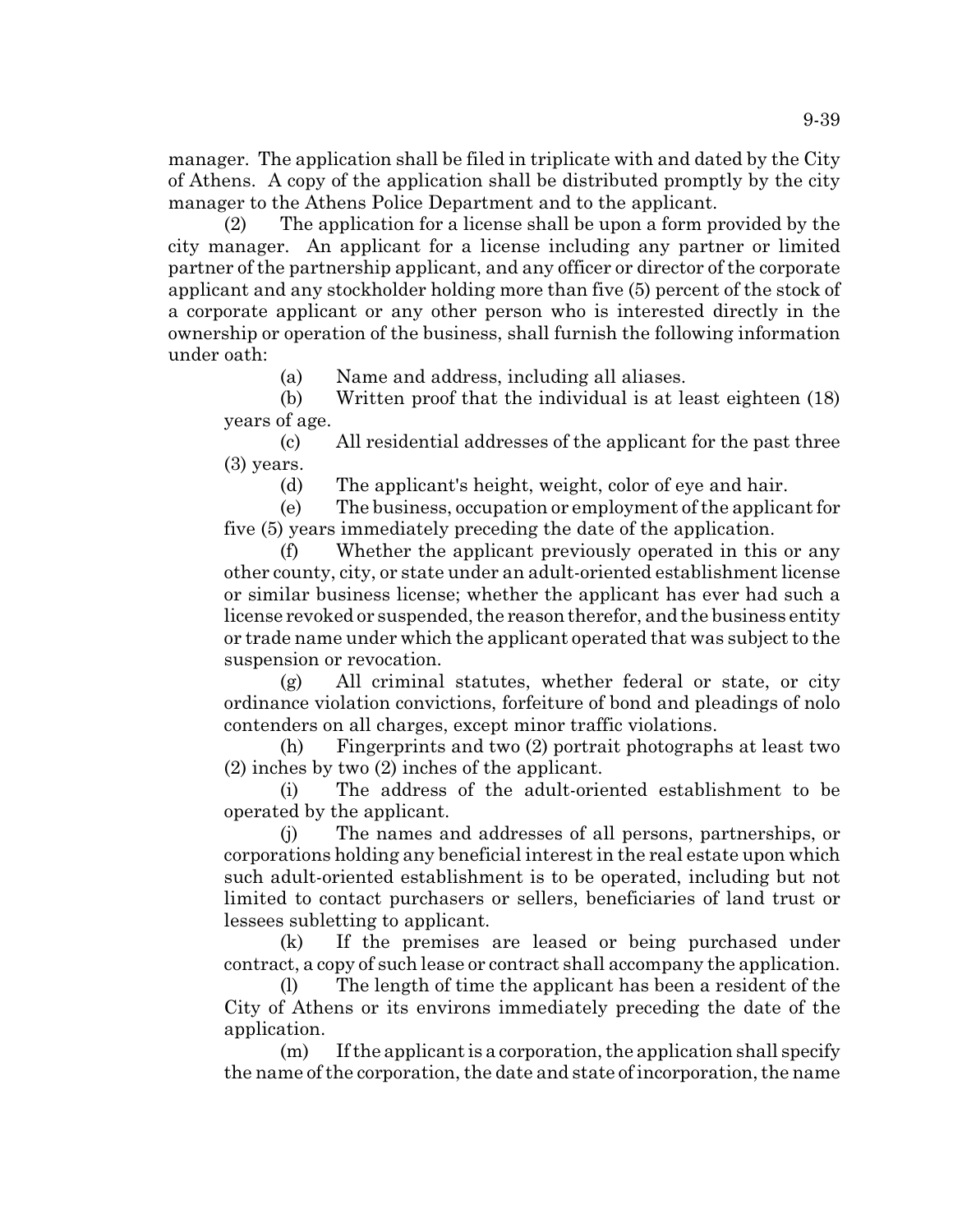and address of the registered agent and the name and address of all principal shareholders, officers, and directors of the corporation.

(n) A statement by the applicant that he or she is familiar with the provisions of this chapter and is in compliance with them.

(o) All inventory, equipment, or supplies which are to be leased, purchased, held in consignment, or in any other fashion kept on the premises or any part or portion thereof for storage, display, another use therein, or in connection with the operation of said establishment, or for resale, shall be identified in writing accompanying the application specifically designating the distributor's business name, address, phone number, and representative's name.

(3) Within ten (10) days of receiving the results of the investigation conducted by the Athens Police Department, the city manager shall notify the applicant that his application is granted, denied, or held for further investigation. Such additional investigation shall not exceed an additional thirty (30) days unless otherwise agreed to by the applicant. Upon conclusion of such additional investigation, the city manager shall advise the applicant in writing whether the application is granted or denied.

(4) Whenever an application is denied or held for further investigation, the city manager shall advise the applicant in writing of the reasons for such action. If the applicant requests a hearing within ten (10) days of the receipt of notification of denial, a public hearing shall be held thereafter before the city council at which time the applicant may present evidence as to why is license should not be denied. The city council shall hear evidence as to the basis of the denial and shall affirm or reject the denial of an application at the hearing. If any application for an adult-oriented establishment license is denied by the city council and no agreement is reached with the applicant concerning the basis for denial, the city attorney shall institute suit for declaratory judgment in the Chancery County of McMinn County, Tennessee, within five (5) days of the date of any such denial and shall seek an immediate judicial determination of whether such license or permit may be properly denied under the law.

(5) Failure or refusal of the applicant to give any information relevant to the investigation of the application, or his or her refusal or failure to appear at any reasonable time and place for examination under oath regarding said application or his or her refusal to submit to or cooperate with any investigation required by this chapter, shall constitute an admission by the applicant that he or she is ineligible for such license and shall be grounds for denial thereof by the city manager. (as added by Ord. #843, § 1, April 1998)

9-1005. Standards for issuance of license. (1) To receive a license to operate an adult-oriented establishment, an applicant must meet the following standards:

(a) If the applicant is an individual: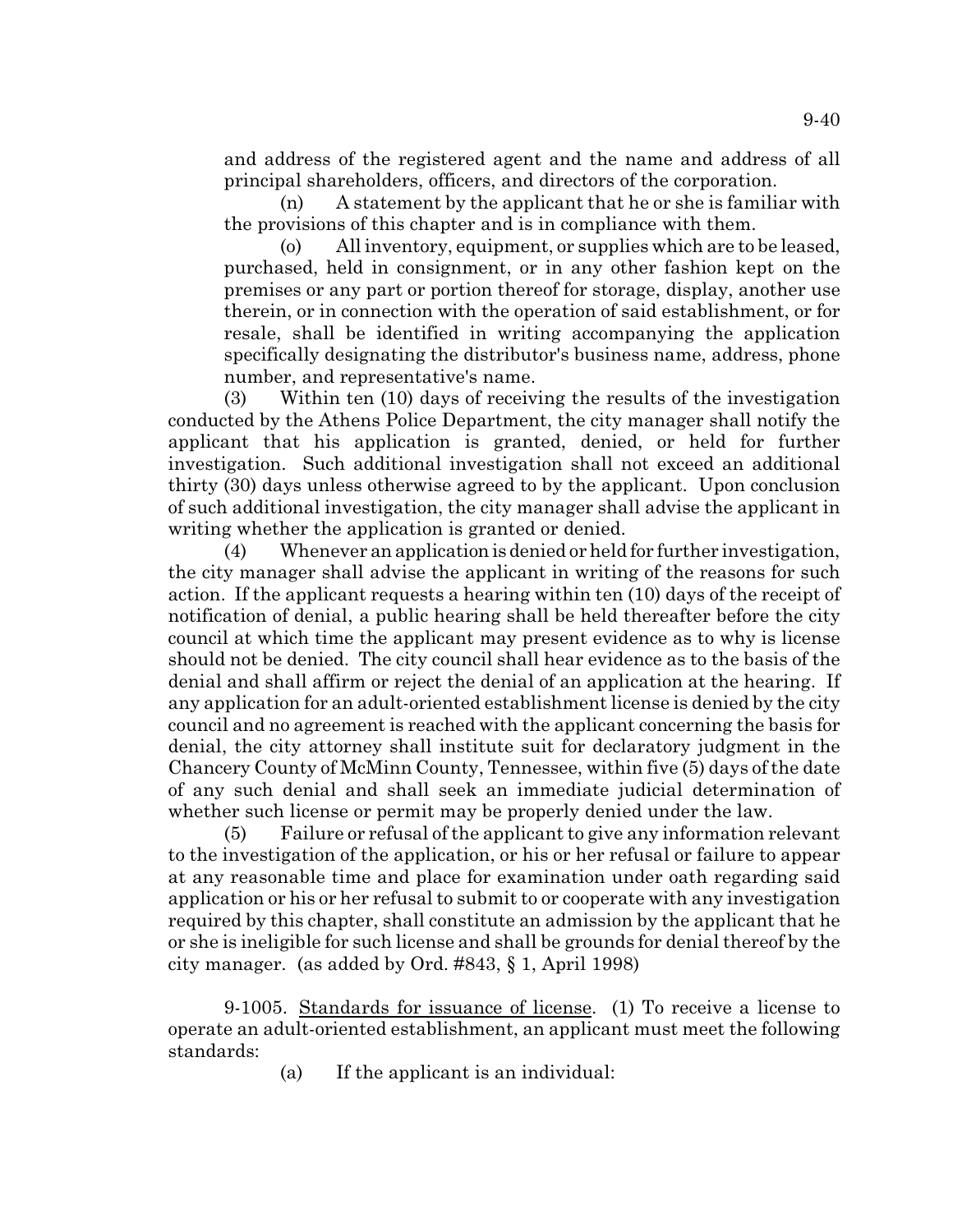(i) The applicant shall be at least eighteen (18) years of age.

(ii) The applicant shall not have been convicted of or pleaded nolo contendere to a felony or any crime involving moral turpitude, prostitution, obscenity, or other crime of a sexual nature in any jurisdiction within five (5) years immediately preceding the date of the application.

(iii) The applicant shall not have been found to have previously violated this chapter within five (5) years immediately preceding the date of the application.

(b) If the applicant is a corporation:

(i) All officers, directors, and stockholders required to be named under 10-104(2) shall be at least eighteen (18) years of age.

(ii) No officer, director, or stockholder required to be named under 10-104(2) shall have been convicted of or pleaded nolo contendere to a felony or any crime involving moral turpitude, prostitution, obscenity, or other crime of a sexual nature in any jurisdiction within five (5) years immediately preceding the date of the application.

(iii) No officer, director, or stockholder required to be named under 10-104(2) shall have been found to have previously violated this chapter within five (5) years immediately preceding the date of the application.

(c) If the applicant is a partnership, joint venture, or any other type of organization where two (2) or more persons have a financial interest:

(i) No persons having a financial interest in the partnership, joint venture, or other type of organization shall have been convicted of or pleaded nolo contendere to a felony or any crime of a sexual nature in any jurisdiction within five (5) years immediately preceding the date of the application.

(ii) No persons have a financial interest in the partnership, joint venture or other type of organization shall have been found to have previously violated this chapter within five (5) years immediately preceding the date of the application.

(2) No license shall be issued unless the Athens Police Department has investigated the applicant's qualification to be licensed. The results of that investigation shall be filed in writing with the city manager no later than twenty (20) days after the date of the application. (as added by Ord. #843, § 1, April 1998)

9-1006. Permit required. In addition to the license requirement previously set forth for owners and operators of "adult-oriented establishments," no person shall be an employee or entertainer in an adult-oriented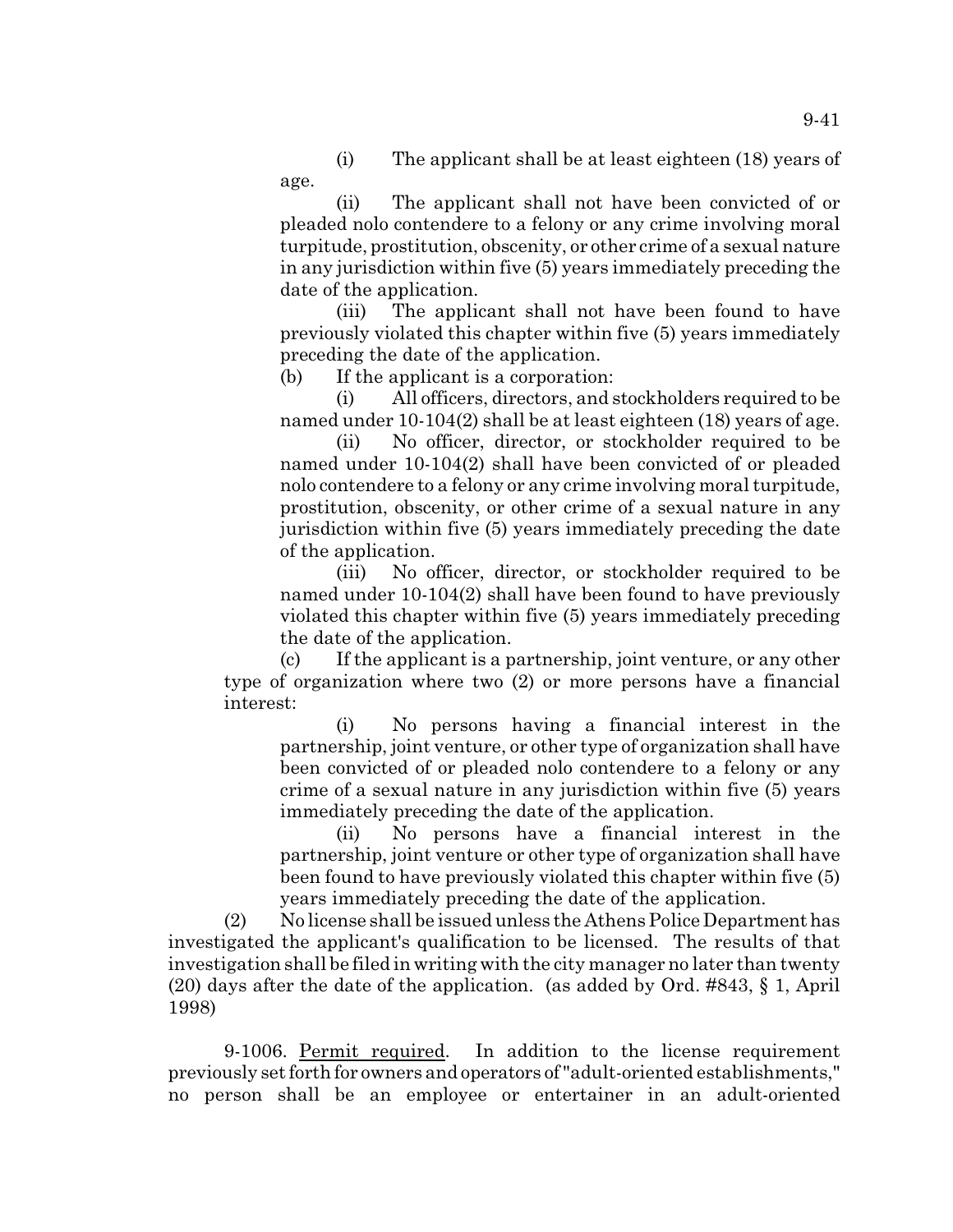establishment without first obtaining a valid permit issued by the city manager. (as added by Ord. #843, § 1, April 1998)

9-1007. Application for permit. (1) Any person desiring to secure a permit shall make application to the city manager. The application shall be filed in triplicate with and dated by the city manager. A copy of the application shall be distributed promptly by the city manager to the Athens Police Department and to the applicant.

(2) The application for a permit shall be upon a form provided by the city manager. An application for a permit shall furnish the following information under oath.

## BUSINESS, TRADES AND OCCUPATIONS

(a) Name and address, including all aliases.

(b) Written proof that the individual is at least eighteen (18) years of age.

(c) All residential addresses of the applicant for the past three (3) years.

(d) The applicant's height, weight, color of eyes and hair.

(e) The business, occupation, or employment of the applicant for five years immediately preceding the date of the application.

(f) Whether the applicant, while previously operating in this or any other city or state under an adult-oriented establishment permit or similar business for whom applicant was employed or associated at the time, has ever had such a permit revoked or suspended, the reason therefore, and the business entity or trade name or where the applicant was employed or associated at the time of such suspension or revocation.

(g) All criminal statutes, whether federal, state, or city ordinance violation, convictions, forfeiture of bond and pleadings or nolo contendere on all charges, except minor traffic violations.

(h) Fingerprints and two (2) portrait photographs at least two (2) inches by two (2 inches of the applicant.

(i) The length of time the applicant has been a resident of the City of Athens or its environs immediately preceding the date of the application.

(j) A statement by the applicant that he or she is familiar with the provisions of this chapter and is in compliance with them.

(3) Within ten (10) days of receiving the results of the investigation conducted by the Athens Police Department, the city manager shall notify the applicant that his application is granted, denied, or held for further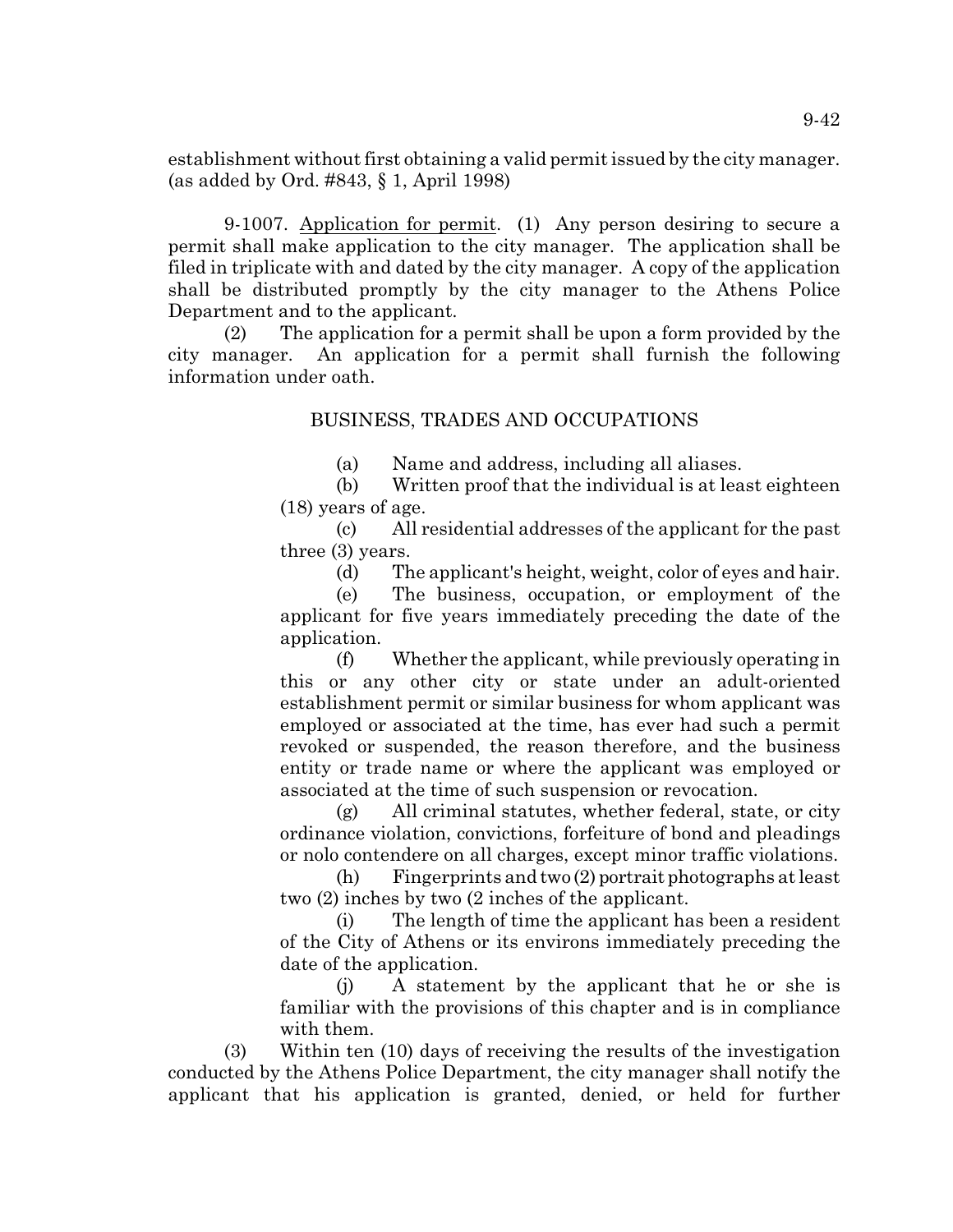investigation. Such additional investigation shall not exceed an additional thirty (30) days unless otherwise agreed to by the applicant. Upon conclusion of such additional investigations, the city manager shall advise the applicant in writing within ten (10) days whether the application is granted or denied.

(4) Whenever an application is denied or held for further investigation, the city manager shall advise the applicant in writing of the reasons for such action. If the applicant requests a hearing within ten (10) days of receipt of notification of denial, a public hearing shall be held thereafter before the city council at which time the applicant may present evidence bearing upon the question. If the city council denies a license application, the city attorney shall within ten (10) days after the denial institute a suit for declaratory judgment in state court for review of the denial.

(5) Failure or refusal of the applicant to give information relevant to the investigation of the application, or his or her refusal or failure to appear at any reasonable time and place for examination under oath regarding said investigation required by this chapter, shall constitute an admission by the applicant that he or she is ineligible for such license and shall be grounds for denial thereof by the city manager. (as added by Ord. #843, § 1, April 1998)

9-1008. Standards for issuance of permit. (1) To receive a permit as an employee, an applicant must met the following standards:

> (a) The applicant shall be at least eighteen (18) years of age.

> (b) The applicant shall not have been convicted of or pleaded nolo contendere to a felony or any crime involving moral turpitude, prostitution, obscenity, or other crime of a sexual nature in any jurisdiction within five (5) years immediately preceding the date of the application.

(2) No permit shall be issued until the Athens Police Department has investigated the applicant's qualifications to receive a permit. The result of that investigation shall be filed in writing with the city manager no later than twenty (20) days after the date of the application.

(3) Whenever an application for a permit as an employee is denied, the applicant may within ten (10) day of receipt of notification of denial request a hearing before the city council, at which the applicant may present evidence bearing upon the question. This hearing shall be held by the city council at the next regularly scheduled meeting of the city council which occurs more than five (5) days after the request for a hearing has been filed. If the city council denies the applicant a permit as an employee, the city attorney shall within ten (10) days after the denial institute suit for declaratory judgment in state court for review of the denial. (as added by Ord. #843, § 1, April 1998)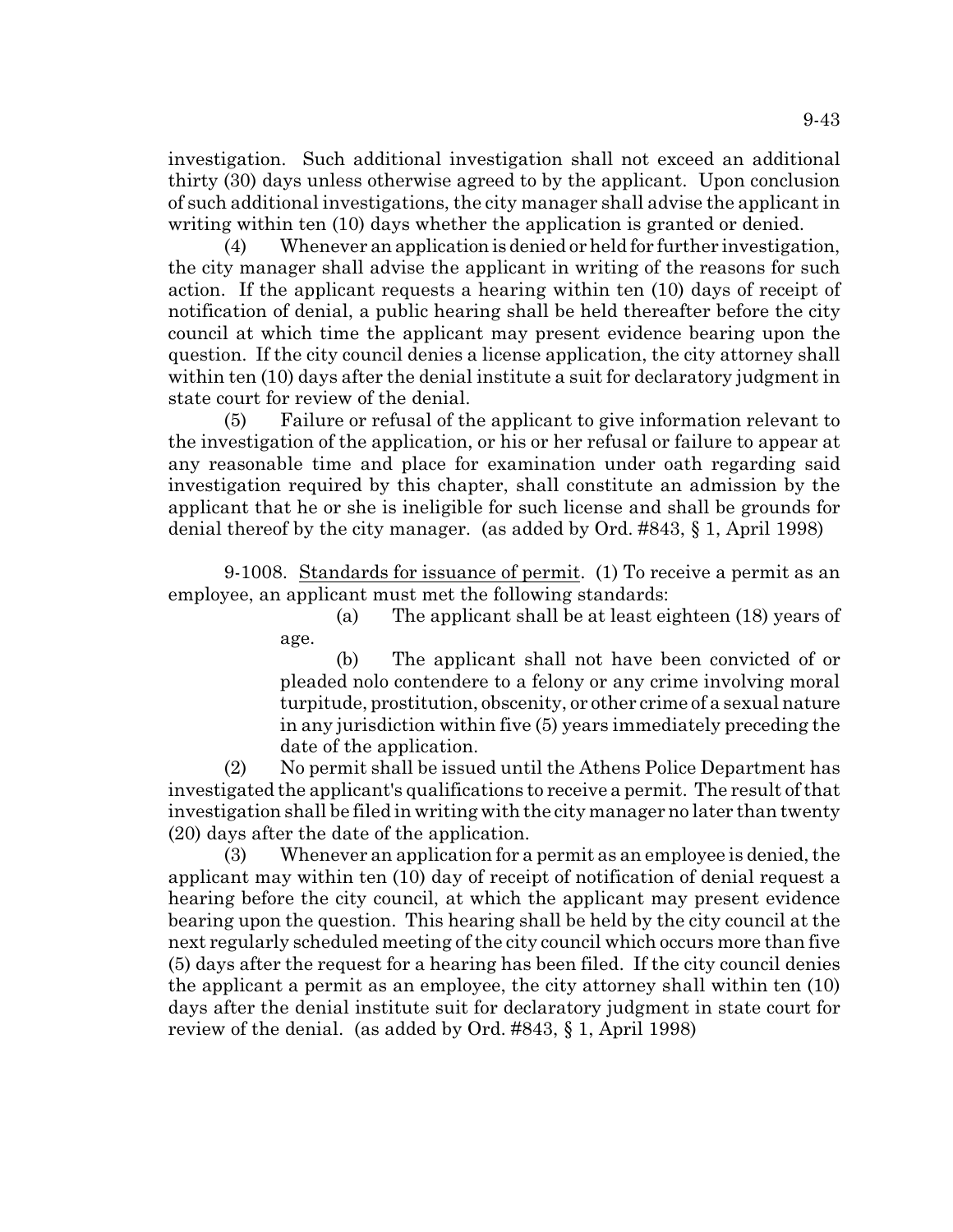9-1009. Fees. (1) A license fee of five hundred dollars (\$500) shall be submitted with the application for a license. If the application is denied, onehalf  $\left(\frac{1}{2}\right)$  of the fee shall be returned.

(2) A permit fee of one hundred dollars (\$100) shall be submitted with the application for a permit. If the application is denied, one-half  $(\frac{1}{2})$  of the fee shall be returned. (as added by Ord. #843, § 1, April 1998)

9-1010. Display of license or permit. (1) The license shall be displayed in a conspicuous public place in the adult-oriented establishment.

(2) The permit shall be carried by an employee upon his or her person and shall be displayed upon request of a customer, any member of the Athens Police Department, or any person designated by the city council. (as added by Ord. #843, § 1, April 1998)

9-1011. Renewal of license or permit. (1) Every license issued pursuant to this chapter will terminate at the expiration of one (1) year from the date of issuance, unless sooner revoked, and must be renewed before operation is allowed in the following year. Any operator desiring to renew a license shall make application to the city manager. The application for renewal must be filed not later than sixty (60) days before the license expires. The application for renewal shall be filed in triplicate with and dated by the city manager. A copy of the application for renewal shall be distributed promptly by the city manager to the Athens Police Department and to the operator. The application for renewal shall be upon a form provided by the city manager and shall contain such information and date, given under oath or affirmation, as may be required by the city council.

(2) A license renewal fee of five hundred dollars (\$500) shall be submitted with the application for renewal. In addition to the renewal fee, a late penalty of one hundred dollars (\$100) shall be assessed against the applicant who files for a renewal less than (60) days before the license expires. If the applicant is denied, one-half  $(\frac{1}{2})$  of the total fees collected shall be returned.

(3) If the Athens Police Department is aware of any information bearing on the operator's qualifications, the information shall be filed in writing with the city manager.

(4) Every permit issued pursuant to this chapter will terminate at the expiration of one (1) year from the date of issuance unless sooner revoked, and must be renewed before an employee is allowed to continue employment in an adult-oriented establishment in the following calendar year. Any employee desiring to renew a permit shall make application to the city manager. The application for renewal shall be filed in triplicate with and dated by the city manager. A copy of the application for renewal shall be distributed promptly by the city manager to the Athens Police Department and to the employee. The application for renewal shall be upon a form provided by the city manager and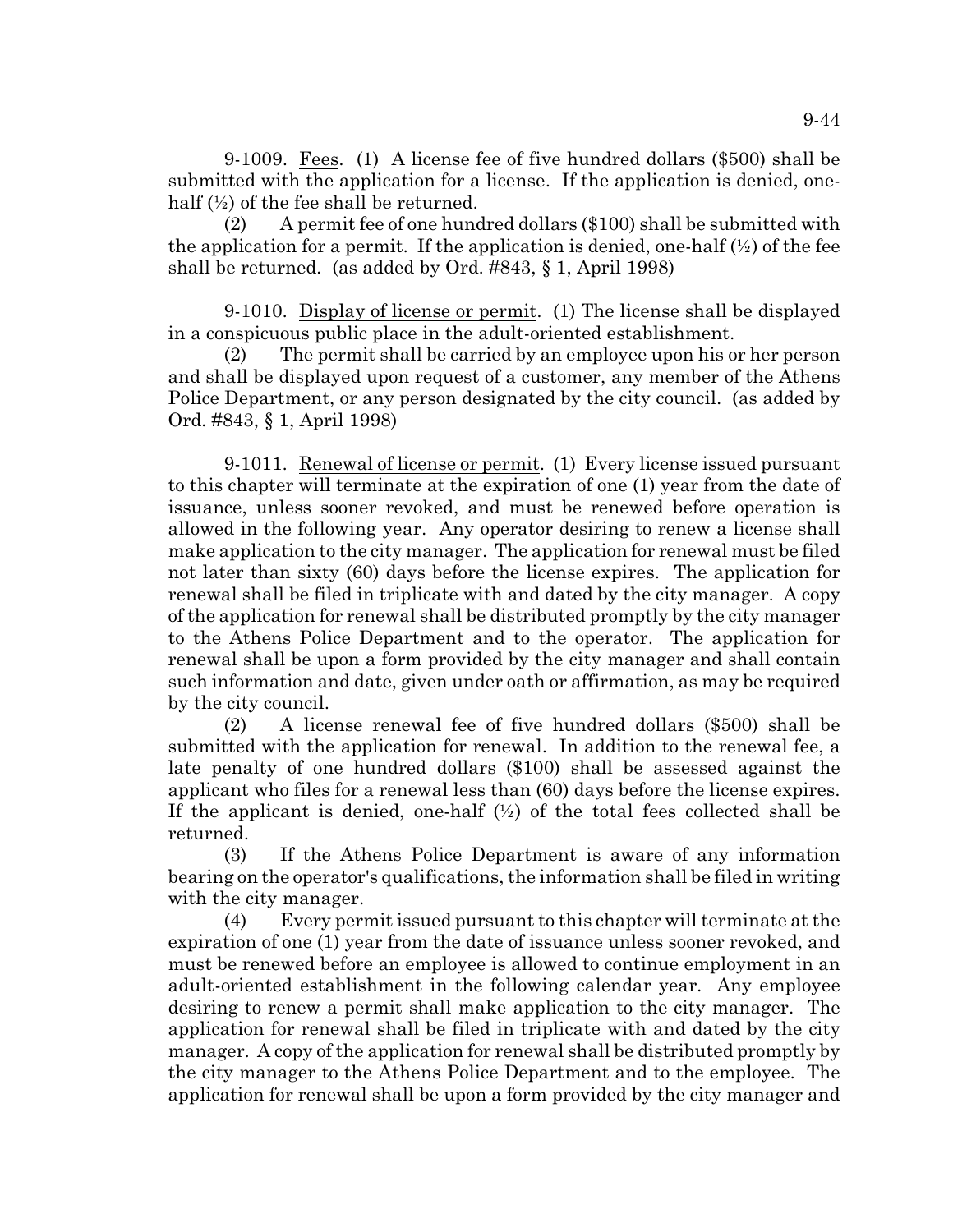shall contain such information and data, given under oath or affirmation, as may be required by the city manager.

(5) A permit renewal fee of one hundred dollars (\$100) shall be submitted with the application for renewal. In addition to said renewal fee, a late penalty of fifty dollars (\$50) shall be assessed against the applicant who files for renewal less than sixty (60) days before the license expires. If the application is denied, one-half  $(\frac{1}{2})$  of the fee shall be returned.

(6) If the Athens Police Department is aware of any information bearing on the employee's qualification, that information shall be filed in writing with the city manager. (as added by Ord. #843, § 1, April 1998)

9-1012. Revocation of license or permit. (1) The city manager shall revoke a license or permit for any of the following reasons:

(a) Discovery that false or misleading information or data was given on any application or material facts were omitted from any application.

(b) The operator, entertainer, or any employee of the operator, violates any provision of this chapter or any rule or regulation adopted by the city council pursuant to this chapter, provided, however, that in the case of a first offense by an operator where the conduct was solely that of an employee, the penalty shall not exceed a suspension of thirty (30) days if the city council shall find that the operator had no actual or constructive knowledge of such violation and could not by the exercise of due diligence have had such actual or constructive knowledge.

(c) The operator or employee become ineligible to obtain a license or permit.

(d) Any cost or fee required to be paid by this chapter is not paid.

(e) An operator employs an employee who does not have a permit or provide space on the premises, whether by lease or otherwise, to an independent contract who performs or works as an entertainer without a permit.

(f) Any intoxicating liquor, cereal malt beverage, narcotic or controlled substance is allowed to be sold or consumed on the licensed premises.

(g) Any operator, employee, or entertainer sells, furnishes, gives, or displays, or causes to be sold, furnished, given or displayed to any minor any adult-oriented entertainment or adult-oriented material.

(h) Any operator, employee, or entertainer denies access of law enforcement personnel to any portion of the licensed premises wherein adult-oriented entertainment is permitted or to any portion of the licensed premises wherein adult-oriented materials are displayed or sold.

(i) Any operator allows continuing violations of the rules and regulations of the McMinn County Health Department.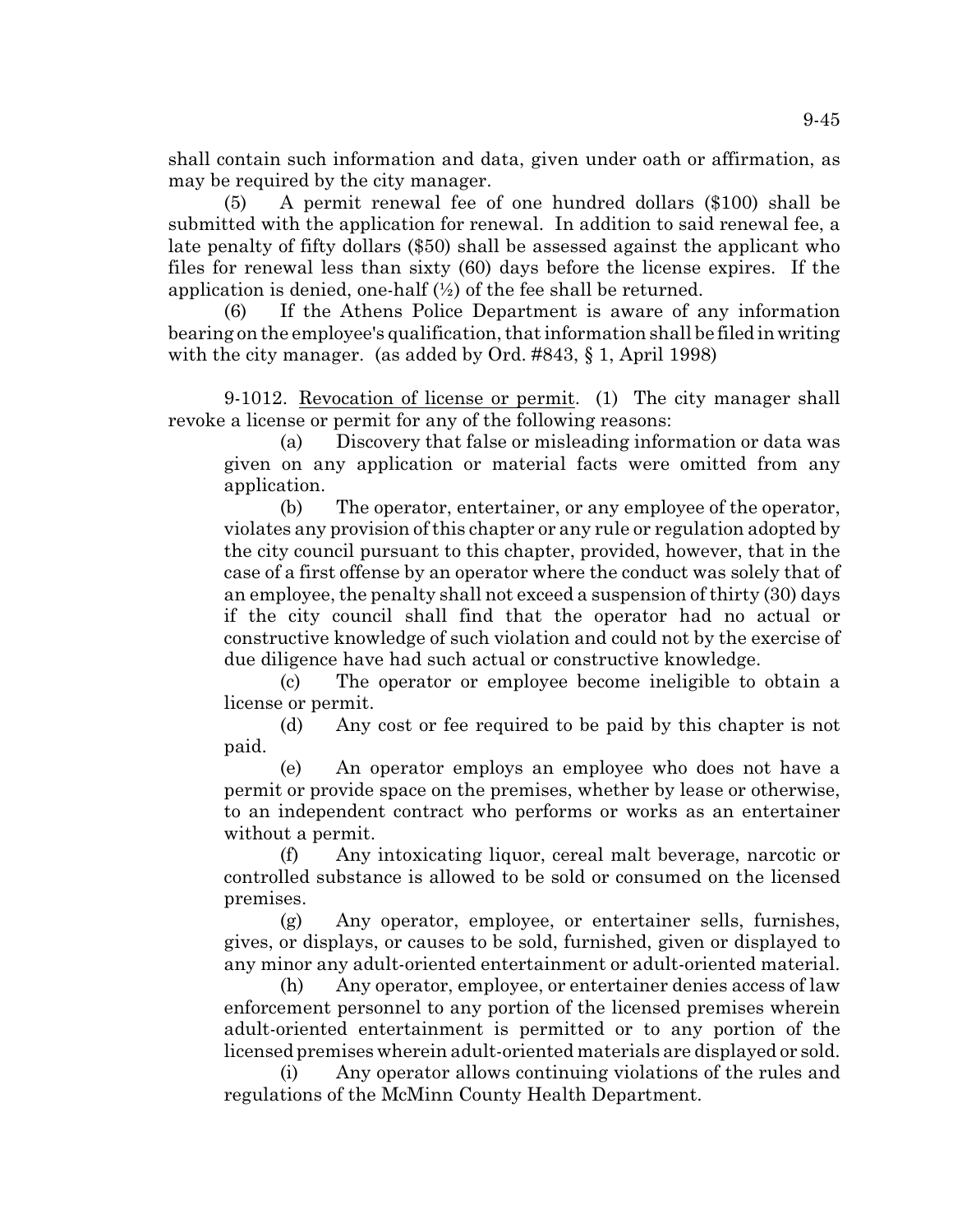(j) Any operator fails to maintain the licensed premises in a clean, sanitary, and safe condition.

(2) The city manager, before revoking or suspending any license or permit, shall give the operator or employee at least ten (10) days written notice of the charges against him or her and the opportunity for a public hearing before the city council, at which time the operator or employee may present evidence bearing upon the question. In such cases, the charges shall be specific and in writing. Whenever a license or permit is revoked by the city manager, the party holding the license or permit may within ten days of the notice of revocation request a hearing before the city council, at which time the party holding the license or permit may present evidence bearing upon the question. This hearing shall be held by the city council at the next regularly scheduled meeting of the city council that occurs more than five (5) days after the request for a hearing is filed. If the city council sustains the revocation, the party holding the license or permit may within ten (10) days thereafter institute suit in state court.

(3) The transfer of a license or any interest in a license shall automatically and immediately revoke the license. The transfer of any interest in a non-individual operator's license shall automatically and immediately revoke the license held by the operator.

(4) Any operator or employee whose license or permit is revoked shall not be eligible to receive a license or permit for five (5) years from the date of revocation. No location or premises for which a license has been issued shall be used as an adult-oriented establishment for two (2) years from the date of revocation of the license. (as added by Ord. #843, § 1, April 1998)

9-1013. Hours of operation. (1) No adult-oriented establishment shall be open between the hours of 1:00 A.M. and 8:00 A.M. on weekdays or between the hours of 1:00 A.M. and 12:00 midnight on Sundays.

(2) All adult-oriented establishments shall be open to inspection at all reasonable times by the Athens Police Department or such other persons as the city council may designate. (as added by Ord. #843, § 1, April 1998)

9-1014. Responsibilities of the operator. (1) The operator shall maintain a register of all employees, showing the name and aliases used by the employee, home address, age, birth date, sex, height, weight, color of hair and eyes, phone numbers, social security number, date of employment and termination, and duties of each employee and such other information as may be required by the city council. The above information of each employee shall be maintained in the register on the premises for a period of three (3) years following termination.

(2) The operator shall make the register of employee available immediately for inspection by police upon demand of a member of the Athens Police Department at all reasonable times.

(3) Every act or omission by an employee constituting a violation of the provisions of this chapter shall be deemed the act or omission of the operator if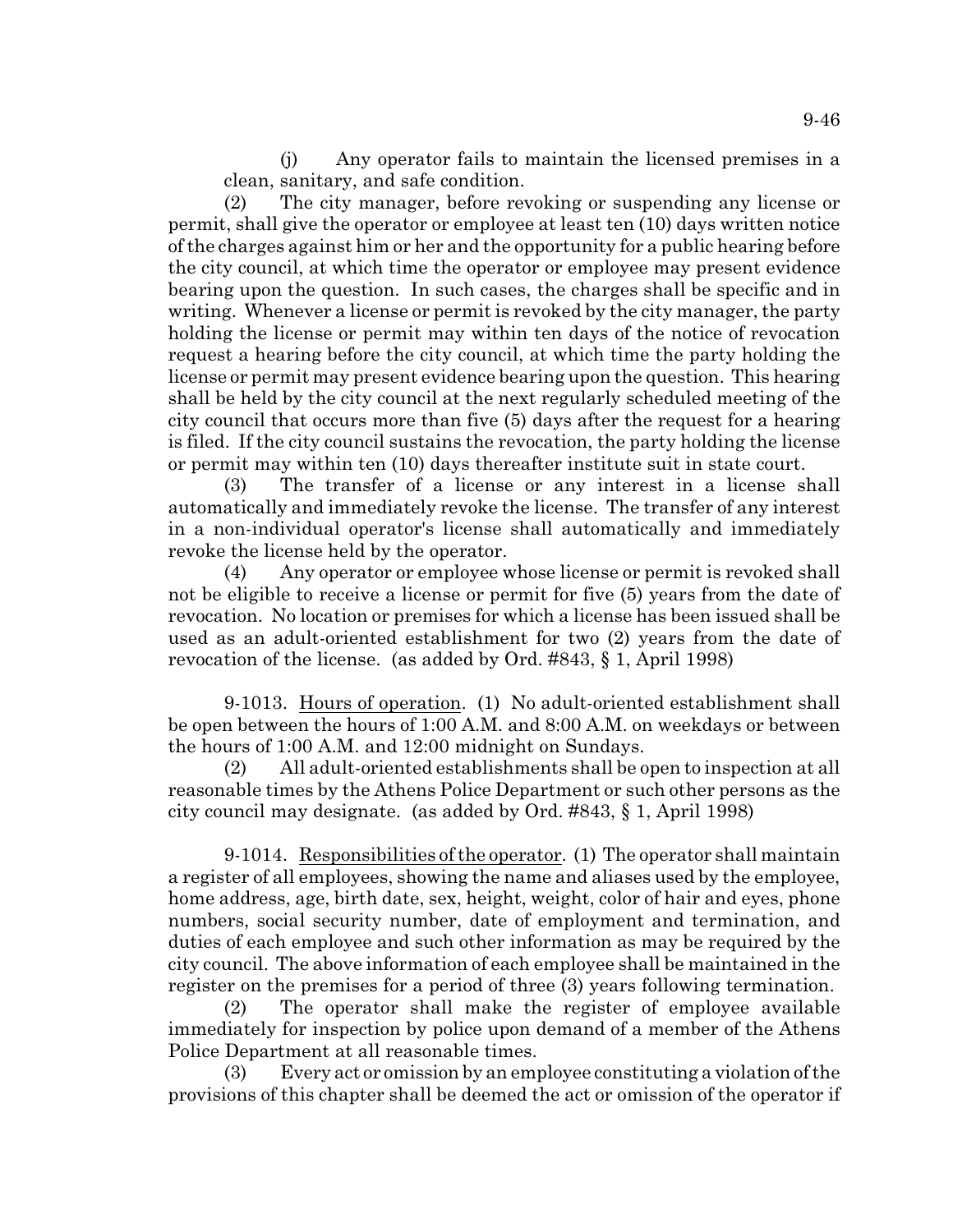such act or omission occurs either with the authorization, knowledge, or approval of the operator, or as a result of the operator's negligent failure to supervise the employee's conduct, and the operator, shall be punishable for such act or omission in the same manner as if the operator committed the act or caused the omission.

(4) An operator shall be responsible for the conduct of all employees while on the licensed premises and any act or omission of any employee constituting a violation of the provisions of this chapter shall be deemed the act or omission of the operator for purposes of determining whether the operator's license shall be revoked, suspended, or renewed.

(5) There shall be posted and conspicuously displayed in the common areas of each adult-oriented establishment a list of any and all entertainment provided on the premises. Such list shall further indicate the specific fee or charge in dollar amounts for each entertainment listed. Viewing adult-oriented pictures shall be considered as entertainment. The operator shall make the list available immediately upon demand of the Athens Police Department at all reasonable times.

(6) No employee of an adult-oriented establishment shall allow any minor to loiter around or to frequent an adult-oriented establishment or to allow any minor to view adult entertainment as defined herein.

(7) Every adult-oriented establishment shall be physically arranged in such a manner that the entire interior portion of the booths, cubicles, rooms, or stalls, wherein adult entertainment is provided, shall be visible from the common area of the premises. Visibility shall not be blocked or obscured by doors, curtains, partitions, drapes, or any other obstruction whatsoever. It shall be unlawful to install booths, cubicles, rooms, or stalls within adult-oriented establishments for whatever purpose, but especially for the purpose of secluded viewing of adult-oriented motion pictures or other types of adult entertainment.

(8) The operator shall be responsible for and shall provide that any room or area used for the purpose of viewing adult-oriented motion pictures or other types of live adult-oriented entertainment shall be readily accessible at all times and shall be continuously opened to view in its entirety.

(9) No operator, entertainer, or employee of an adult-oriented establishment shall demand or collect all or any portion of a fee for entertainment before its completion.

(10) A sign shall be conspicuously displayed in the common area of the premises and shall read as follows:

This Adult-Oriented Establishment is regulated by Athens Municipal Code, Title 9, Chapter 10, Sections 9-1001 through 9-1017. Entertainers are:

- 1. Not permitted to engage in any type of sexual conduct;
- 2. Not permitted to expose their sex organs;